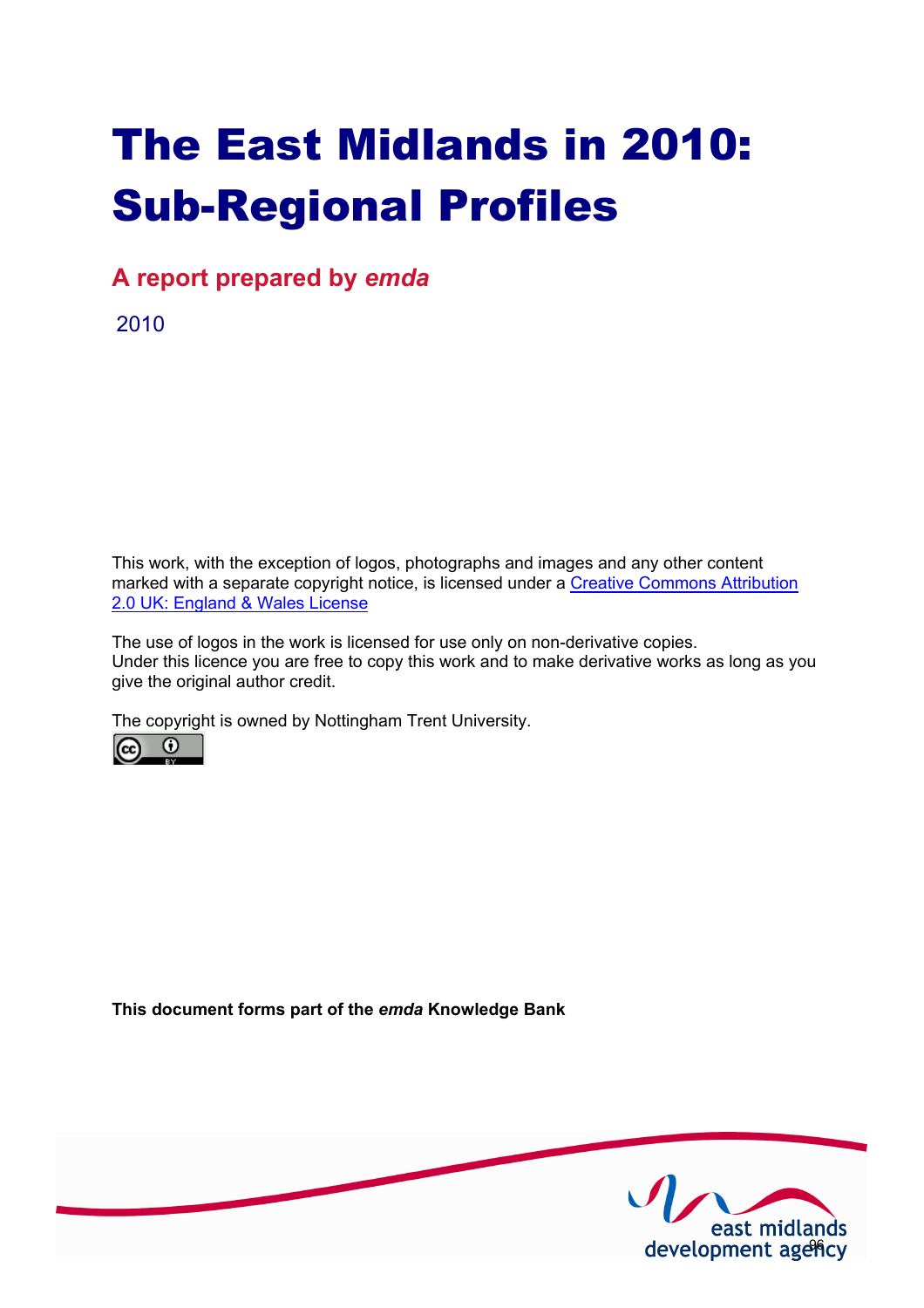# 9. Sub-regional Profiles

| 9.4 Leicester and Leicestershire Sub-regional Profile 14 |  |
|----------------------------------------------------------|--|
|                                                          |  |
|                                                          |  |
|                                                          |  |
|                                                          |  |
|                                                          |  |
|                                                          |  |
|                                                          |  |
|                                                          |  |
|                                                          |  |
|                                                          |  |
|                                                          |  |
|                                                          |  |
|                                                          |  |
|                                                          |  |
|                                                          |  |
|                                                          |  |
|                                                          |  |
|                                                          |  |
|                                                          |  |
|                                                          |  |
|                                                          |  |
|                                                          |  |
|                                                          |  |
|                                                          |  |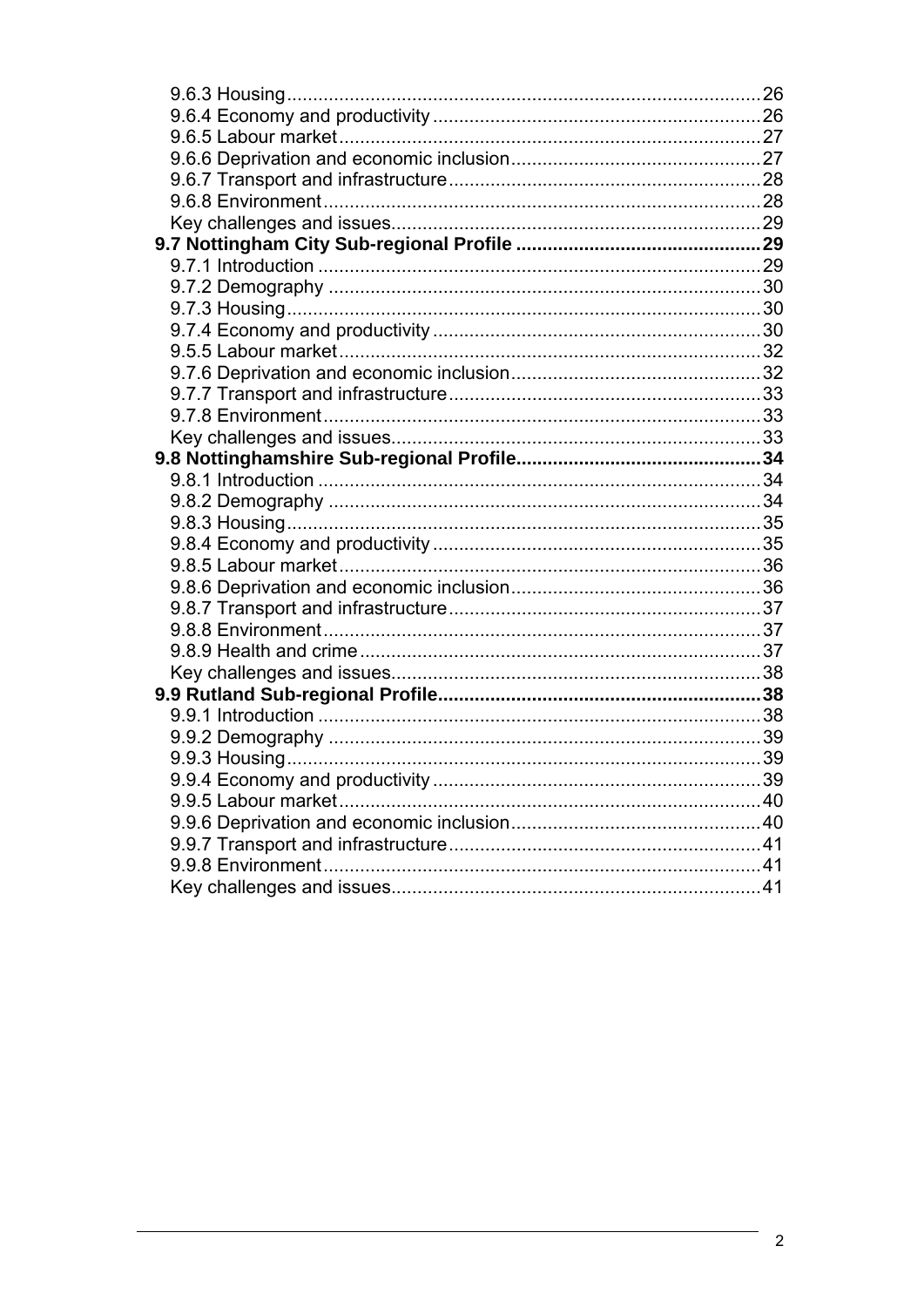# **9.1 Introduction**

This chapter presents short sub-regional profiles provided by the nine East Midlands Upper Tier Local Authorities. These profiles are based on data produced by the ONS Regional Team and reflect progress made on shared approaches to the new Local Economic Assessment duty<sup>1</sup> in the East Midlands. Each profile describes key indicators grouped by theme reflecting the main chapter headings of The East Midlands in 2010. Each profile concludes by identifying a number of key challenges and issues affecting each sub-region.

The first profile has been provided by Derby City Council, followed by a profile contributed by Derbyshire County Council. The next section comprises a joint profile provided by Leicester City and Leicestershire County Councils (to support the Multi-Area Agreement currently being taken forwards by the two authorities). Following this, Lincolnshire County Council has produced a profile for its area. The next profile has been produced by Northamptonshire County Council, and this is followed by profiles provided by Nottingham City and Nottinghamshire County Councils respectively. The final profile covers Rutland Unitary Authority, produced jointly by *emda* and Rutland County Council.

*emda* is appreciative of the contributions made by its Sub-Regional Partners (SRPs) and hopes that this Chapter provides a positive basis for regional joint working in producing Local Economic Assessments through 2010-2011.

# **9.1.2 Technical introduction**

These profiles describe indicators identified by a working group comprising *emda* and Local Authority research staff. Data is drawn from a database of official statistics produced by the ONS Regional Team*.* The nine Upper Tier Authorities agreed a small selection of indicators with *emda* that could reasonably be used by each area to create comparable short profiles that would facilitate a level of local interpretation as part of The East Midlands in 2010*.* The principal level of geography used in these profiles is Upper Tier Local Authority – i.e. County and Unitary Authorities. These sub-regions are compared to the East Midlands region and national average where appropriate, and variations within the sub-region are illustrated with Local Authority District (LAD) data. In the case of Nottingham City and Leicester and Leicestershire, the areas are treated somewhat differently in order to reflect spatial and strategic issues.

Some indicators used in this chapter will not be comparable with equivalent indicators used in the earlier chapters of The East Midlands in 2010 because of data issues related to the different levels of geography. For example, the modelled estimates of unemployment used in this chapter and the chapter on

<sup>&</sup>lt;sup>1</sup> Part of the 2009 Local Democracy, Economic Development and Construction Act. From 1st April 2010, all Upper Tier Local Authorities have been given the responsibility of producing an assessment of the economic, social and environmental challenges facing their area, which will form a key input to future integrated Regional Strategies.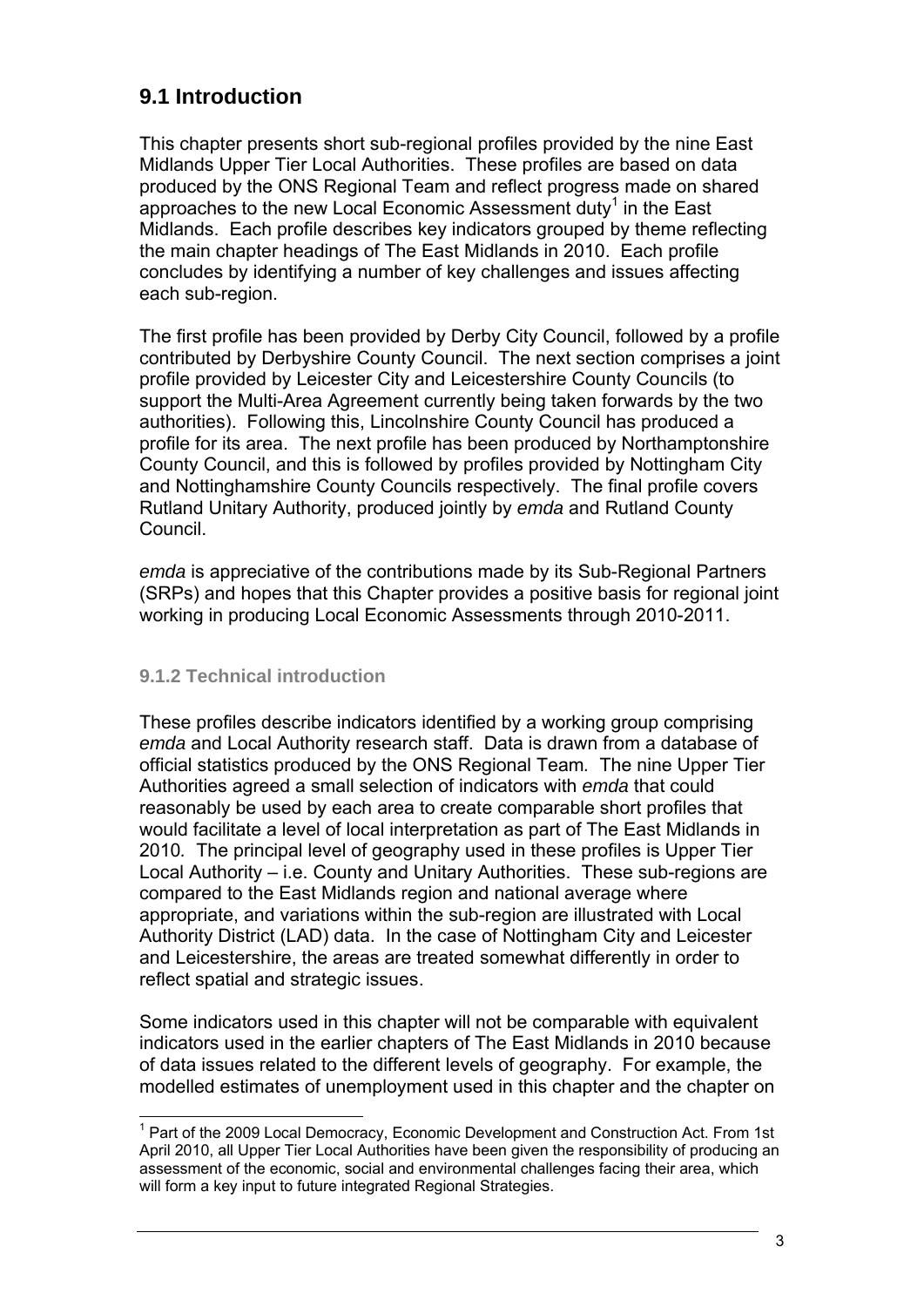deprivation and economic inclusion will differ. In the Deprivation and Economic Inclusion Chapter, published data for the region's 40 Local Authority Districts/Unitary Authorities is used, which is based on the denominator for the population aged 16 and above. To produce data for the Upper Tier Authorities for this chapter, the ONS Regional Team produced weighted averages of the LAD data and using the 16 to retirement age denominator for consistency with other labour market indicators. It should also be noted that official statistics used in these profiles often have significant time lags, and thus in many cases cannot yet be used to fully discuss the impacts of the recession and any recent indications of recovery. Where possible, the Local Authorities contributing to this work have referred to more recent local intelligence or recent unemployment claimant count data in order to discuss more recent developments.

# **9.2 Derby City Sub-regional Profile**

# **9.2.1 Introduction**

Derby is located in the centre of England and is an important transport hub, with good east-west and north-south rail links and close proximity to the M1 motorway and East Midlands Airport. Derby was at the centre of the Industrial Revolution and remains an important centre for rail, aerospace and automotive engineering. Significant engineering employers like Rolls-Royce, Bombardier and Alstom are located in Derby, and Toyota is located seven miles south of Derby city centre. Additionally, the credit card company Egg represents an important asset in the city's growing financial services sector.

Due to a £2 billion investment programme, Derby has seen an increase in its education, retail and leisure offer, as well as an upturn in riverside housing developments with master planning support from Derby Cityscape. The city's retail offer has had a major boost with the expansion of the Eagle Centre, supported by the Connecting Derby transport proposals. An impressive cultural development – QUAD Arts Centre – has taken place in the city's Cathedral Quarter, supported by an increase in public realm investment. Significant investment in further education, including the development of Derby College's Roundhouse campus, has seen the city capitalising on its industrial heritage. Other developments include public-private partnerships such as Lightspeed Derby, an alliance of businesses and public sector organisations to ensure Derby has access to advanced broadband technology.

# **9.2.2 Demography**

The Mid Year Estimates for 2008 show that Derby has a total population of around 239,200, equating to 5.4% of the East Midlands population. When broken down by broad age band, 19.5% of Derby residents were in the school age group (above the regional average of 18.4%), 62.2% were in the working age group (compared to 61.9% in the East Midlands), and 18.3% were in the pensionable age group (below the regional average of 19.7%).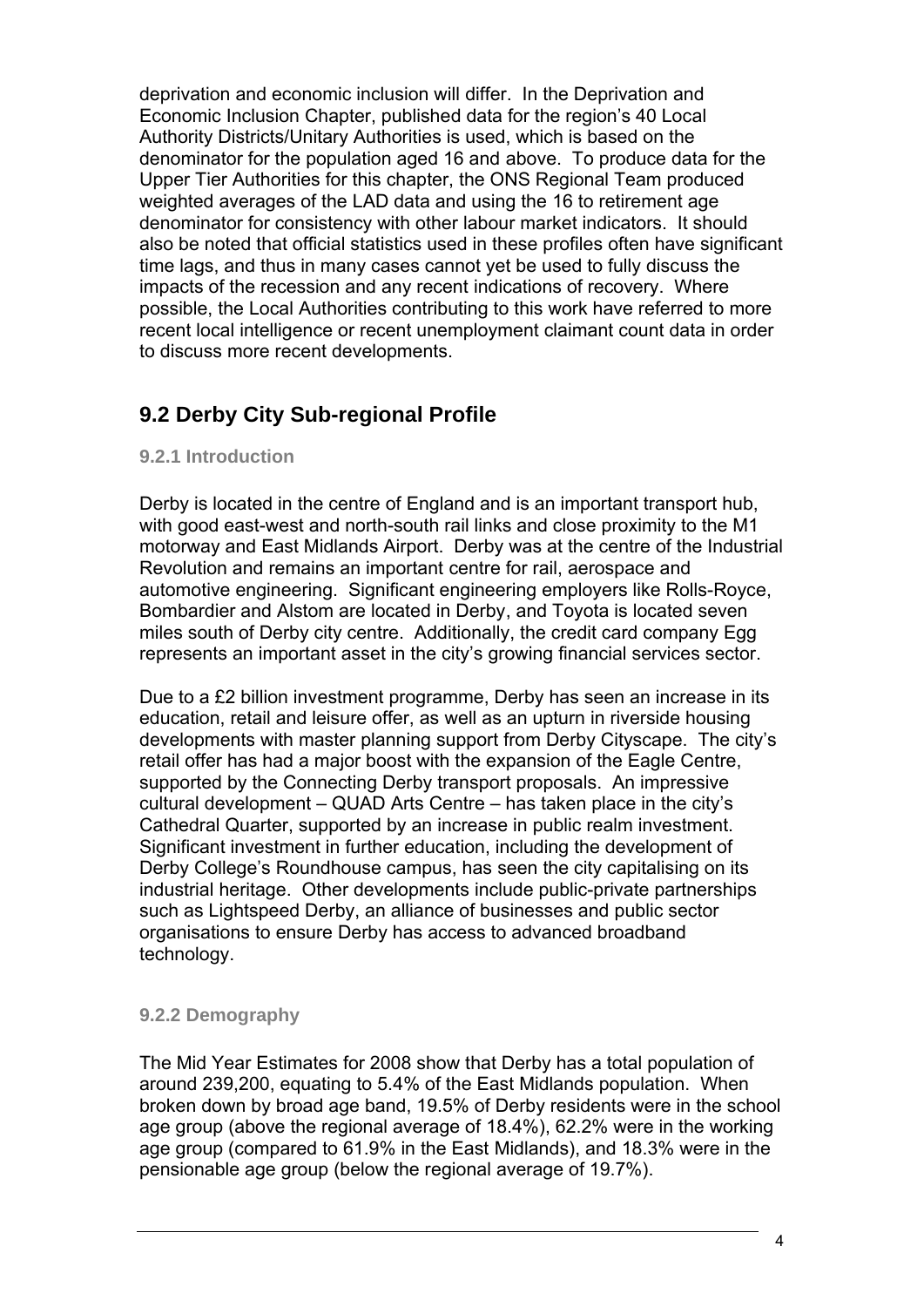Derby City makes up over half of the total population of the Derby Housing Market Area, which has a population of just less than 453,000.

Between 1998 and 2008 the population of Derby increased by 3.6%, which was half the rate of growth experienced in the East Midlands overall (7.3%). The school age population decreased by -5.5% over the decade, whilst the working age and pensionable age groups increased by 6.6% and 4.0% respectively. However, the rate of decrease in the school age group was significantly less than in other cities in the East Midlands.

Population projections suggest that Derby's population will increase in line with the national average throughout the period to 2031 at 19.5% compared to 19% in England overall. However, this is below the rate expected to occur in both the Derby Housing Market Area (24.4%) and in the East Midlands as a whole (25.8%). This could be exacerbated by the projected expansion of housing provision in areas such as South Derbyshire, which could potentially draw residents away from the city.

The experimental estimates of ethnicity indicate that, in 2007, 84.8% of Derby's population described themselves as 'White'. However, Derby has a significant proportion of the population who would describe themselves as 'Asian or Asian British', at 9.5% compared to 5.7% in the East Midlands overall. Communities with larger proportions of people who would describe themselves as coming from an ethnic minority background are concentrated within the wards south of the city centre, primarily Arboretum and Normanton. Data from the Annual Population Survey on country of birth suggests that in 2008 Derby has a significant proportion of the population who are 'non-white not UK-born', at 7.3%, compared to 4.6% in the East Midlands overall. This suggests that larger proportions of migrants to Derby could be from the Indian Sub-Continent and also from Africa and the Middle East (Derby has played an important role as a destination for asylum seekers and refugees<sup>2</sup>), with smaller proportions of migrants from the predominantly white countries in central and eastern Europe compared to other sub-regions in the East Midlands.

# **9.2.3 Housing**

In 2008, the mean house price in Derby was £143,600. Although the city has experienced one of the highest increases in mean house prices in the region between 1997 and 2007, prices remain significantly lower than the East Midlands average of £163,300. Derby is ranked 9th out of the 40 Local and Unitary Authorities in the region in relation to 2008 mean house prices.

Using the ratio of lower quartile house prices to lower quartile incomes, Derby is one of the more affordable areas in the East Midlands. In Derby, lower quartile house prices are 5.1 times the amount of lower quartile incomes, which is a lower ratio than in the East Midlands, which was 6.6 in 2008. This

<sup>2</sup> See Institute of Employment Research, on behalf of *emd*a, 'Migrant Workers in the East Midlands Labour Market', January 2007.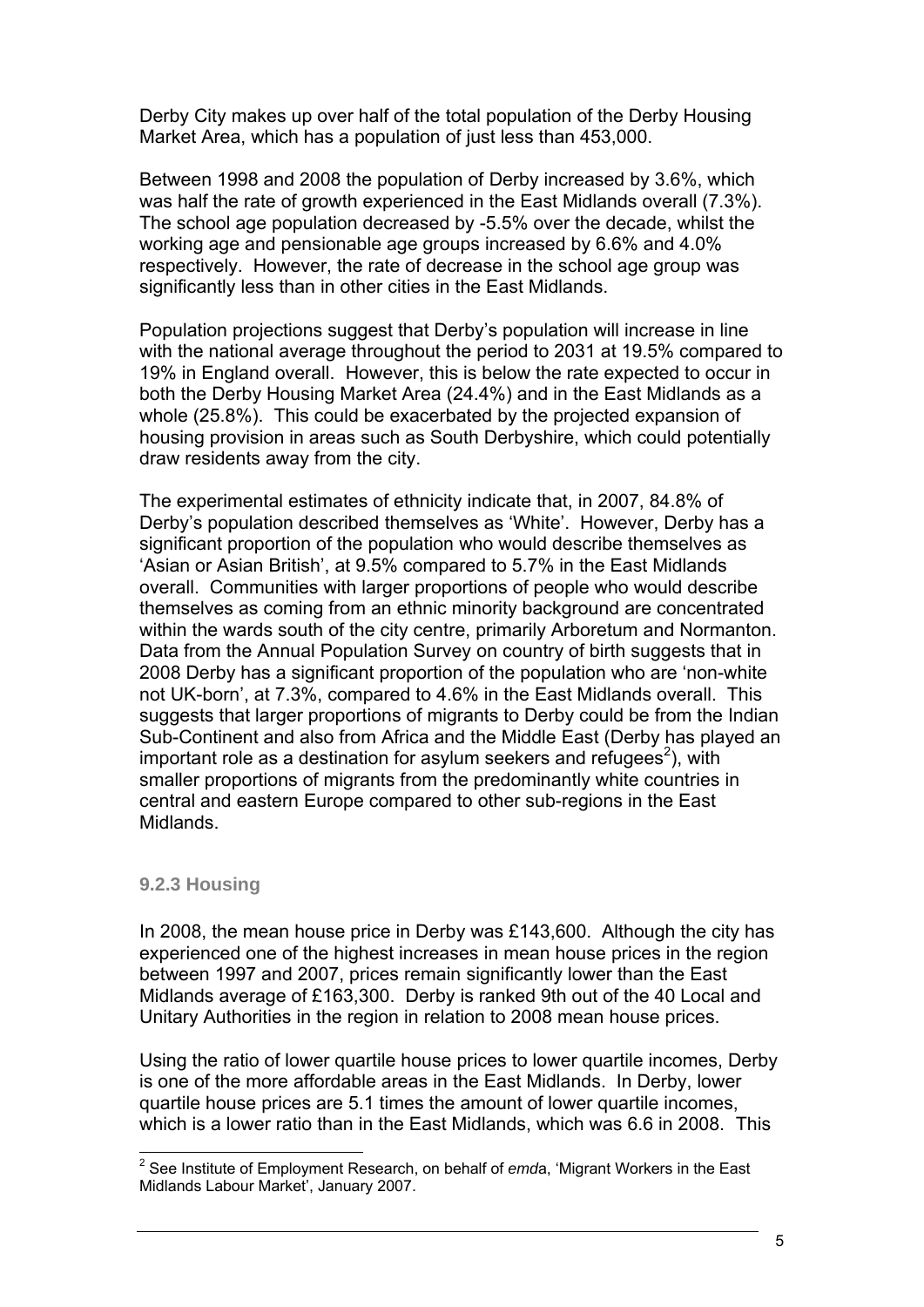is a product of the relatively low house prices in Derby combined with above average incomes (see the labour market section).

Derby broadly conforms to the concentric zone model<sup>3</sup> with the cheapest house prices towards the city centre and highest prices in the outer suburbs. Some of the highest house prices can be found in Chellaston on the A50 corridor and in Allestree.

# **9.2.4 Economy and productivity**

The economy of Derby has traditionally been based around manufacturing and engineering. The city has successfully transformed its traditional manufacturing capabilities into high skilled activities which compete on a global scale.

More than 40% of employed residents are in upper tier occupational groups. This is higher than Nottingham, Leicester and the regional average of 39.1%.

The highest percentage of employment is within the public administration, education and health industry group, which accounts for 28.9% of all employees. Manufacturing accounts for 18.7% of employment, compared to a regional average of 15.0%, heavily influenced by the presence of large companies such as Rolls-Royce and Bombardier. For its size, Derby has a relatively strong banking, finance and insurance sector, with 19.1% employed in this group, largely influenced by the presence of the headquarters of Egg.

Derby continues to lag behind other areas in terms of business birth rates, with 40.5 business births per 10,000 population in 2008, compared to a regional average of 46.7.

# **9.2.5 Labour market**

In Derby for the 12 months between January and December 2008, the employment rate was 73.5%, below the East Midlands average of 75.9%. The ONS' model-based estimate of unemployment was 6.5%, which is lower than other cities in the East Midlands.

In terms of qualifications, Derby performs well with 28.7% of the working age population qualified to at least an equivalent of an NVQ Level 4 (2008), an overall increase from 24.5% in 2001. In 2005 the percentage of working age population with no qualification was 25.5%, but this had fallen to 14.6% by 2008.

 $3$  This describes the distribution of social groups within urban areas, with each group concentrated in a concentric ring. A city conforming to the concentric zone model has a Central Business District (CBD) in the centre, a transitional zone of mixed commercial and residential use around this, followed by a more deprived residential zone (the inner city residential area), then a more affluent ring of middle class residential areas (the outer suburbs), and finally the commuter belt of the most affluent residences.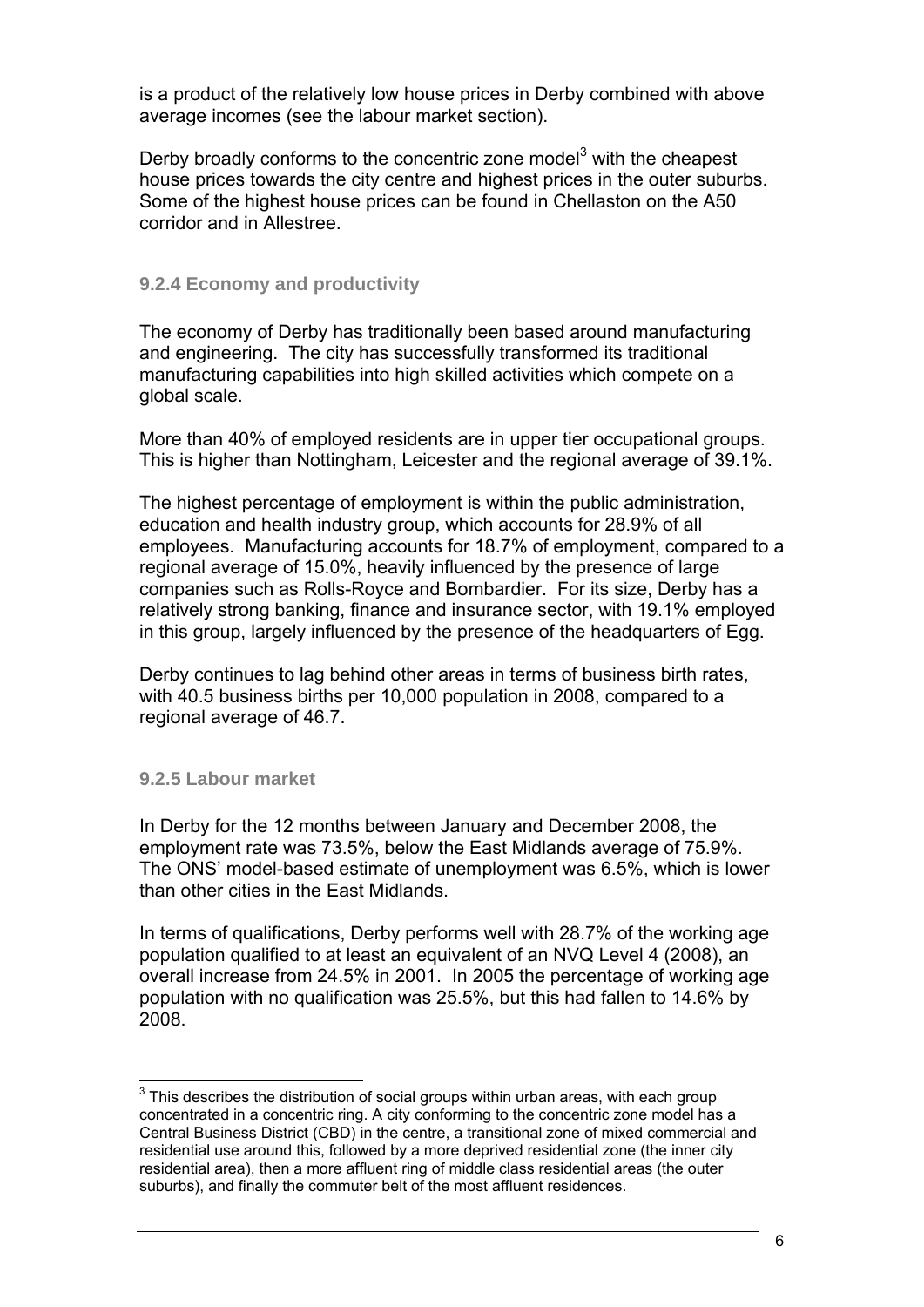Derby has the highest median weekly pay by workplace in the East Midlands (£574.90 compared to £456.60 respectively). The wage levels are in part attributable to the level of high skill employment in engineering in the city. However, the statistics for residents' pay suggest that a significant number of well paid jobs in Derby are undertaken by people living outside the city. Median weekly resident pay in 2009 was £492 in Derby compared to £460.50 in the East Midlands.

# **9.2.6 Deprivation and economic inclusion**

Derby has an economic activity rate of 77.9%, which is higher than other cities in the region but below the regional average of 80.0%.

Latest Job Seeker's Allowance (JSA) figures highlight a significant increase in claimants. From 2004 to 2008, Derby's JSA count remained relatively stable, at around 3%, but the arrival of recession in autumn 2008 led to a rapid increase to 5% (a total of 7,500<sup>4</sup>) by December 2009. The claimant rate has continued to increase through the first quarter of 2010, reaching 5.3% by March 2010 (7,800 residents). It is interesting to note that the male claimant rate is over 7% while the female claimant rate is below  $3\%^5$ . To some extent this is a national trend but it is expected that this will be influenced by recession-led redundancies in traditionally male dominated sectors such as manufacturing.

In February 2009, 15.2% of the working age population were claiming out-ofwork benefits, which is significantly higher than the regional figure of 12.5%. Incapacity Benefit and JSA have been the most claimed benefits in Derby for the last decade.

According to the 2007 Indices of Deprivation, Derby has 41 Lower Super Output Areas (LSOA) in the most deprived quintile in England, which is 27.9% of the total LSOAs in the city. In Derby, 19% of LSOAs are within the least deprived quintile in England. The most deprived areas in Derby are located within the Sinfin, Normanton and Arboretum wards.

# **9.2.7 Transport and infrastructure**

Results from the Annual Population Survey show 75% of all residents of Derby who were in employment were working in Derby, while 59% of the workforce of Derby lived in the city.

According to the April 2008 count of bulk premises, Derby has significant levels of office and retail floor space. However Derby has lower levels of warehouse, bulk premises and factory floor space.

The proportion of working age residents who are able to access employment

<sup>&</sup>lt;sup>4</sup> ONS (accessed via Gavurin, May 2009).<br>5 ONS (assessed via Cavurin, May 2000).

 $5$  ONS (accessed via Gavurin, May 2009).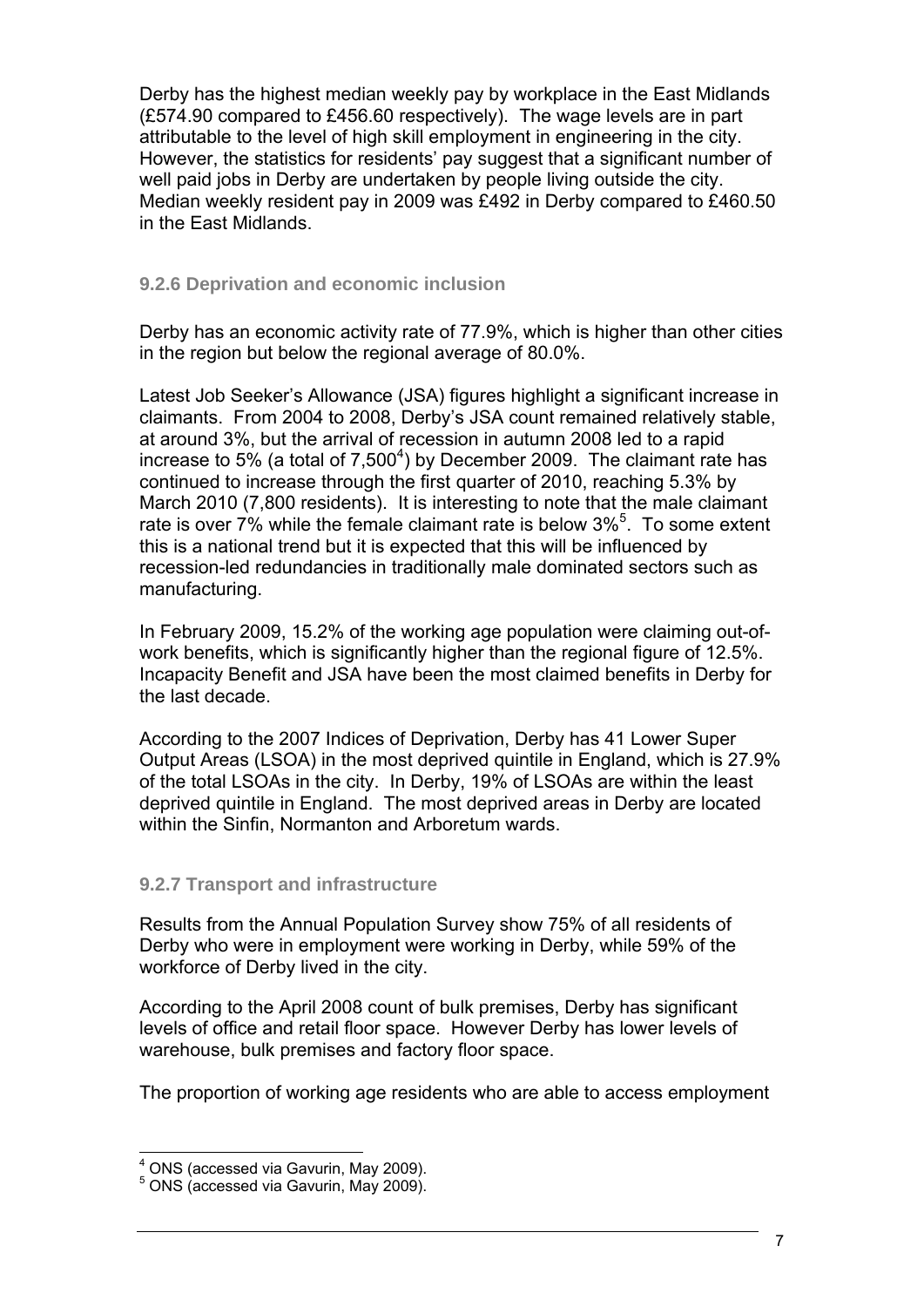by public transport has improved in Derby between 2005 and 2008, increasing from 81.7% to 82.0% over that period.

# **9.2.8 Environment**

Historical data reveals that Derby is showing a steady improvement in  $CO<sub>2</sub>$ emission levels. There are similar improvements in the levels of household residual waste (kilograms per household) between 2002-2003 and 2008- 2009. This has been a result of increased recycling and composting performance, with over 43.7% of households in the city receiving comprehensive kerbside recycling collections. Alongside this there has been a downturn in the amount of non-recyclable waste produced per household.

# **9.2.9 Health and crime**

Between 2002 and 2007, Derby has shown a progressive decline in mortality rates per 100,000 head of population. This overall reduction reflects the increases in both male and female life expectancy in the East Midlands. Contributing to this are healthcare programmes targeting key causes of mortality, including circulatory diseases such as coronary heart disease and certain cancers. Together, the NHS national 'Smoke Free' campaign, Derby City's smoking cessation service and 'Fresh Start' have done much to reduce mortality from circulatory diseases. The city has also introduced improvements to the management of cardiovascular conditions, for example by prescribing Statins and Asprin and improving monitoring and management methods to prevent more serious development of the disease.

Derby has the third highest overall crime rates of the sub-regions in the East Midlands. However, between 2003-2004 and 2008-2009 the crime rate in Derby has declined significantly. This is in part due to a significant reduction in acquisitive crime at a national level.

# **Key challenges and issues**

- There is a significant difference between the salaries of people working in Derby (amongst the highest in the region) and those who are resident in the city. There is therefore a need to increase the skills levels of Derby residents to improve their employment opportunities.
- Derby suffers from low rates of new business starts in relation to the regional average. This needs to be improved to ensure the city remains competitive across all sectors.
- Improvements to the infrastructure in Derby present a key challenge to link the residential and commercial areas of the city. Developments that will be essential to attract investment and ensure economic progress include Connecting Derby and Lightspeed Derby.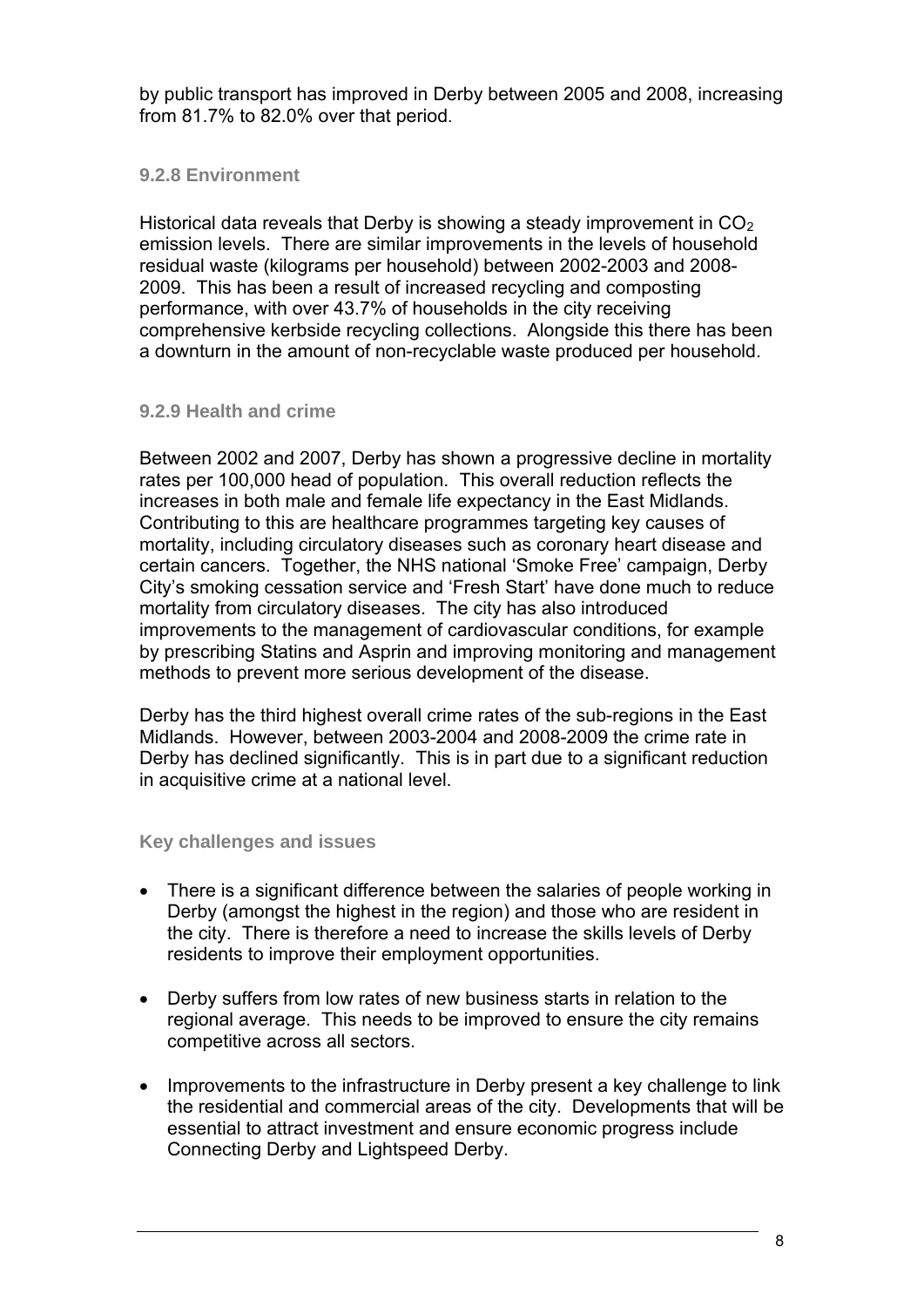# **9.3 Derbyshire Sub-regional Profile**

# **9.3.1 Introduction**

The county of Derbyshire lies in the centre of England and forms the northwest part of the East Midlands region. Derbyshire consists of eight district/borough councils<sup>6</sup> and encircles the Unitary Authority of Derby City.

Derbyshire is a largely rural county, with a relatively higher proportion if its population living within rural areas. The Peak District National Park, an area of outstanding natural beauty, covers most of north-west Derbyshire.

# **9.3.2 Demography**

The mid-2008 population of Derbyshire stood at 762,100, representing 17.2% of the region's population. The age profile of the county is considerably older than both the East Midlands and England. Within the county, the districts of Derbyshire Dales and North East Derbyshire have notably older age profiles than the Derbyshire average, and South Derbyshire a notably younger age profile.

Population growth between 1998 and 2008 and projected population growth to 2016 are both below the regional averages. Of all nine Unitary/County Authorities in the East Midlands region, Derbyshire is projected to have the lowest population growth from 2006-2016. Across Derbyshire, South Derbyshire has experienced significant population growth over the last 10 years, linked to the high level of new housing development that has taken place in the district. Significant growth in this district is also expected to continue up to 2016, with an 18.8% increase projected between 2006 and 2016. However, population growth across Derbyshire will be uneven, with projected growth in Derbyshire Dales being just 3.3%, which is likely to reflect the older age profile of this district.

# **9.3.3 Housing**

In 2008 the average house price in Derbyshire was £162,600, similar to the average for region, but only 74.0% of the average for England. Across Derbyshire this varies significantly from £244,100 in the rural district of Derbyshire Dales to £128,800 in Bolsover.

Using the ratio of the lower quartile of house prices to the lower quartile of earnings as a measure of affordability, houses appear to be slightly more affordable in Derbyshire than in the East Midlands and England. However,

 $6$  The county includes the boroughs of Amber Valley, Chesterfield, High Peak and Erewash and the districts of Bolsover, Derbyshire Dales, North East Derbyshire and South Derbyshire.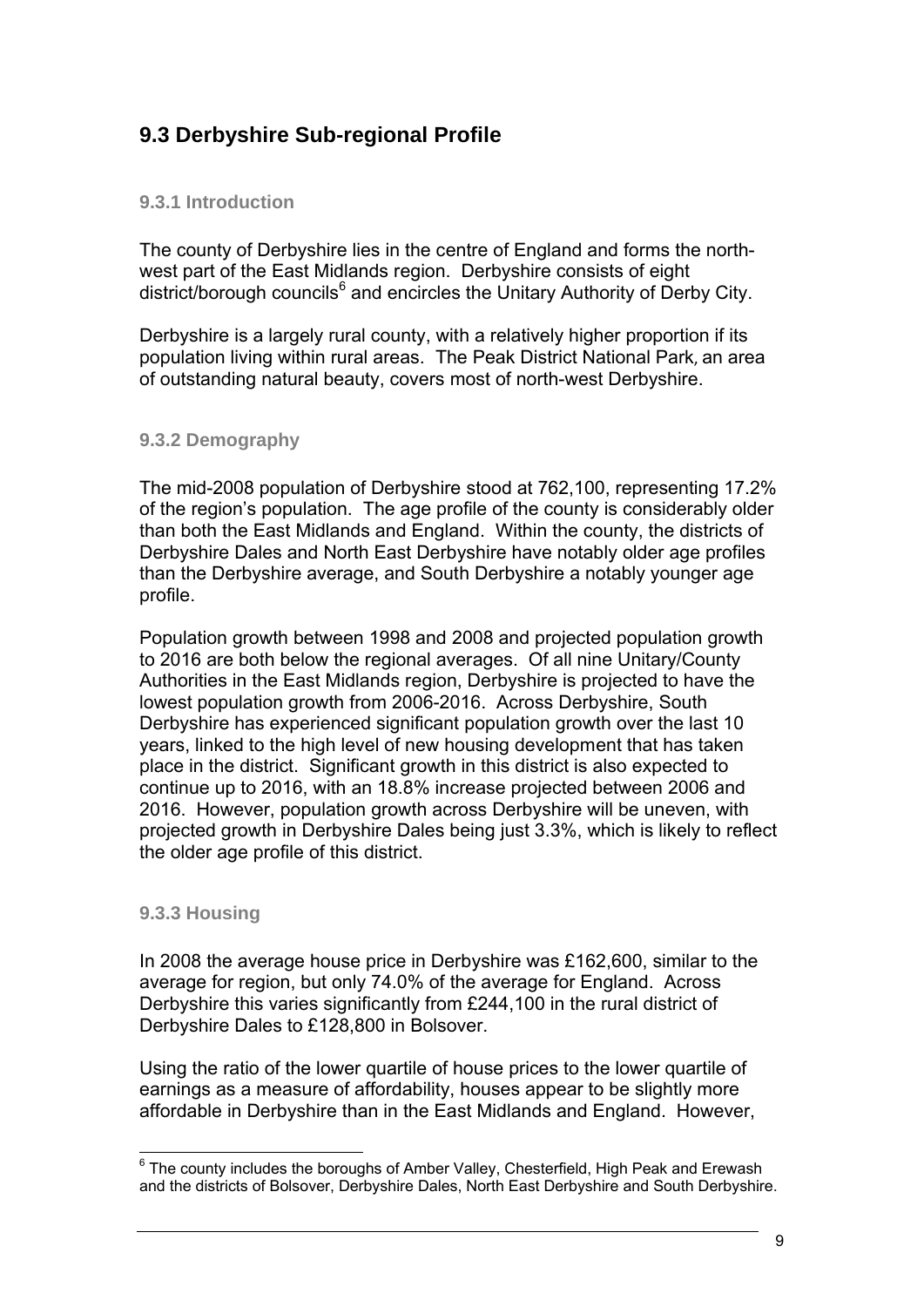within Derbyshire, affordability is particularly an issue in High Peak and the Derbyshire Dales. These districts fall within the Peak District National Park and are a sought after location for people to live, therefore impacting on property prices. Using this measure, Bolsover is one of the most affordable districts in the East Midlands.

#### **9.3.4 Economy and productivity**

The structure of the business population in Derbyshire is very similar to that regionally. However, compared with England, the production and agriculture sectors are more prominent in Derbyshire and the finance, property and business services sector less so.

Focusing on the sector split of employees, in 2008 the main three employment sectors in the county were: public administration, education and health (27.1%); distribution, hotels and restaurants (23.1%); and manufacturing (20.4%). The employment structure in Derbyshire is more heavily dependent on manufacturing than both the East Midlands (15%) and England (10.2%). Conversely, the banking, finance and insurance sector is under-represented in the county. The significance of the rural economy to the county could also contribute to the importance of the distribution, hotels and restaurants sector compared to the regional and national averages.

In 2007 the level of new business formation in Derbyshire was 44.2 enterprise births per 10,000 population, similar to the regional figure of 46.7, but well below the national figure of 57.2. Derbyshire Dales has by far the highest rate of new business registration in the county, with a figure of 56.4. The growth in the tourism sector in the district is likely to be a factor. Bolsover has the lowest, at 38.0, although it has experienced the fastest increase since 2002. The latter is likely to reflect the targeted intervention and investment made to regenerate Bolsover's economy in recent years.

The percentage of small businesses showing employment growth in 2008 was similar in Derbyshire to the East Midlands and England, at around 14.7%, 14.5% and 14.2% respectively. In recent years there has been an increase in the proportion of small businesses showing employment growth, with the rate of increase in Derbyshire above the region but well below the national figure.

Derbyshire, as with the East Midlands, has a lower skilled occupational structure than England. The proportion of Derbyshire residents employed in upper tier occupational groups in 2008 was 37.5%, the figures for the East Midlands and England being 39.0% and 43.7% respectively. Within the districts, the most skilled occupational structure is in South Derbyshire, with the least skilled being Bolsover.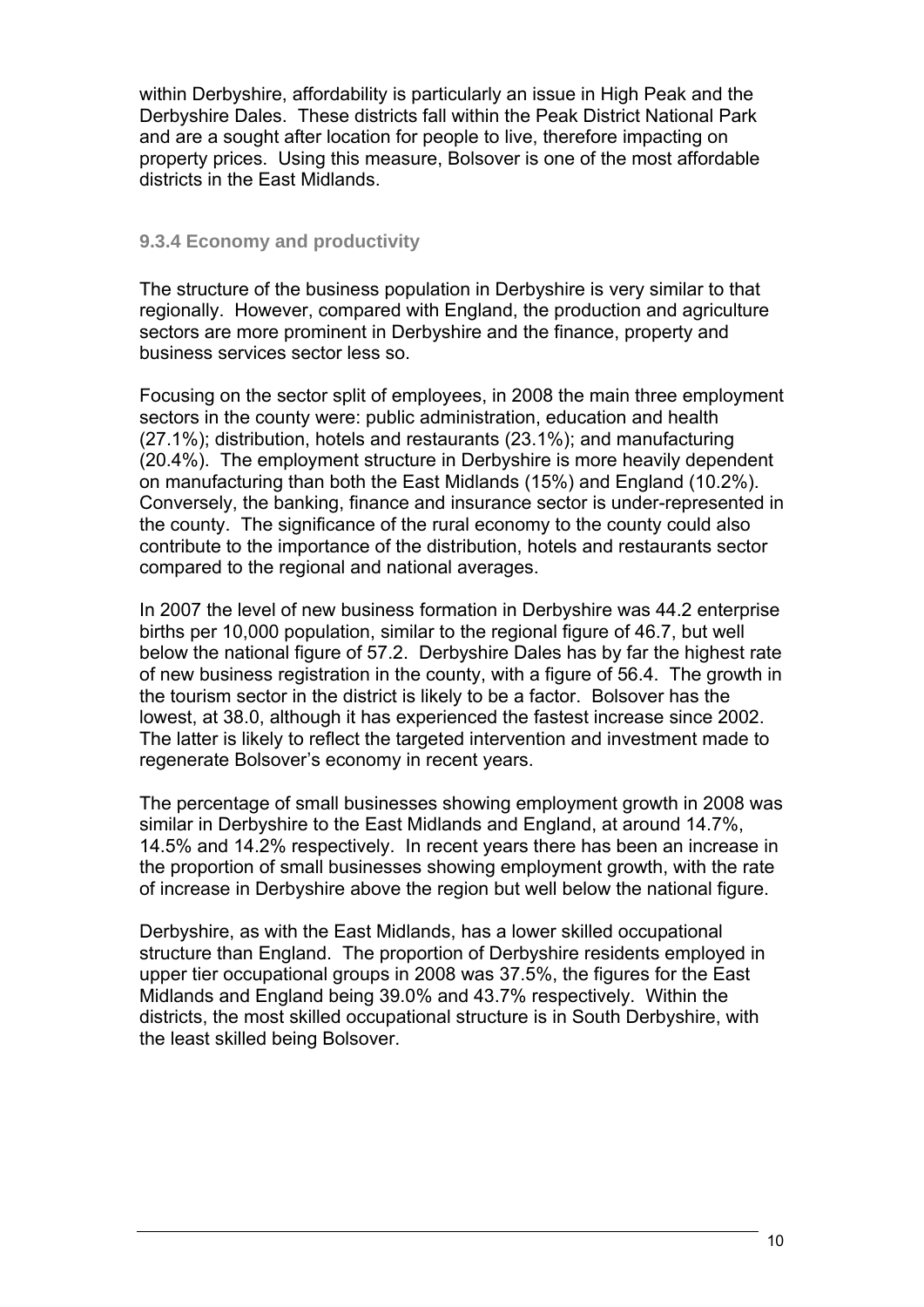#### **9.3.5 Labour market**

In 2008 the employment rate in Derbyshire was 78.8%, on a par with the regional figure of 75.9%, but marginally higher than the national figure of 74.2%. There are parts of Derbyshire where male employment rate is lower than the regional or national average, such as Chesterfield and North East Derbyshire. A possible contributory factor to this could be the higher levels of limiting long-term illness experienced by former workers in the male dominated mining industry in the North Derbyshire coalfields.

Annual Population Survey data for 2008 shows that the unemployment rate was 5% in Derbyshire. This is higher than the unemployment rate for Rutland and Leicestershire and the same as the rate for Northamptonshire; and lower than unemployment rate for the three city Unitary Authorities. Within Derbyshire, Bolsover and Chesterfield have the highest rates and Derbyshire Dales the lowest.

The working age population in Derbyshire has a slightly higher proportion of residents with higher level qualifications (28.3% with a Level 4 and above) than the regional average (27%), but performs less well relative to the national average (30.5%). In terms of the proportion of working age residents with no qualifications, Derbyshire also outperforms the regional average, at 10.3% compared to 12.8% in the East Midlands overall in 2008.

There is a marked variation in qualification levels across the districts. For those qualified to a Level 4 or above, the variation is almost 25 percentage points, with the predominantly rural districts of High Peak and South Derbyshire showing the highest values at 39.7% and 34.9% respectively and Bolsover the lowest at 15.5%. Analysis using the ACORN<sup>7</sup> 2007 classification highlights that many areas in these districts are dominated by the 'wealthy achievers' category, a group characterised by higher qualification levels. In contrast, districts in the east of the county, specifically Erewash and Bolsover, showed the lowest proportions qualified to level 4. In localised areas within this part of the county deprivation remains an issue – and educational underachievement is one facet of this.

Over recent years the working age population at county, regional and national level has become better qualified, although in Derbyshire the rate of improvement has been marginally greater.

For workplace earnings, average weekly pay in Derbyshire in 2009 was £439.20, below both the regional and national averages (£456.60 and £488.70 respectively). There is considerable variation within the county, with the lowest average earnings in Bolsover and North East Derbyshire, at around £414. High Peak had the highest workplace earnings, at £469.20 per week, possibly linked to the higher skilled occupational structure in this district.

 $7$  ACORN a geo-demographic tool used to identify and understand the UK population and the demand for products and services, CACI Ltd.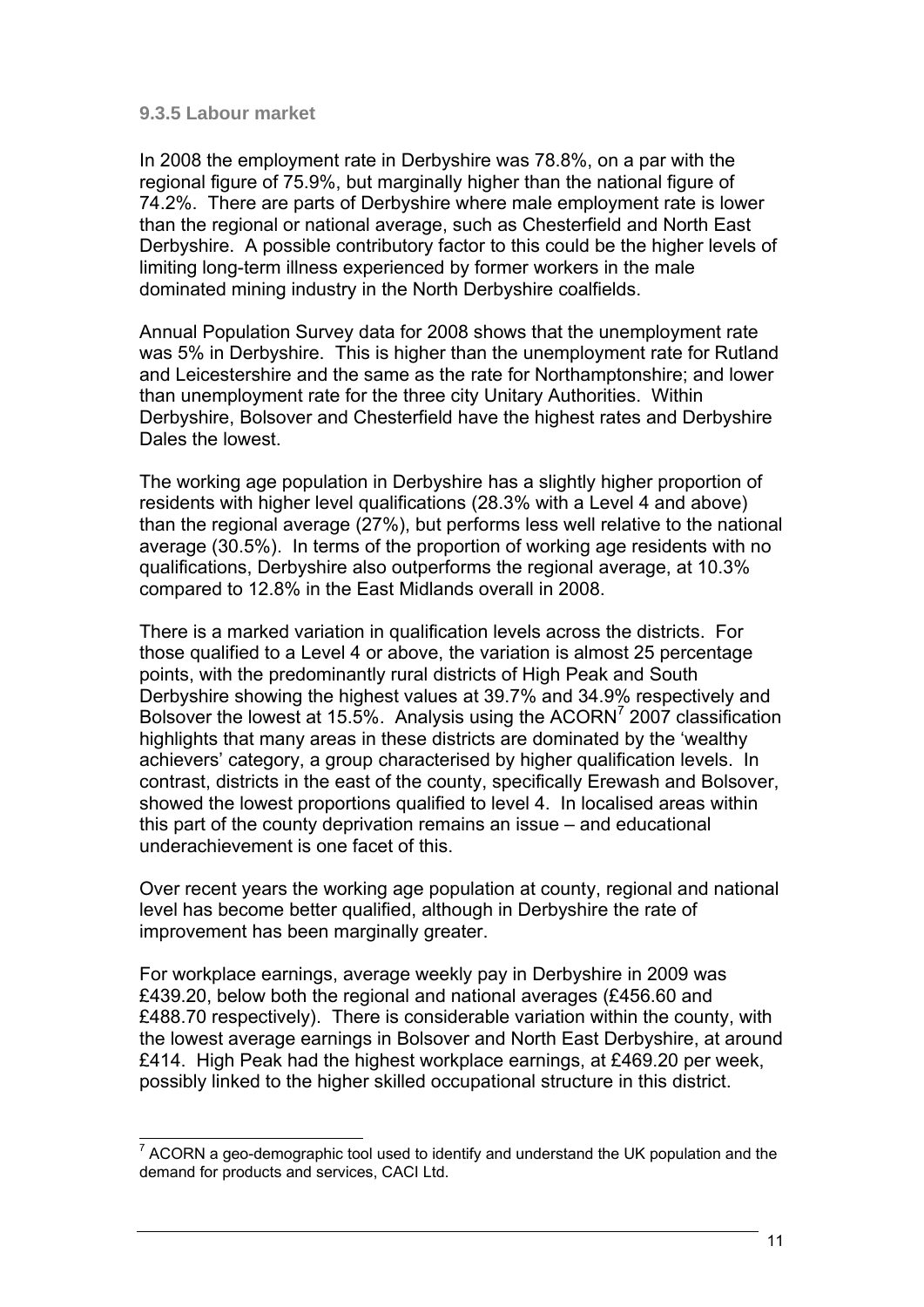The proportion of the working age population able to access employment sites by public transport/walking is virtually the same in Derbyshire as regionally and nationally.

# **9.3.6 Deprivation and economic inclusion**

In 2008 the level of economic activity in Derbyshire was 82.9%, higher than the regional and national average. Within the county, Bolsover has the lowest rate, at 77.1%. This is also the lowest of any of the Local Authority Districts (i.e. excluding the three city Unitary Authorities) in the East Midlands. Derbyshire Dales has the highest economic activity rate in Derbyshire, at 85.2%.

In March 2010, the county JSA claimant unemployment rate was 3.8%, below both the regional and national figures (4.1% and 4.2% respectively). However, since the beginning of the economic downturn, the rate of increase in parts of Derbyshire has been greater than both the regional and national rates. Within Derbyshire, claimant unemployment was highest in Erewash, Bolsover and Chesterfield, and lowest in Derbyshire Dales.

In Derbyshire the percentage of working age people claiming work related benefits in February 2009 stood at 12.6%, the same as regionally but slightly below the national average of 12.9%. The former industrial north-east of the county has particularly high levels of people claiming out of work benefits, whilst the rural district of Derbyshire Dales has relatively low levels.

According to the 2007 Indices of Deprivation, 12.6% of Lower Super Output Areas (LSOAs) in Derbyshire fall within the most deprived fifth in England, lower than the regional figure of 16.8%. By district, Bolsover (31.3%) and Chesterfield (30.9%) have the greatest proportions of LSOAs falling in the most deprived 20.0% in England, and Derbyshire Dales (2.3%) and South Derbyshire (3.7%) the lowest.

# **9.3.7 Transport and infrastructure**

The labour market in Derbyshire is not as self-contained as the other authorities within the region, possibly due to the close proximity to the cities of Derby, Sheffield, Nottingham, Manchester and Leicester. In 2007 it was estimated that 21.7% of Derbyshire's workforce resides outside of the county, and around 11.1% of Derbyshire's working residents are employed out of the county.

Focusing on business land use, Derbyshire has a different profile to that regionally and nationally, reflecting some of the differences in industrial structure already noted. Specifically, it has a greater proportion of factory space and a lower proportion of office space than the East Midlands and England. It also has a lower proportion of warehouse space than regionally, and a lower proportion of retail space than nationally.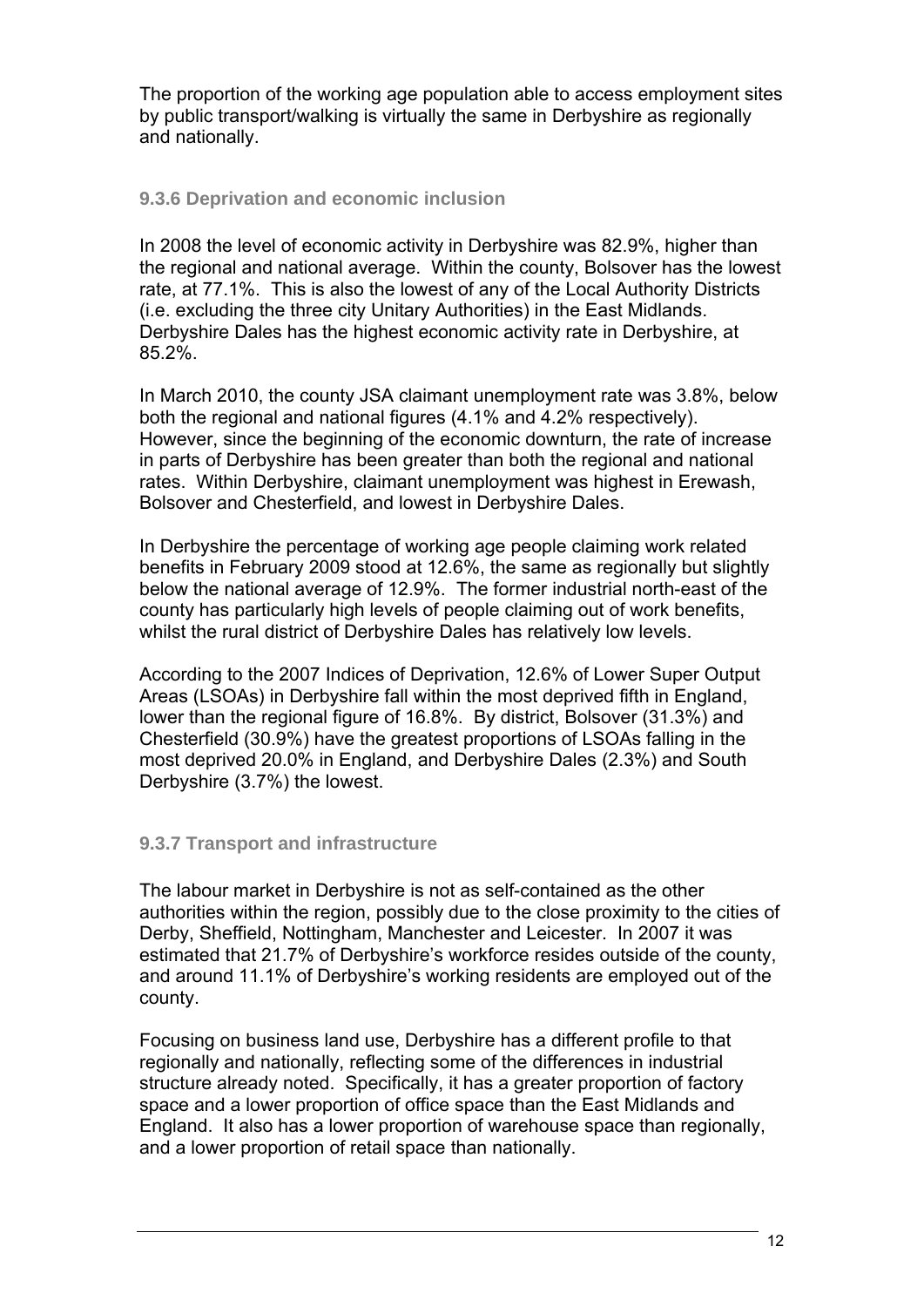April 2008 data highlighted that Derbyshire, at £38 per square metre, had a lower rateable value for business land than the East Midlands figure of £45 per square metre and the England figure of £66 per square metre.

# **9.3.8 Environment**

In 2007,  $CO<sub>2</sub>$  emissions per capita in Derbyshire were higher than the East Midlands. The large proportion of manufacturing businesses in Derbyshire, the presence of power generation sites, the prevalence of solid walled housing, the presence of major road routes – such as the M1 – and higher average altitude within the county, are likely factors in the variation.

In 2008-2009 the amount of unrecycled household waste per household in Derbyshire was 622 kilograms. There are different approaches to recycling across the county and this is partly reflected in the variation of values by district. Chesterfield and South Derbyshire show the lowest levels of waste, and Bolsover the highest. Over the period 2002-2003 to 2008-2009, there has been a 10% decline in the amount of unrecycled waste at the county.

# **9.3.9 Health and crime**

Mortality rates for Derbyshire in 2007 were 583.1 deaths per 100,000 population, similar to that in the East Midlands (585.0) but marginally higher than for England (579.4). Within the county, districts within the north-east, Bolsover, Chesterfield and Erewash have the highest mortality rates and Derbyshire Dales the lowest. Between 2001 and 2007, Bolsover has also shown the lowest rates of improvement. Chesterfield and Derbyshire Dales have shown the greatest.

In 2007-2008 crime rates in Derbyshire were significantly below those of both the East Midlands and England. Across the region, crime rates are greater in the more urban areas, and lower in the more rural. This is apparent within Derbyshire, where two of the most urban districts – Chesterfield and Erewash – show the highest rates, and the most rural – Derbyshire Dales – shows the lowest.

# **Key issues and challenges**

- Whilst overall population growth in Derbyshire over the next 10 years is likely to be fairly modest, it will be important to continue to respond to the needs of an increasingly ageing population.
- Projected population growth across the county varies considerably. The challenge for Derbyshire is to ensure the sustainable development of all communities.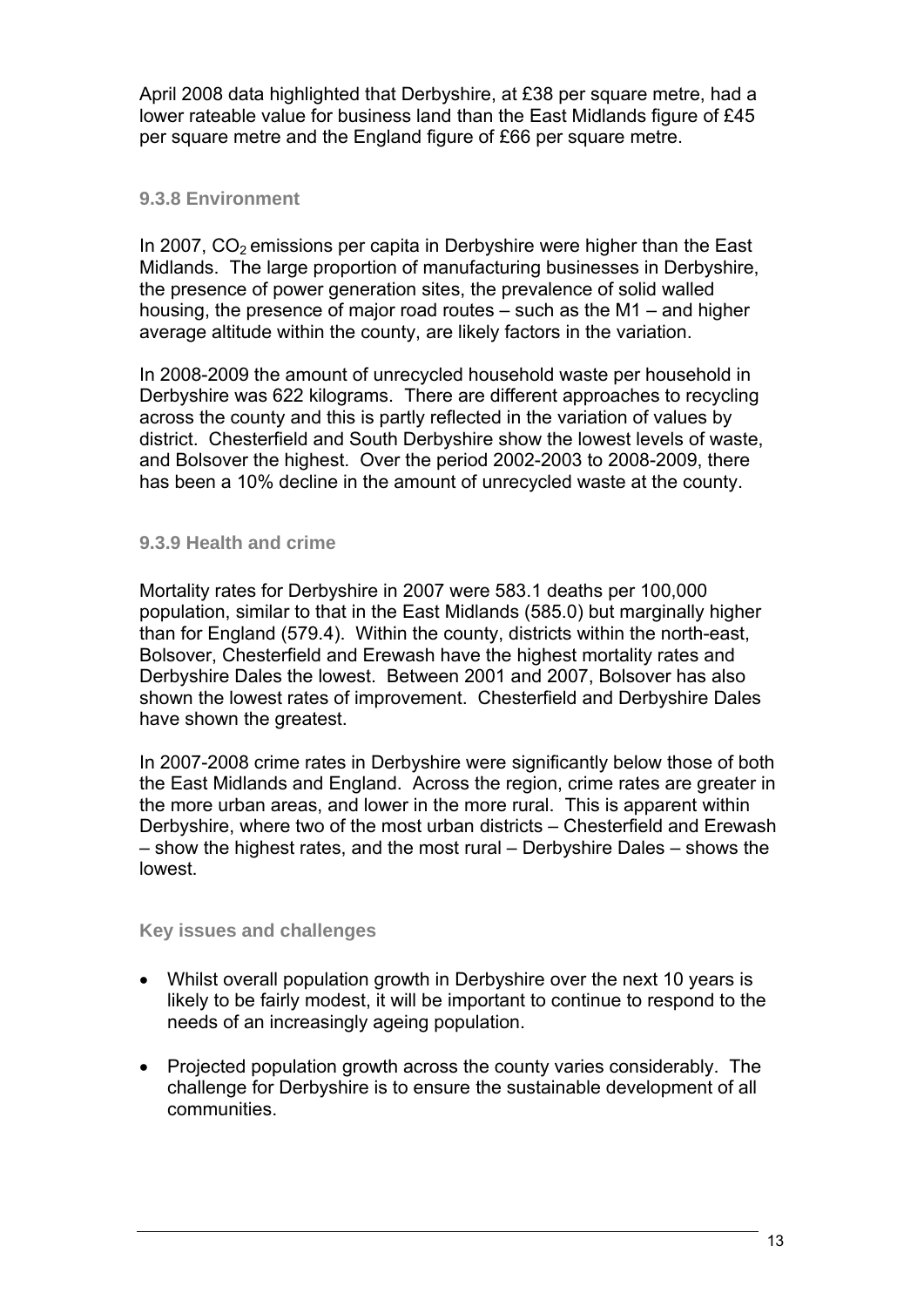- Ensuring a supply of affordable housing is a key issue in parts of Derbyshire where house prices are considerably higher than the county average.
- The decline of traditional industries has left a concentration of areas in the county where there are higher levels of unemployment and deprivation. Continuing to support these areas will be a key priority for Derbyshire.
- The industrial structure of Derbyshire's economy remains heavily dependant upon the manufacturing sector. A key challenge for the future will be to support these businesses to embrace new industrial technologies and develop higher value added activity, enabling them to compete strongly in global markets.
- There is a need to improve the overall skills levels of Derbyshire's workforce in order to enhance economic performance and attract investment into the area.

# **9.4 Leicester and Leicestershire Sub-regional Profile**

# **9.4.1 Introduction**

This profile covers Leicester City and Leicestershire County. The sub-region has a Multi Area Agreement (MAA) reflecting the strong economic linkages between Leicester City and the surrounding county. Leicestershire County comprises seven district/borough councils: Blaby, Charnwood, Hinckley and Bosworth, Harborough, Melton, Oadby and Wigston and North West Leicestershire.

The sub-region enjoys a central UK location with good transport links and has three excellent universities and a strong further education sector. Leicestershire has a diverse, high quality natural environment with a range of attractive settlements and a significant rural economy. Leicester City sits at the heart of the sub-region and is a multi-cultural city, which has recently benefited from significant investment with the new High Cross Retail Centre, Curve Theatre, the New Business Quarter and the Cultural Quarter.

There is marked variability in economic and social conditions across the subregion, which is highlighted in this profile.

# **9.4.2 Demography**

Population estimates for 2008 show that the Leicester and Leicestershire subregion has just over 21% of the population of the East Midlands, with 940,500 residents. Leicester City has over a third of the population of the MAA area (294,700). The built-up area of Leicester conurbation extends into Leicestershire, particularly into Oadby and Wigston, and parts of Blaby and Charnwood districts.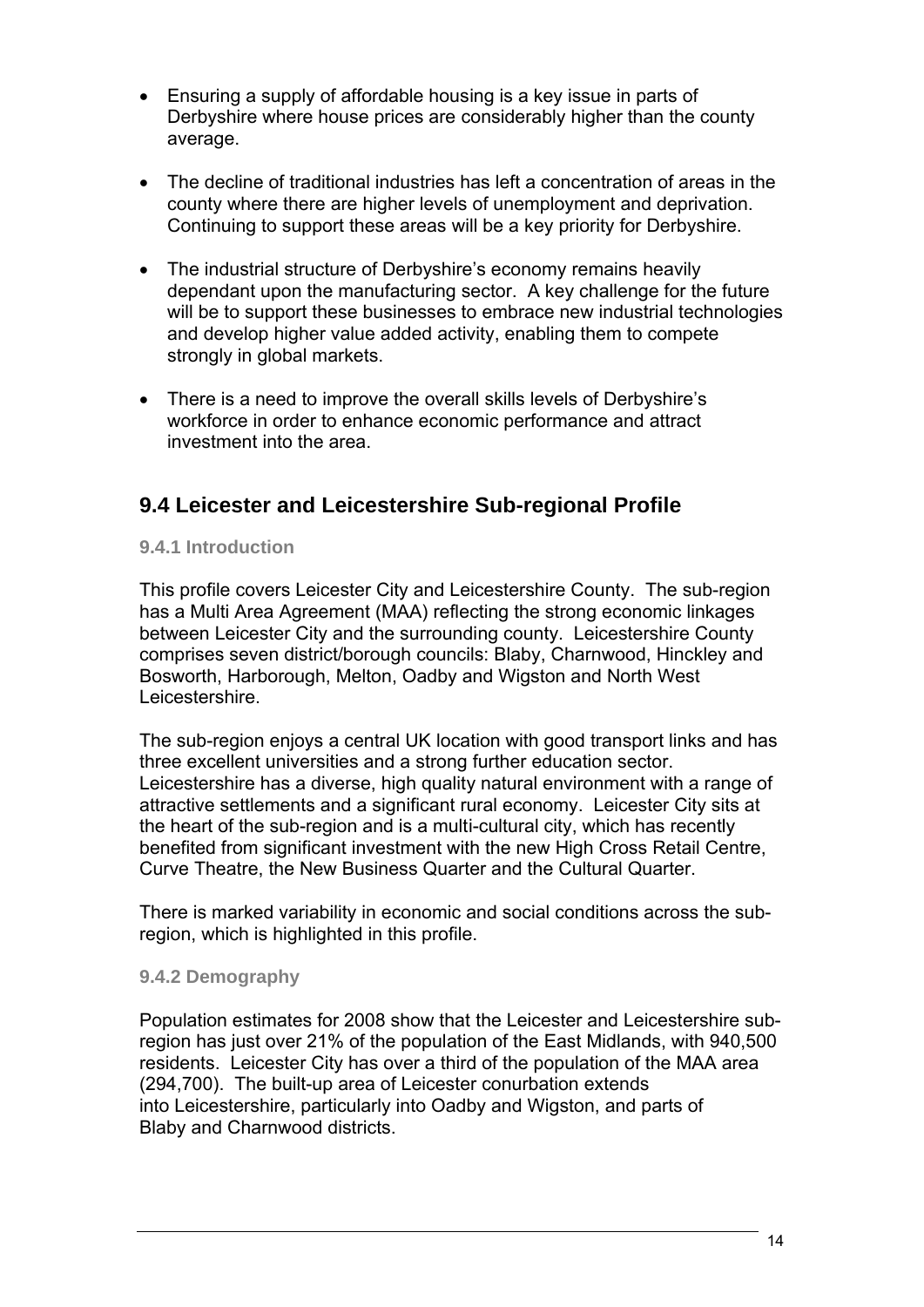The rate of population growth between 1998 and 2008 is below the East Midlands average, at 6.4% compared to 7.3%, as is the projected growth over the period 2006-2016, at 9.9% compared to 10.5%. However the estimated annual population change indicates much higher growth rates for the years from 2003 onwards. Leicester City and Charnwood figures show a strong increase since 2003, which has influenced population projections. This reflects migration being an important contributor to change in these areas in recent years. However, in Leicester City the large school age group (accounting for 20.8% of residents in Leicester City compared to 18.4% of the population in the East Midlands) reflects the high birth rates in this area, and natural change is likely to be an increasingly important contributor to population growth in Leicester in the future. Leicester City has the youngest age profile of any Local Authority in the East Midlands.

The presence of diverse ethnic groups is a distinctive feature within the local economy. Some ethnic groups have been present for more than one generation, especially those of Indian origin. The area has also seen many new communities develop in recent years. The estimated proportion of ethnic minorities of Leicester City accounted for 37.1% of the total resident population in 2007, for Oadby & Wigston this figure is nearly 17.1% and in Charnwood district this is about 10.1%.

#### **9.4.3 Housing**

As the recent collapse of sub-prime lending in the USA has demonstrated, local housing markets, and fluctuations in local housing markets, rarely happen in isolation. Over the 11 years between 1997 and 2008, changes to house prices in Leicester and Leicestershire generally followed national and regional trends. Over this period, Leicestershire's housing market remained more competitive than that of Leicester City and the East Midlands as a whole, with house prices that have remained between 80% and 90% of the England average (compared to 70-80% in the East Midlands). In 2008, average house prices in Leicestershire were estimated at £184,400. The equivalent figure for Leicester City was much lower at £144,600 and for the East Midlands it was £163,300. Average house prices were highest in Harborough district, at £230,000 in 2008. This was the only district in the subregion where average house prices exceeded the national average of £220,300.

The ratio of lower quartile house prices to lower quartile earnings is a useful proxy for gauging housing affordability. As with house prices, trends in house price affordability between 1997 and 2008 were consistent across national, regional, Leicester City and Leicestershire County scales. However, house prices for Leicestershire (with an affordability ratio of 7.3) can be regarded as less affordable than house prices in Leicester City (ratio of 6.6), the East Midlands (ratio of 6.6) and England (ratio of 6.9). Over the last 11 years, affordability ratios in Leicester City were consistently below the national levels.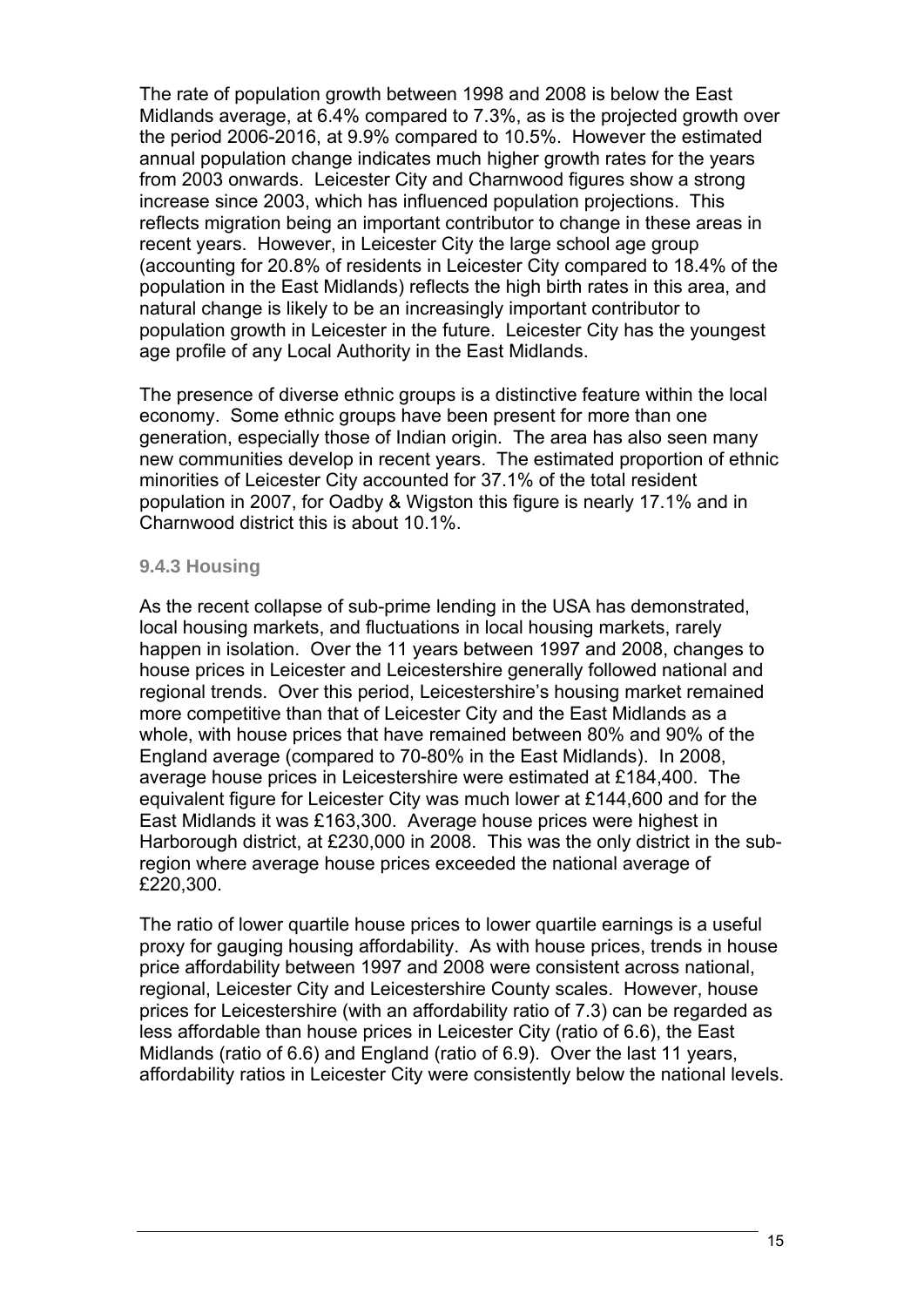# **9.4.4 Economy and productivity**

The Leicester and Leicestershire sub-region has a diverse economy. The area has undergone considerable transformation in the latter quarter of the 20th century, away from the manufacture of textile products. However, by national standards, manufacturing remains relatively important to the subregional economy. High tech manufacturing is a significant feature of the Charnwood district economy. Although service sector employment has grown in recent years; the banking, finance and insurance sector is relatively underrepresented compared to the national average, accounting for 18.8% of employment in Leicester and Leicestershire in 2008, compared to 22.9% in England. However, this proportion is level with the East Midlands average (18%).

Leicester City's economic structure is different to that of Leicestershire. In particular, Leicester City has a greater dependence on public sector jobs than Leicestershire. Furthermore, in terms of employment, Leicester's wholesale, retail and repairs sector is smaller than that of both Leicestershire and Great Britain. The official statistics do not yet reflect the impact of the new High Cross retail shopping centre in Leicester City.

On the major enterprise indicators – such as business birth rates per 10,000 population – the sub-region performs relatively well when compared with similar Local Authority areas, with a rate of 53.4 in Leicester City and 51.5 in Leicestershire compared to an East Midlands average of 46.7 in 2008. However, three year business survival rates in Leicester City fall behind those of Leicestershire. Poor business survival rates are not necessarily a bad thing, as they often suggest high levels of business churn, and so entrepreneurial activity. However, self-employment rates for Leicester City are low compared to overall start-up activity, which suggests that there is a challenge to be addressed in the future. Leicestershire County, and particularly Harborough district, performs better across all the enterprise indicators. The county, and particularly the district of North West Leicestershire, has enjoyed significant growth in its transport and communications sector, which by national and regional standards is overrepresented in terms of both jobs and businesses. This is linked to the presence of East Midlands Airport, employment land availability and proximity to the motorway network.

# **9.4.5 Labour market**

Unemployment in Leicester is the highest in the East Midlands at 11.4%, whereas unemployment in Leicestershire County is relatively low at 4.8%. Blaby and Harborough districts have the lowest unemployment rates. Qualification levels in Leicester City fall considerably below national and regional average, although recent progression rates to Higher Education are good in the City.

On indicators of education and skills, 22.1% of Leicester residents have no qualifications, significantly higher than the national average of 11.9%. Those with no qualifications in the sub-region are more likely to be unemployed, in a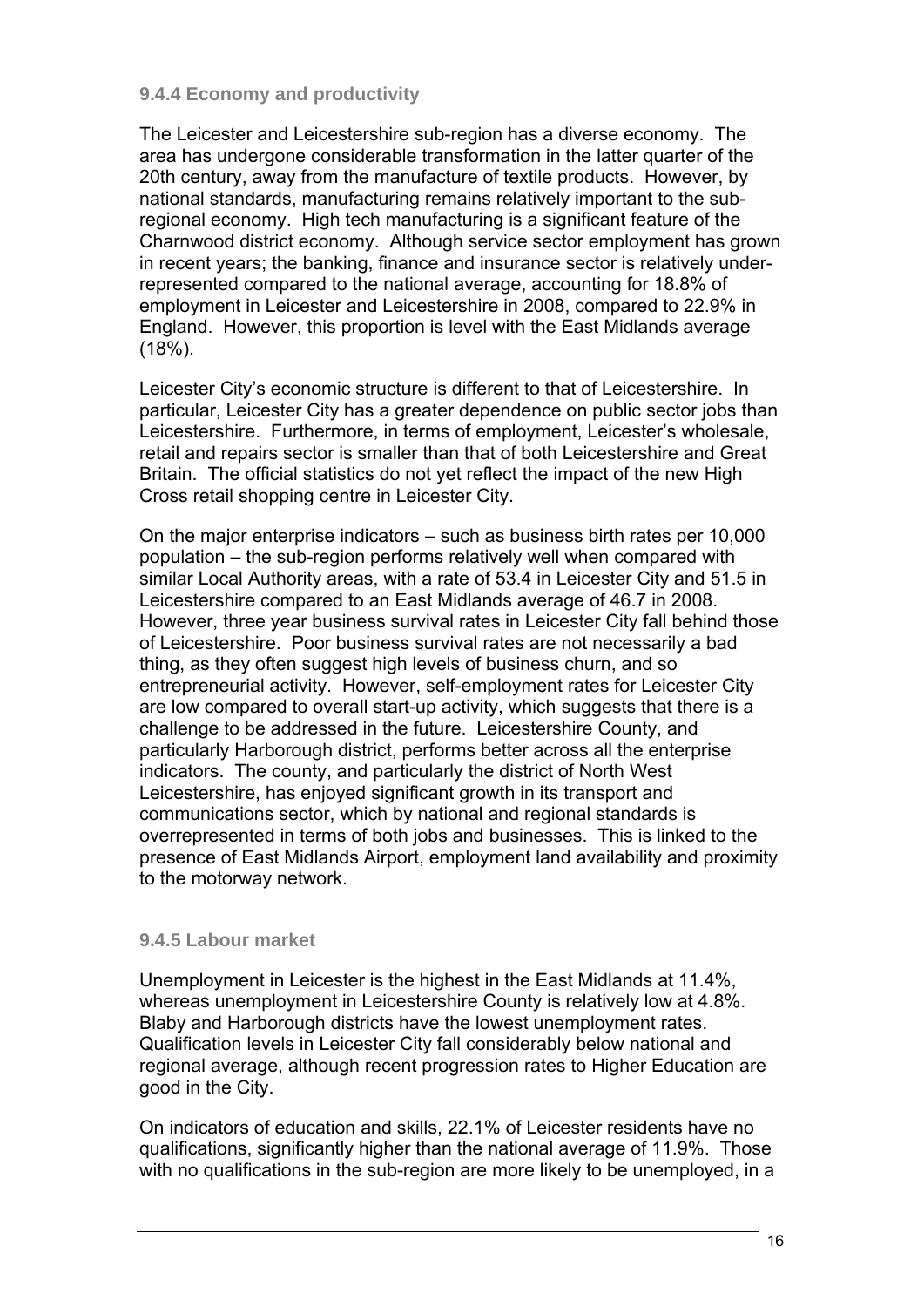BME group, or over 50. With 30% of Leicester residents born outside the UK, this has a large impact on qualifications, particularly adults new to Leicester. Conversely, Leicestershire has a relatively low proportion of residents with no qualifications at 11.3%. This is lowest in Melton (7.3%).

In 2009 the workplace median earnings are similar in Leicester City (£456) and in Leicestershire (£457.40). Low wages in the City are likely to be due to the relatively low numbers of residents employed in knowledge-based sectors, such as financial and business services. In Leicestershire out of town business parks, the town of Loughborough and a number of market towns all make important contributions to the sub-regional economy.

# **9.4.6 Deprivation and economic inclusion**

In 2008, 72.3% of Leicester residents are economically active, which is lower than national and regional averages, and Job Seekers' Allowance (JSA) claimant rates are amongst the highest in the region and have increased as the labour market effects of the recession have become apparent. The claimant rate for Leicester City in March 2010 was 6.7%, compared to 4.1% in the East Midlands overall. This represents an increase of 0.7 percentage points, or 1,432 additional claimants compared to the same month a year earlier. The county of Leicestershire, however, continues to have a relatively low proportion of the population claiming JSA, at 2.8% in March 2010. This proportion is lowest in Harborough, at 2%. In some areas of the City, such as the New Parks ward, a third of residents are claiming a work related benefit.

According to the 2007 Index of Deprivation, 46.6% of Lower Super Output Areas (LSOAs) in Leicester and 1.3% in Leicestershire are in the most deprived fifth of LSOAs in England. As a sub-region, 15.8% of LSOAs are within the most deprived quintile, which is lower than regional and national averages. However, two of the most deprived neighbourhoods in the entire country for both the Income domain and the Education domain of the ID2007 are within Leicester City.

# **9.4.7 Transport and infrastructure**

When compared to the other Upper Tier Local Authorities in the East Midlands, Leicestershire seems relatively self-contained, ranking just behind Lincolnshire and Northamptonshire on its proportion of working residents who work locally (95%) and the proportion of its workforce who commute into the county (21%). By contrast, a higher proportion of Leicester City's workforce (47%) commute to the City. Interestingly, of the three cities in the East Midlands, Leicester is the most self-contained, with 79% of its residents working within the City.

In terms of access to public transport, Leicester City performs favourably when compared with other Upper Tier Authorities in the sub-region. Eighty five percent of its working age population can easily access public transport. The average for Leicestershire is 80.0% in 2008.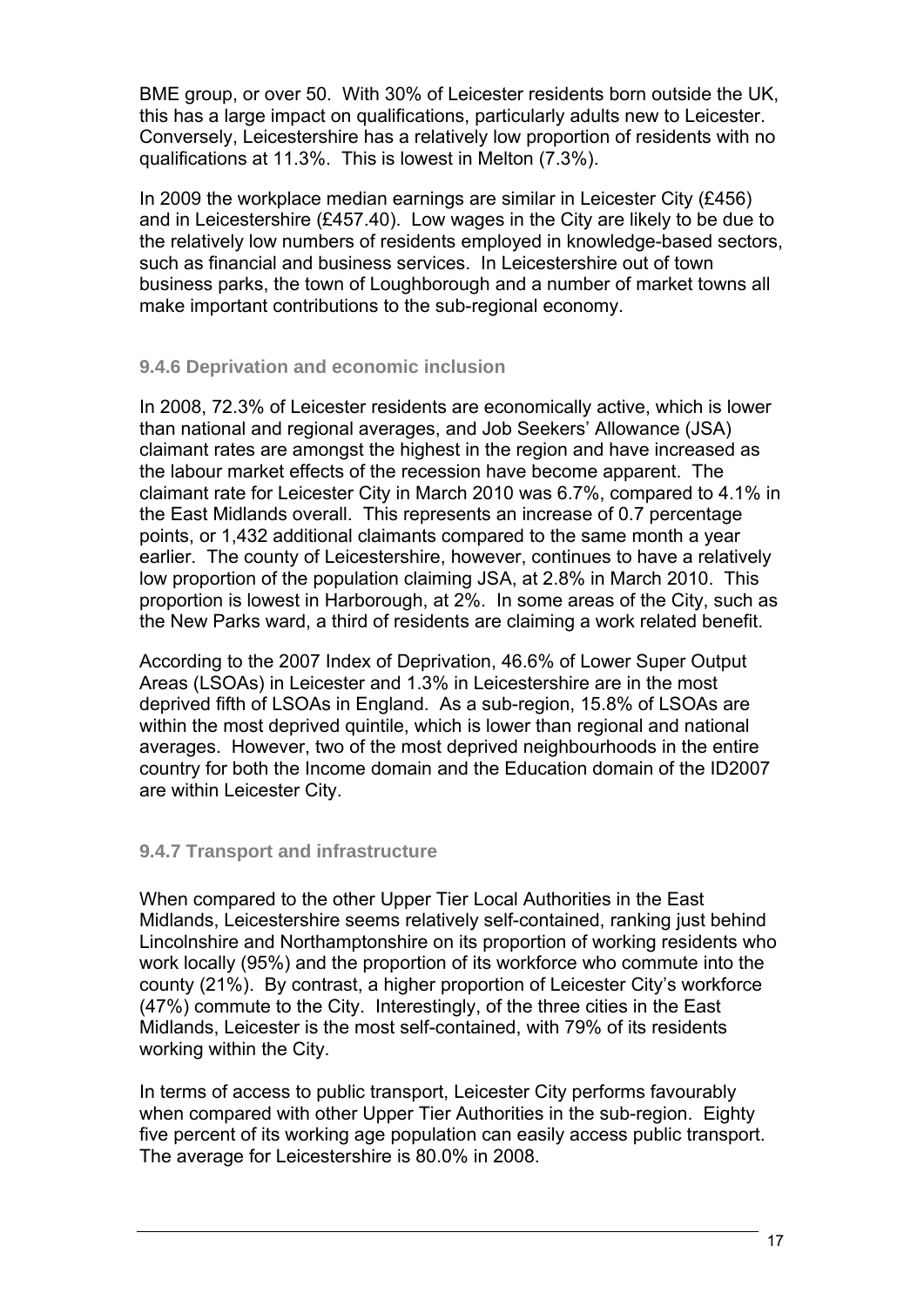# **9.4.8 Environment**

Between 2002-2003 and 2008-2009 levels of residual household waste per household in Leicester and Leicestershire have fallen. In 2008-2009 levels of residual waste per household were 642 kilograms in Leicester and 577 kilograms in Leicestershire.  $CO<sub>2</sub>$  emissions in 2007 were 6.6 tonnes per head in Leicester and 8.9 tonnes per head in Leicestershire, which is level with the regional average.

# **9.4.9 Health and crime**

There is a clear distinction between mortality rates in Leicester City and Leicestershire. Between 2001 and 2007, mortality rates in Leicester City have been above the national average, roughly at around 684.3 per 100,000 people. Although rates improved year-on-year since 2003, they compare poorly with Leicestershire's mortality rates between 2001 and 2007, which ranged from around 550 and 620 deaths per 10,000 people. With the exception of Rutland, Leicestershire had the lowest mortality rates of all Upper Tier Authorities in the East Midlands, with Leicester, along with Nottingham, performing poorly by both regional and national standards.

Between 2003-2004 and 2008-2009, crime rates have fallen for all Upper Tier Local Authorities in the East Midlands. As might be expected, Leicestershire's crime rate remains relatively low (at 37.8 per 1,000 people in 2008-2009) whilst Leicester City's was 82.5 per 1,000 people in 2008-2009. It should be noted that this data is from the British Crime Survey comparator crimes and only represents around 60% of all reported crimes.

# **Key challenges and issues**

- Maintaining a diverse economic structure, but increasing knowledge-based employment to increase wealth generation and improve earnings, especially in Leicester City. It will be important to support indigenous business growth and also attract high quality businesses to the sub-region.
- Maximising the opportunities arising from the current investment in the sub-region, especially in Leicester City, and the presence of three world class universities in the sub-region.
- Addressing the low levels of qualifications in Leicester City and ensuring that people throughout the sub-region have the relevant skills needed by employers both for now and in the future.
- Improving levels of business start-ups, survival rates and growth rates.
- Addressing the marked variability in economic and social conditions across the sub-region.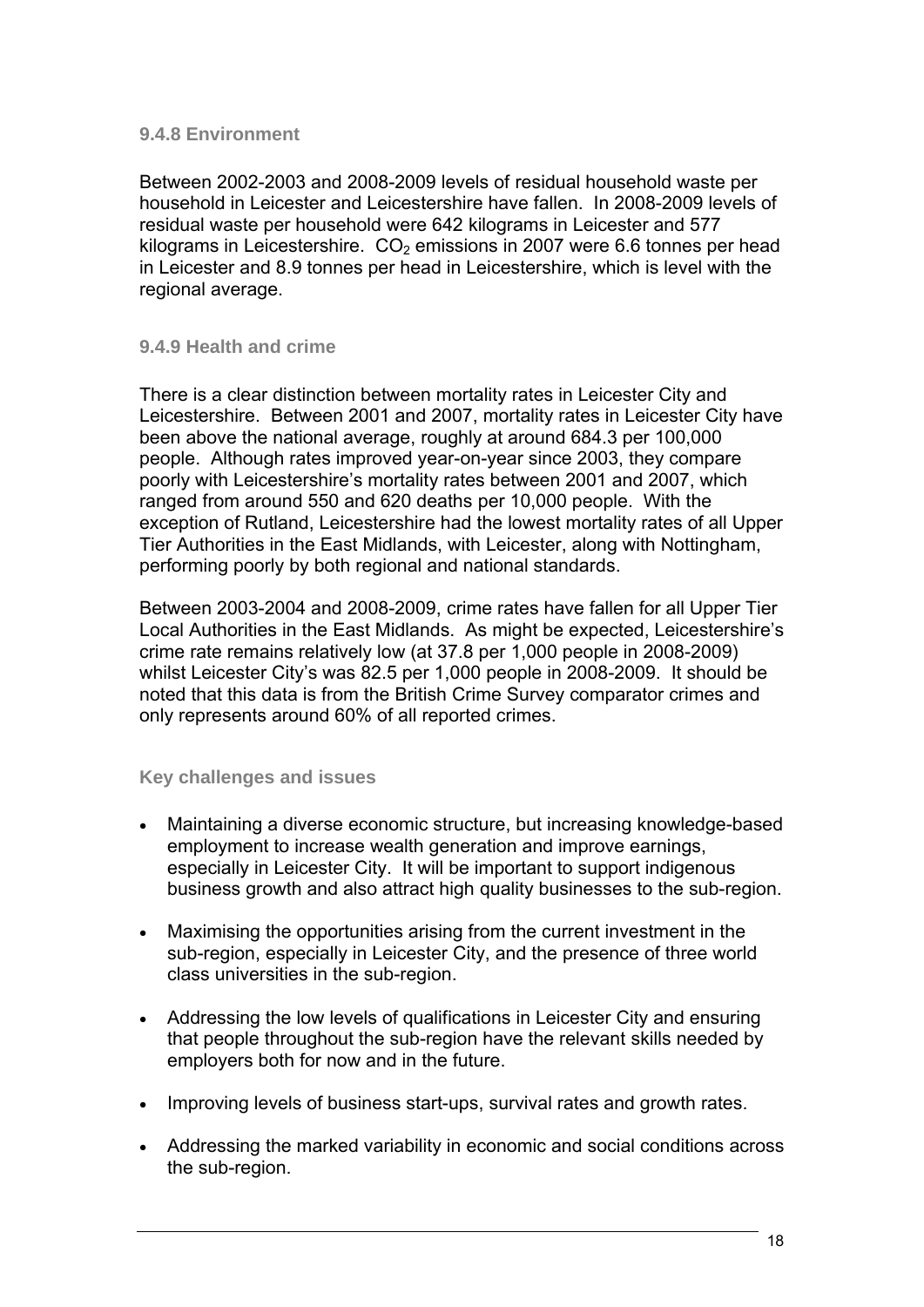- Tackling the high levels of worklessness in some areas of the sub-region in the context of the current economic climate.
- Delivering housing growth of all types and tenures and addressing specific housing needs across the sub-region, including the regeneration areas of the City, the Principal Urban Area (PUA), sub-regional centres (Coalville, Melton, Hinckley, Loughborough and Market Harborough) and rural areas.

# **9.5 Lincolnshire Sub-regional Profile**

# **9.5.1 Introduction**

Lincolnshire offers a good quality of life for most of its residents, although there are pockets of severe deprivation in the county. Lincolnshire has also proved a popular destination for people from outside of the county to live, work and study because of characteristics that reflect a relatively high quality of life.

The extent and nature of population growth continue to present a number of challenges, particularly in terms of service provision and dependency ratios given the projected rate of growth in the population aged 65+, along with challenges in retaining younger people (and their skills).

Although Lincolnshire performs well on a number of 'quality of life' factors at a county level, this should not hide the fact that at lower geographical levels there are areas of lagging performance on a number of issues such as unemployment, crime, health, and air quality. Immediate opportunities to address some of these localised issues do exist in Lincolnshire, with the presence of the food processing and farming industries and tourism assets. Longer term, the over-arching issue for Lincolnshire is targeting the necessary resources to enable efficient service delivery in the right areas at the right time whilst maintaining the county's quality of life.

# **9.5.2 Demography**

Lincolnshire's population, at 698,000 people in 2008, is the third largest in the region, and has increased by 11.5% since 1998 (the second largest rate of increase in the region behind Rutland, which has significantly smaller population) compared to 7.3% in the East Midlands overall.

At 5,921 sq. km (the fourth largest county in England), Lincolnshire still has only 118 people per sq km, compared to 284 in the East Midlands. Because of this sparsity, Lincolnshire is classified as one of the most rural counties in England by Defra. Of the seven Local Authority Districts within the county, four (East Lindsey, North Kesteven, South Holland and West Lindsey) are classified as "Rural-80" (the most rural category, where 80% of the population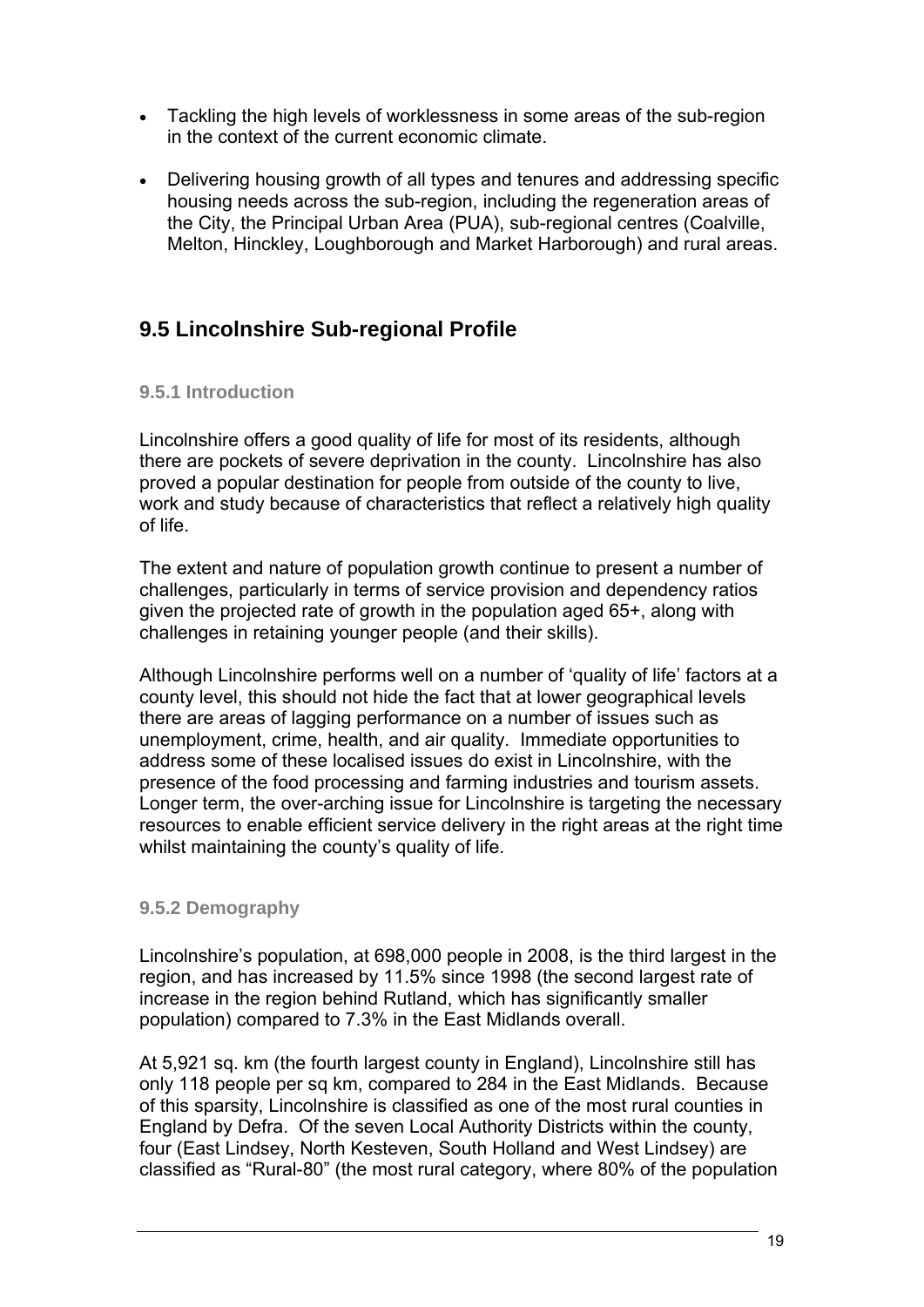live in rural area settlement) with only Lincoln classified as being urban under "Other Urban", the smallest category of urban area.

Whilst birth rates have increased over the last few years, in-migration has continued to be the main driver of population growth in Lincolnshire. The profile of migrants into and out of the county are significantly altering its demography. Since 1998 older people (65+) have made up an increasingly larger proportion of our population, whilst the proportion of younger people (0- 19) and those of working age has declined.

Population projections up to 2016 show that these trends are set to continue, with those aged 65+ making up a larger proportion of the population. The total population is projected to grow by 13% between 2006 and 2016, reaching approximately 775,500 people, which will mean planning for large changes in a relatively short time period.

Whilst this level of population growth is high compared to regional and national rates of growth (10.5% and 7.8% respectively), sparsity will remain an issue for the county into the future. In the year 2016 the population density will still be under half that of the current population density in the East Midlands overall.

Experimental statistics on ethnicity show that Lincolnshire's population has also become more ethnically diverse. In 2001, Black and Minority Ethnic groups made up only 1.9% of the total population. It is estimated that in 2007 this figure had increased to 2.7%. Given the nature of recent international migration, it is also important to note that people who would identify their ethnic group as 'White' include international migrants from both Portugal post 2001 and the eight Central and Eastern European Accession States countries post 2004. Analysis of National Insurance data shows that close to 26,000 people from EU Accession States entered the county between 2004 and  $2008<sup>8</sup>$ 

# **9.5.3 Housing**

In line with the projected population increases, the number of households is also projected to grow, by 18% from an estimated 295,300 in 2006 to approximately 349,000 households in 2016. That this growth in households is projected to be higher than that of the population in general would suggest a significant increase in single person households over this period, which can be associated with increasing numbers of older people.

Relatively cheap housing has acted as one of the catalysts for population growth in the county. Whilst Lincolnshire house prices are among the lowest in the region based on 2008 mean house price data, this does not necessarily make them affordable to all. Whilst the average house price is 2.3% lower in Lincolnshire than regionally, average weekly wages in the county (workplace based) are around 8% lower than regional levels. So whilst housing may

<sup>&</sup>lt;sup>8</sup> Footnote: EU Accession States are the A8 and Romania, Bulgaria, Malta and Cyprus.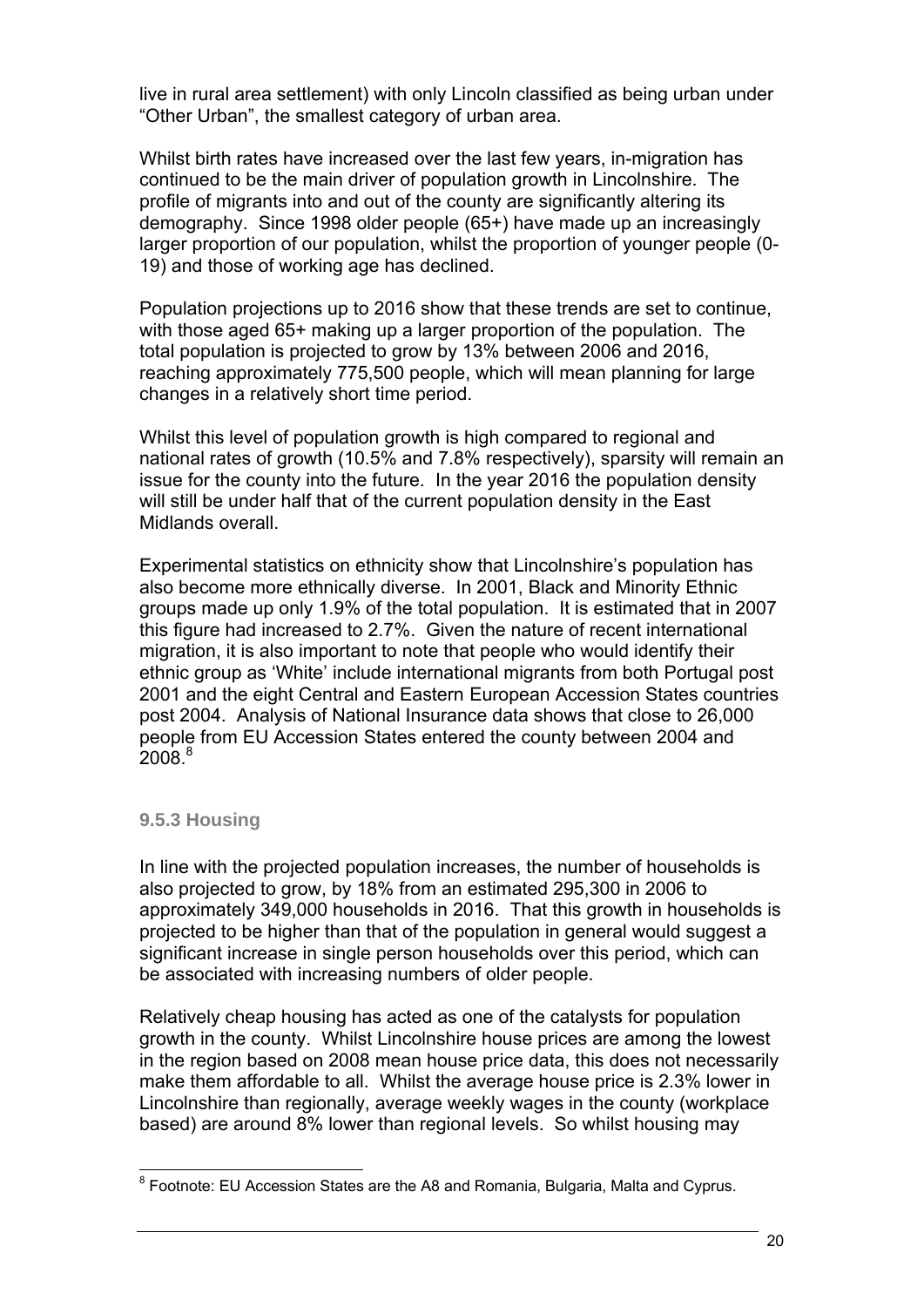appear more affordable to those entering the county, for people living and working in the county, affordability is still an issue.

# **9.5.4 Economy and productivity**

Rapid growth and change in the county population has also impacted on one of the key economic indicators of an area's prosperity, Gross Value Added (GVA) per head. Large numbers of those entering the county are of retirement age, so whilst increasing the population they do not contribute to the economy in a way which is recognised by this measure, the overall effect of which is to lower GVA per head. The effect has been that whilst data shows that the Lincolnshire economy has increased in value year-on-year since 1997, and is currently estimated to be worth approximately £9.7bn, it still lags behind the region and most of the UK in terms of per-head and perworker comparisons.

It should be noted that GVA does not measure the income available to private households in an area. This means that pension income, social security benefits, and the incomes of people who live in an area but work outside of it (out-commute) are not counted. Therefore in Lincolnshire with its high proportion of older people and out-commuters, Gross Disposable Household Income (GDHI – which measures the amount of money that individuals have available for spending or saving) would arguably provide a more meaningful measure of local prosperity. Based on this measure the latest figures for 2007 show that Lincolnshire's GDHI stands at £13,221 per head, which is comparable to the regional average of £13,268 per head but less than the UK average of £14,334.

Lincolnshire's current position is also a result of its traditional industry make-up, which is in turn related to its geography and topography. Its coastline, combined with the amount and quality of historic and natural assets, has meant that a large part of the economy is reliant upon tourism. Similarly, one of Lincolnshire's most productive natural assets is its soil, with nearly half of all agricultural land in the county is classified as being of Grade 1 or 2. This has helped ensure the size and importance of the agricultural industry in the county, regionally and nationally, and to a lesser extent the food manufacturing industry.

As a result of this high proportion of lower skilled industries and jobs, Lincolnshire has a low percentage of residents employed in the upper tier occupational groups (professionals, associate professionals, and managers) – 36.5% compared to a regional average of 39%. This low figure is compounded by the fact that a number of these employees resident in the county will be commuting to higher skilled jobs elsewhere.

Whilst business start ups per 10,000 of the population in Lincolnshire are low when compared to the rest of the region, small businesses (employing 1-10 people) make up almost 90% of the total stock of county businesses and employ a quarter of the total workforce.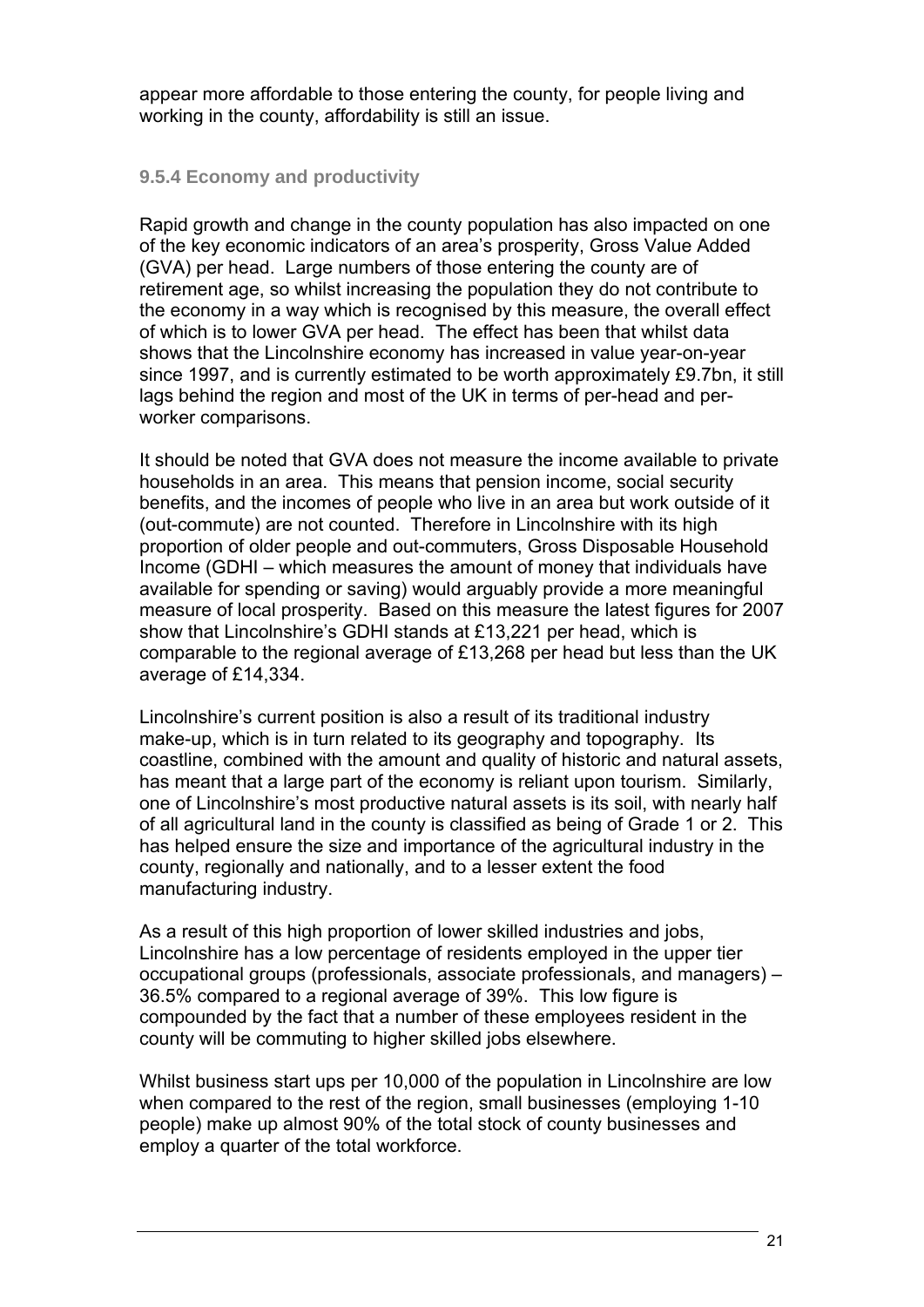Lincolnshire also has one the highest percentages of businesses with fewer than 250 employees, yet approximately a fifth of the workforce is employed by businesses employing 250 plus (with around a quarter of these large businesses being in the public sector). The county economy is therefore vulnerable to the potential effects of losing large employers (both immediate in terms of job losses to the localised area, and knock on effects in terms of supply chains).

Similarly, Lincolnshire is more vulnerable to the loss of smaller firms and the subsequent impacts at a local level. The rural and sparse nature of the county means that a comparatively small job loss announcement (less than 20 redundancies) by a business in a small market town will still have a significant impact on the local community.

# **9.5.5 Labour market**

Whilst a high proportion of employment is in lower skill, and thus lower paid activities, Lincolnshire has historically maintained stable and above average rates of employment.

According to the Annual Population Survey for the period January to December 2008, the employment rate of the resident working age population was 77%, close to the Government's aspirational target of 80%, and above the regional average of 75.9%.

With unemployment currently increasing in the county, reflecting the current economic climate, the claimant count unemployment rate in Lincolnshire has increased in line with regional and national rates and more importantly remains below them (3.7% compared to 4.0% in the East Midlands and nationally).

Whilst Lincolnshire has a low percentage of its working age population qualified to and equivalent of an NVQ Level 4 or above when compared to regional and national averages, it also has a low proportion of the working age population with no qualifications. However, it has relatively similar proportion of the 19-59 to 64 population without a Level 2 qualification compared to the regional average.

# **9.5.6 Deprivation and economic inclusion**

According to data from the Annual Population Survey, just over 81.9% of Lincolnshire's working age population were economically active in 2008, one of the highest in the region and above regional and national rates.

A snapshot of DWP benefits data in February 2009 shows that the percentage of people claiming work-related benefits is lower in the county and is comparable to the overall regional rate at 12.2% compared to 12.5% and 12.9% for England. This figure though will be higher than normal for the year based on the seasonal nature of employment in the county, particularly in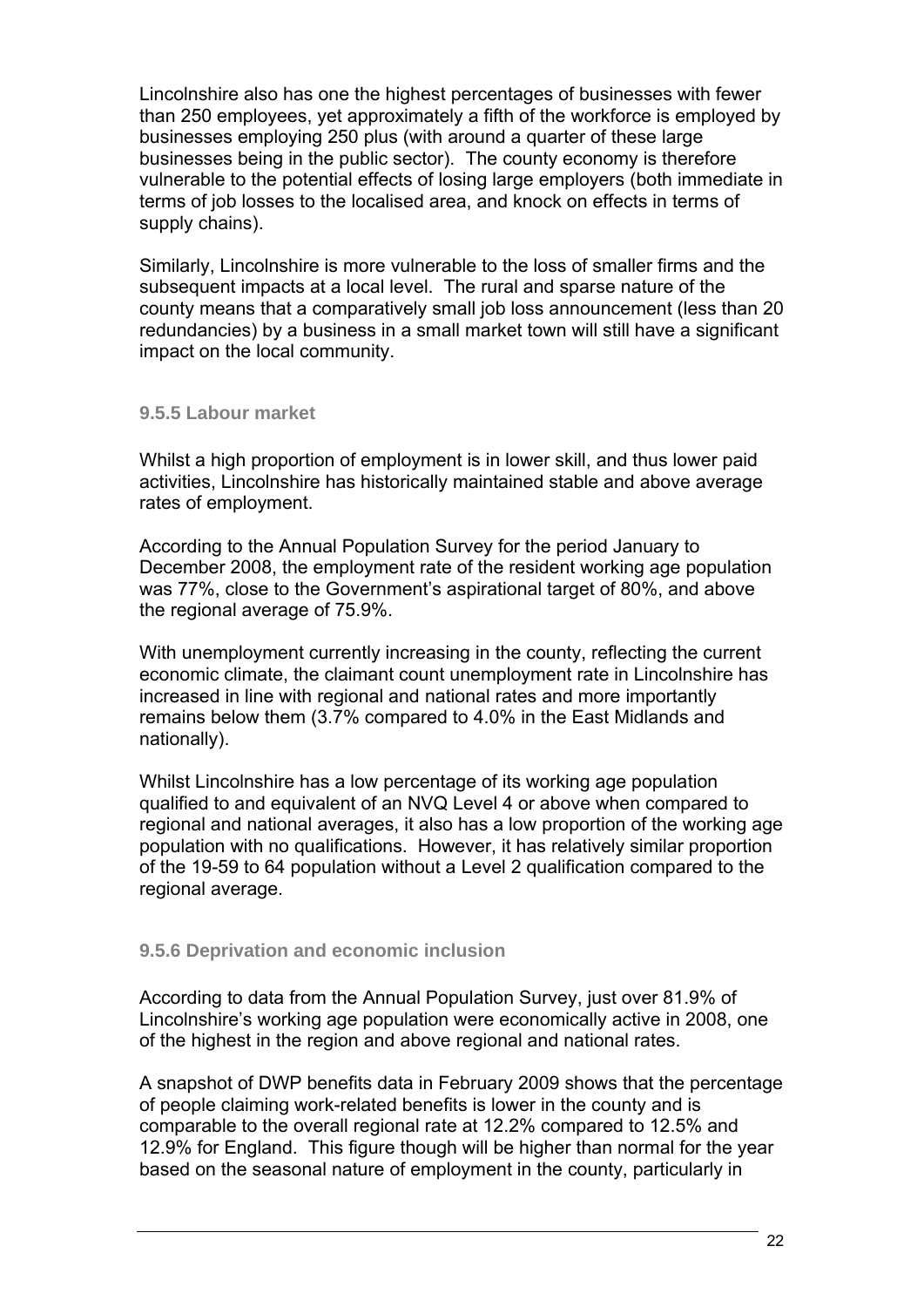terms of the over representation, in employment terms, of the county tourism industry compared to the region.

With a number of factors including housing, income, skills, and employment, being used to measure deprivation, it is not surprising to learn that Lincolnshire has just over 10% of its lower super output areas (LSOAs) in the most deprived quintile in England. This proportion though is less than most other areas in the region apart from Leicestershire.

Potentially more significant is the pattern of deprivation in the county which shows a distinct east/west divide. Levels of deprivation in 2007 were highest in the more remote parts of the county i.e. on and around the east coast, with pockets in the more urbanised areas in the west. These areas of high deprivation in the county remain relatively unchanged from those identified in the 2004 Indices of Deprivation.

# **9.5.7 Transport and infrastructure**

Moving goods and people around and through the county can be a problem. Although Lincolnshire does not suffer from the congestion that affects many other places, it is the sheer size of the county network with over 9,000 km of roads together with the nature of the network (which is in the main characterised by minor roads and very few trunk roads) which can reduce its effectiveness.

As a result of this relatively poor road infrastructure, Lincolnshire has experienced a number of major food producers, and main suppliers to supermarkets, move to areas just outside of the county in order to be able to deliver on a 'just in time basis'. These issues, together with the dispersed population, also combine to make it difficult to deliver an all encompassing, inclusive and effective public transport system. This has resulted in above average car ownership in the county as people are unable to rely solely on public transport.

Results from the Annual Population Survey suggest that the out-commuting of workers is not such an issue for Lincolnshire, with only 2% of the workforce commuting to jobs outside of the county. Further data suggests that 11% of people working in the county commute in from areas outside the county.

In terms of its business property infrastructure, Lincolnshire has the third highest number of premises in the region, yet the square metres these premises cover is the lowest in the region amongst the county areas (440 sqm), suggesting that on average premises in the county tend to be smaller than anywhere else in the region (regional average 520 sqm). The rateable value per square metre of these county premises is the second lowest in the region at £39, against a regional average of £45.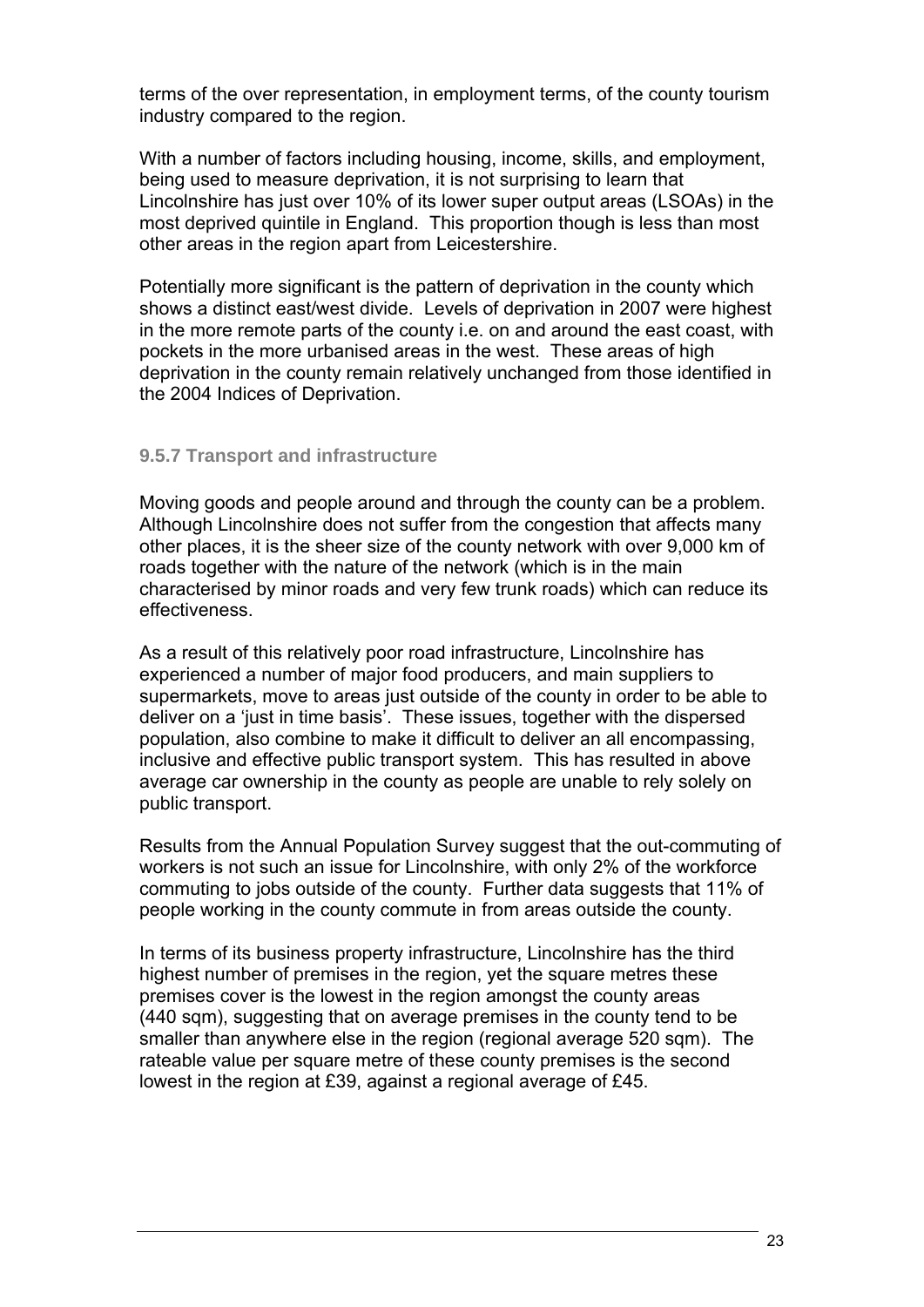#### **9.5.8 Environment**

The county's topographical nature i.e. mainly flat land with some areas below sea level, combined with its coast, increase the risk of flooding from severe storms and rainfall. As a result, the Environment Agency has highlighted Lincolnshire at particular risk to flooding.

The increased risk of coastal flooding which will be brought about by climate change, and the potential rises being forecast in sea levels, is of particular concern to those living and working in and around the coastal areas of the county.

One of the many positive aspects afforded Lincolnshire by the lack of industrial development and limited road network is good air quality.  $CO<sub>2</sub>$ emissions per capita in Lincolnshire were estimated to be 7.7 tonnes in 2007. This represents a 0.2 tonnage reduction in county emissions per capita compared to 2006. The fact that the figure for  $CO<sub>2</sub>$  emissions per person isn't lower is a result of the sheer size of the county and the need for motor vehicle transport to access most services.

Encouragingly, the county has achieved significant progress in recycling and waste reduction. This is demonstrated by the fact that Lincolnshire residents produced the lowest amount of residual waste per household (540 kg) in 2008-2009 of any area in the region.

# **9.5.9 Health and crime**

Whilst health inequalities across the county persist, as a result of both demographic patterns and prevailing wage rates (which subsequently influence lifestyle), the all age all cause mortality rate per 100,000 population for Lincolnshire has actually fallen over time in line with trends across the region and is currently comparable to the regional and national averages (580.1 per 100,000 population in 2007 compared to 585.0 regionally and 579.4 nationally).

Lincolnshire's low crime rate has already been identified as a key component in the quality of life it offers. Based on the British Crime Survey 2008-2009 overall crime rate, Lincolnshire has the third lowest crime rate in the region (39.8 British Crime Survey key crimes per 1,000 population), with only Leicestershire and Rutland having lower crime rates (37.8 and 23.4 crimes per 1,000 population respectively). The crime rate in Lincolnshire is also much lower than regional and national averages (52.3 and 49.7 crimes per 1,000 population respectively), though there are crime hotspots in the more urban areas such as Lincoln (73.7 crimes per 1,000 population).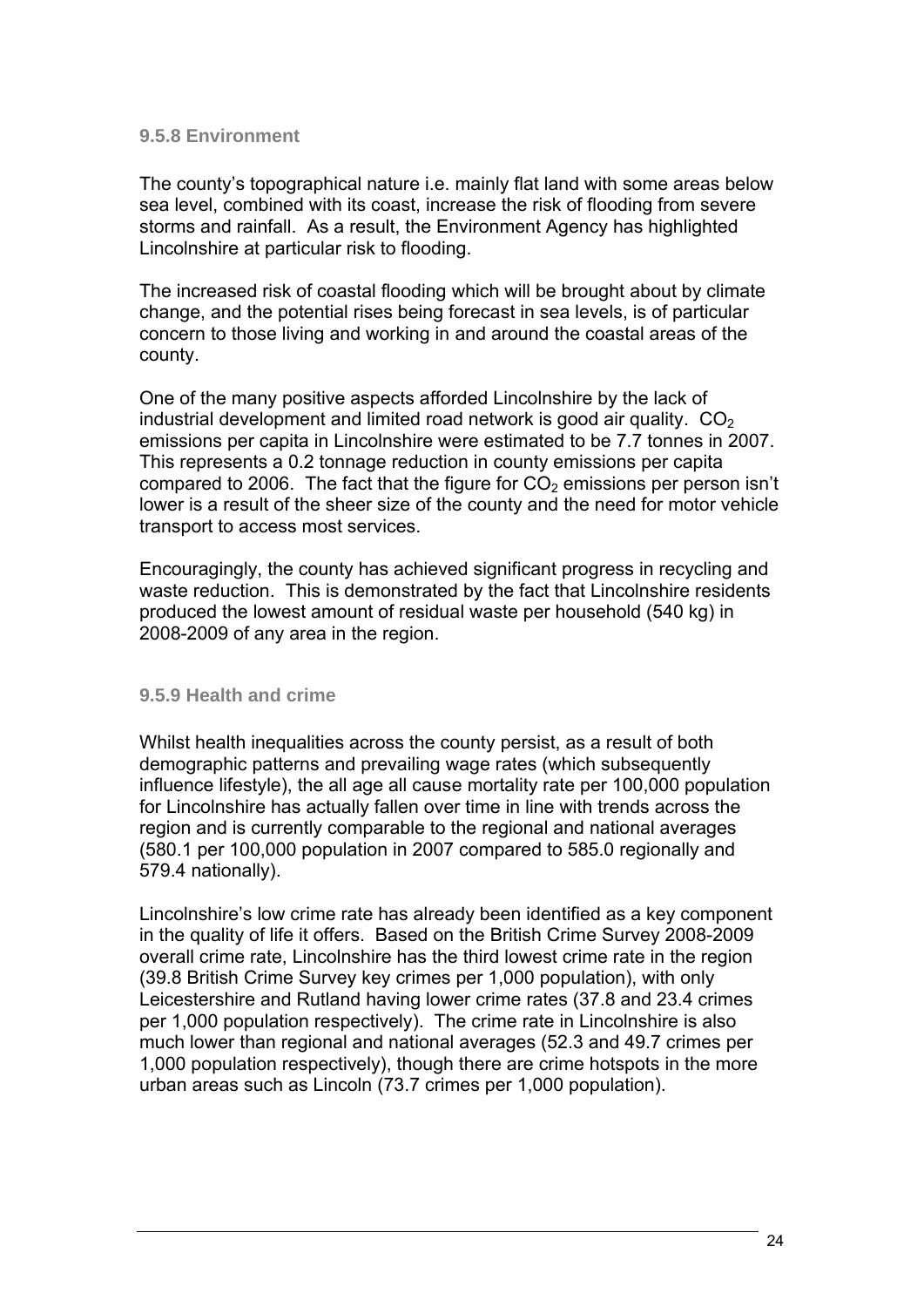**Key challenges and issues** 

- Managing demographic shifts towards an older population and the consequences of the spatial distribution of the population.
- Driving up GVA by driving businesses up the value chain.
- Breaking the low wage / low skills / low productivity cycle and addressing levels of deprivation exacerbated by remoteness.
- Mitigating the risks of flooding which could have a major impact on future development and other key drivers of economic growth.

# **9.6 Northamptonshire Sub-regional Profile**

# **9.6.1 Introduction**

This profile covers Northamptonshire County, which comprises seven districts: East Northamptonshire, Wellingborough, Kettering, Corby, Daventry, Northampton and South Northamptonshire.

Northamptonshire was designated as a Growth Area in 2003 under the Government's Sustainable Communities Plan and is part of the Milton Keynes South Midlands (MKSM) sub-region. It is the fastest growing County in England, and will be required to play a significant role in meeting the Government's national objectives towards increasing housing supply.

The overarching economic vision for the county is set out in the Sub-Regional Economic Strategy (SRES). Its vision is that by 2015, Northamptonshire will be one of the most successful and competitive sub-regions in Europe and will be recognised fully as such by visitors, employers, investors and residents. In order to achieve this vision, the SRES states that Northamptonshire will: raise levels of productivity, skills and investment; increase employment; ensure communities are able to overcome barriers to participation and reduce socioeconomic deprivation; develop cross boundary relationships for effective partnership working; and develop and apply a strong, identifiable Northamptonshire brand.

# **9.6.2 Demography**

The current population of Northamptonshire is approximately 776,500 (17.5% of the total population of the region). Between 1998 and 2008, the population has grown by 11.3%, which exceeds the average rate of growth experienced in the East Midlands, at 7.3%, and the average for England, at 5.4%.

This rate of increase has been driven by a combination of strong migration, both international and domestic, and natural change. Northamptonshire has a relatively young population and thus natural change is making an increasing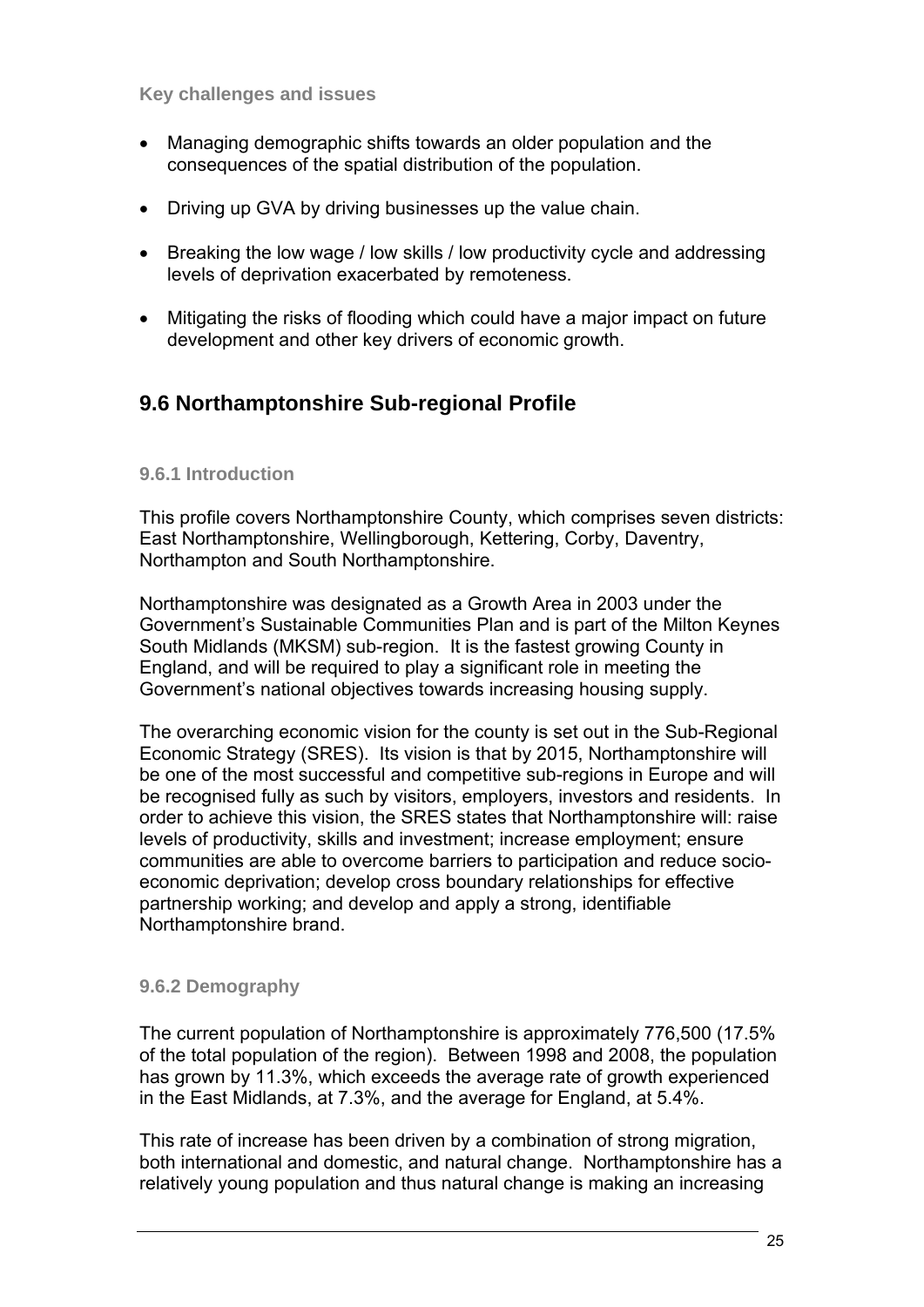impact on population growth. In 2008, 19.8% of the Northamptonshire population were in the school age group and 62.5% were in the working age group, compared to 18.4% and 61.9% in the East Midlands. Conversely, the county has a lower proportion of people in the pensionable age group. Population projections produced by the Office of National Statistics and independent forecasts produced by Northamptonshire County Council based on local housing trajectories suggest that the population of the county could rise to about 900,000 by 2026. The majority of this population growth could occur within a broad corridor, running approximately south-west (from Daventry and Towcester) to north east (Corby and Wellingborough/Rushden) with Northampton at the centre.

The projections indicate a significant possible increase in the population for Corby in particular. Initial projections indicate that Corby's population is set to rise to 66,600 by 2031 – a 17.0% increase from 2008 figures. Other areas of high growth are Northampton, Daventry, Kettering and Wellingborough, which are projected to experience a 21%-29% increase in their populations between 2008 and 2026.

#### **9.6.3 Housing**

In 2008, the mean house price in Northamptonshire was £178,600, 19% lower than the national average but slightly higher than the East Midlands mean house price (£163,300).

However this county figure hides the large disparities between Northamptonshire's seven districts. For example, in Corby the mean house price was £145,100, but in South Northamptonshire it was £252,900.

Between 2006 and 2016, Northamptonshire has the highest projected rate of growth in the number households in the East Midlands, at 19.9%. At a district level South Northamptonshire has the highest projected growth in the region, at 27.6%.

On the Government's preferred measure of affordability, the ratio of lower quartile house prices compared to lower quartile earnings, Northamptonshire is relatively unaffordable. In 2008, the ratio was 7.3, compared to 6.6 in the East Midlands overall. However, this masks very high ratios within the county, with the highest ratio in the region in South Northamptonshire, at 9.7.

# **9.6.4 Economy and productivity**

The largest employment sector in Northamptonshire was distribution, hotels and restaurants, accounting for 76,000 jobs and for 24.1% of employment (compared to 23.5% in the East Midlands). Banking, finance and insurance and public administration, education and health also accounted for significant proportions of employment, around 21%-22% in each case.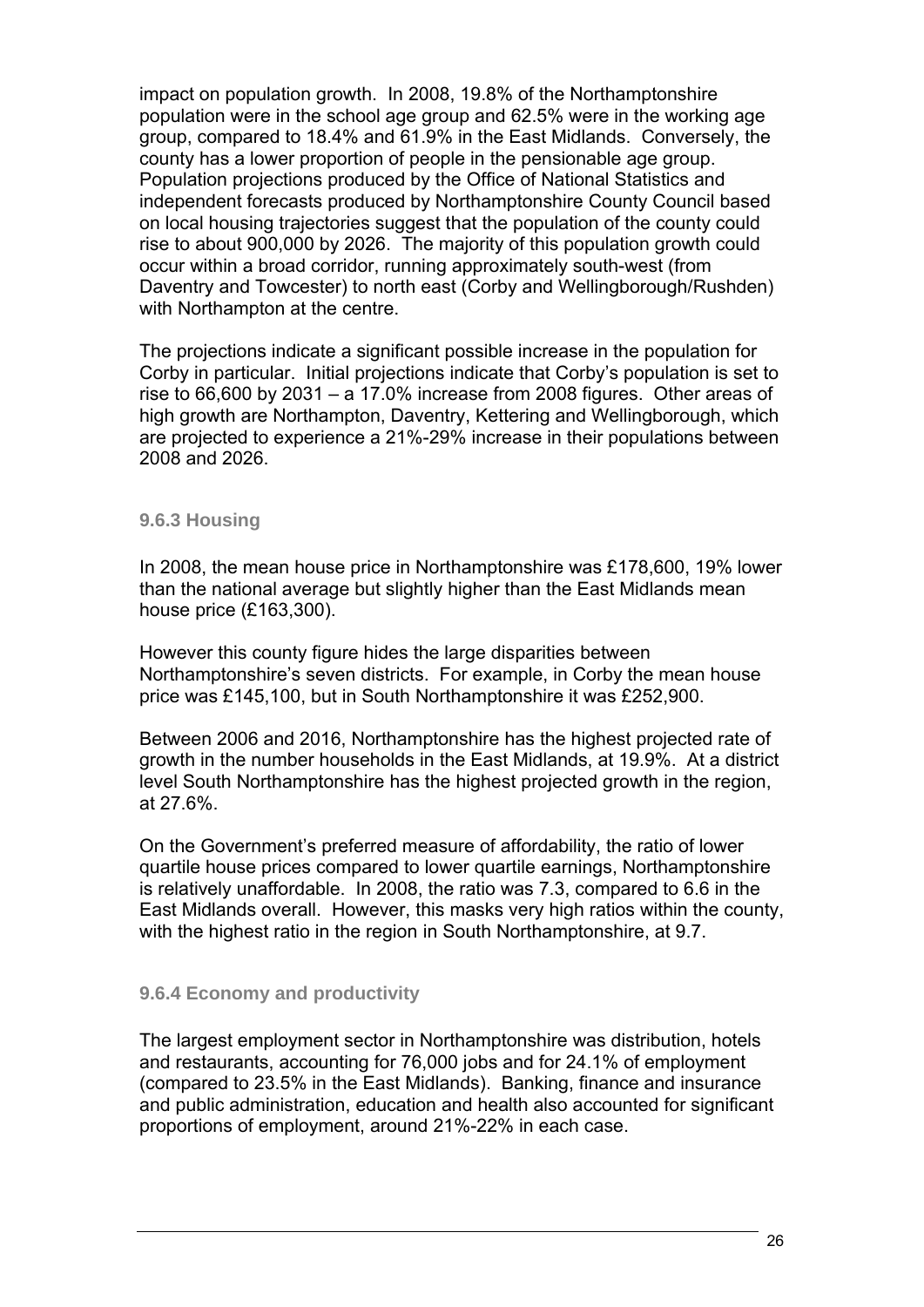As a whole, Northamptonshire has also seen a growth in the concentration of employment in the construction industry and, given the level of demand for construction in the area, there is an increasing drive to ensure this growth is sustained.<sup>9</sup>

Northamptonshire has the highest rate of business births per 10,000 population in the East Midlands, at 56.5 in 2008, compared to 46.7 in the East Midlands and 57.2 in England.

#### **9.6.5 Labour market**

Northamptonshire has one of the highest rates of employment in the region, at 79.5% of the resident population in 2008, compared to 75.9% in the East Midlands and 74.2% in England.

The county also has a higher proportion of employment in upper tier occupations (which combines managerial, professional and associate professional SOC occupational groups), at 40.1% compared to 39.0% in the East Midlands.

The skill profile of Northamptonshire suggests a more highly skilled workforce than elsewhere in the region. In 2008, 27.7% of the working age population (19 to retirement age) of Northamptonshire were qualified to at least an equivalent of an NVQ Level 4 compared to 27% in the East Midlands. However, there is a slightly higher proportion of residents in the county who have no qualifications, at 14.2% compared to 12.8% in the East Midlands. This could suggest a certain amount of skill polarisation, which could be due to a concentration of employment in lower skill logistics and construction activities, alongside the high skill service sector employment.

In 2009 the median workplace based gross weekly pay in Northamptonshire was £452.40. Wellingborough had the lowest median pay in Northamptonshire at £414.70 per week and South Northamptonshire the highest at £475.70. Between the districts, Kettering has the highest annual percentage increase in gross weekly pay at 12.6% between 2006 and 2009, whereas South Northamptonshire had the lowest annual percentage increase in pay of 2.9%.

# **9.6.6 Deprivation and economic inclusion**

Economic activity rates in Northamptonshire are amongst the highest in the East Midlands, at 83.6% in 2008 compared to 80.8% in the East Midlands.

Claimant count unemployment has historically been low in Northamptonshire, but it has been increasing in recent months at a faster rate than the regional and national averages as a result of the labour market impacts of the recession. The proportion of working age residents in Northamptonshire

<sup>&</sup>lt;sup>9</sup> Source: Draft Strategic Northamptonshire Economic Action Plan (SNEAP) consultation document, 2008.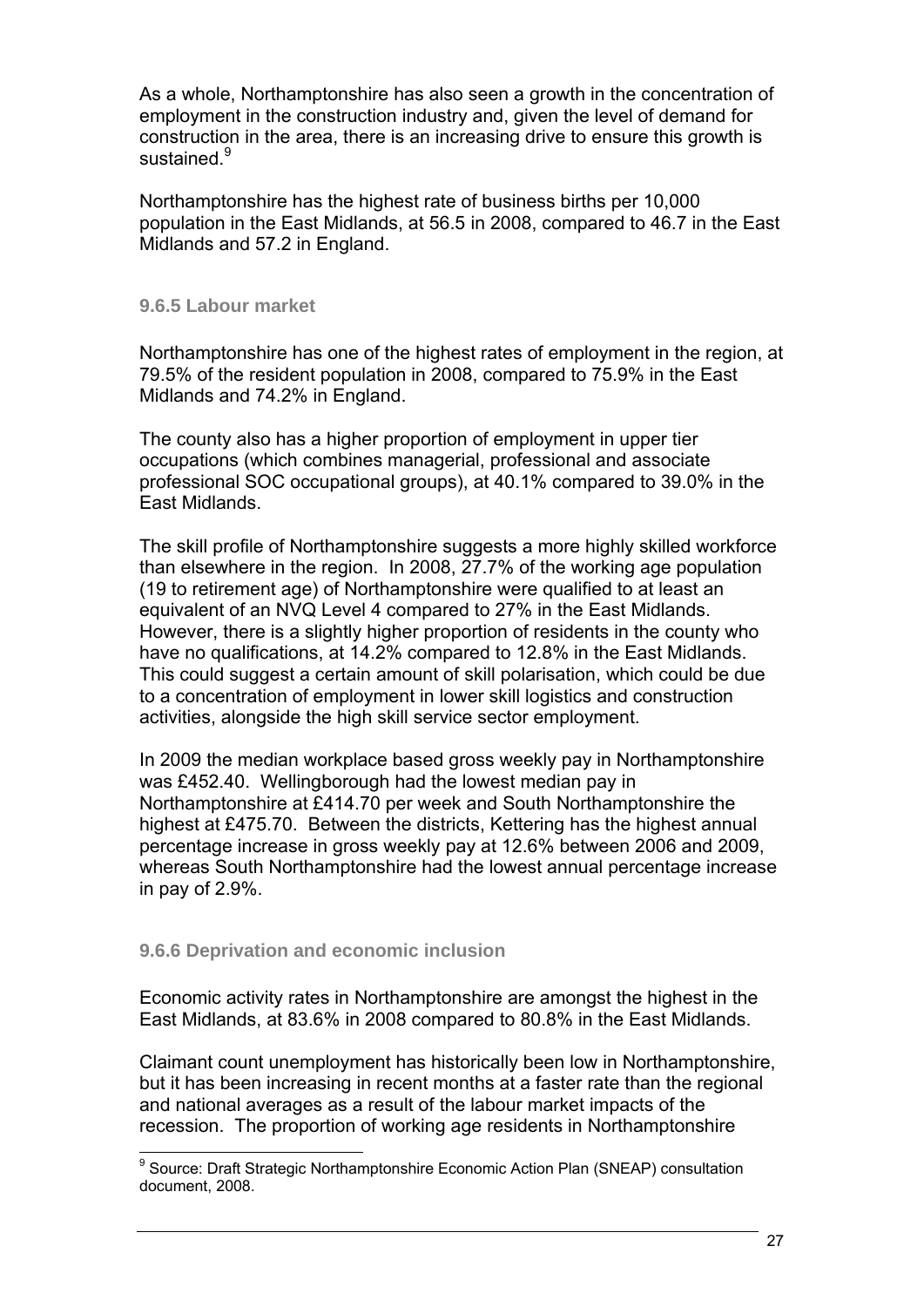claiming Job Seekers' Allowance (JSA) was 1.9% in March 2004, one of the lowest rates in the region. More recent data (December 2009) suggests this has risen to 3.9%, which is now close to the East Midlands average of 4%. This could be due to the impact of the collapse of the housing market and subsequent fall in demand for house building affecting employment in Northamptonshire disproportionately, given the importance of construction to employment in the county.

# **9.6.7 Transport and infrastructure**

In line with the high population growth experienced in Northamptonshire, road traffic in the county increased by 20% between 1997 and 2006, the highest traffic growth of any county in England. This is compared to other East Midlands counties; Lincolnshire (17% growth between 1997 and 2006), Nottinghamshire (14%), Leicestershire (13%) and Derbyshire (10%).<sup>10</sup>

Detailed transport modelling work was undertaken to inform the Core Spatial Strategy for North Northamptonshire. This forecast that a 51% increase in the number of households between 2001 and 2021 will lead to a 58% increase in the demand for travel. With the continuation of existing transport policies and land use patterns it is forecast that this would increase car use by 79%. These forecasts suggest that by 2031 car use could be more than double what it was in 2001.

According to 2007 Annual Population Survey data, Northamptonshire has a high proportion of employed residents who work in the area. However within the county there is a high amount of variation – from 78% in Northampton and 74% in Corby to 42% in South Northamptonshire and 44% in East Northamptonshire. These figures indicate that travel to work journeys cross district boundaries, with Northampton and Corby attracting relatively high number of workers from outside their administrative areas.

# **9.6.8 Environment**

In 2007, greenhouse gas emissions – measured in  $CO<sub>2</sub>$  equivalent per capita – were higher in Northamptonshire than in the region overall, at 9.2 tonnes per head compared to 8.9 tonnes in the East Midlands. This could be due to the contribution of road transport to emissions in Northamptonshire, given the major transport routes running through the county (e.g. the M1).

However, in Northamptonshire the amount of residual (i.e. non-recycled) waste was 627 kilograms per household, the third highest among the East Midlands' counties and Unitary Authorities.

 $10$  Source: House of Commons Publications (2008) Written Answers to Questions: Tuesday 15th January 2008. Data not provided for Unitary Authorities.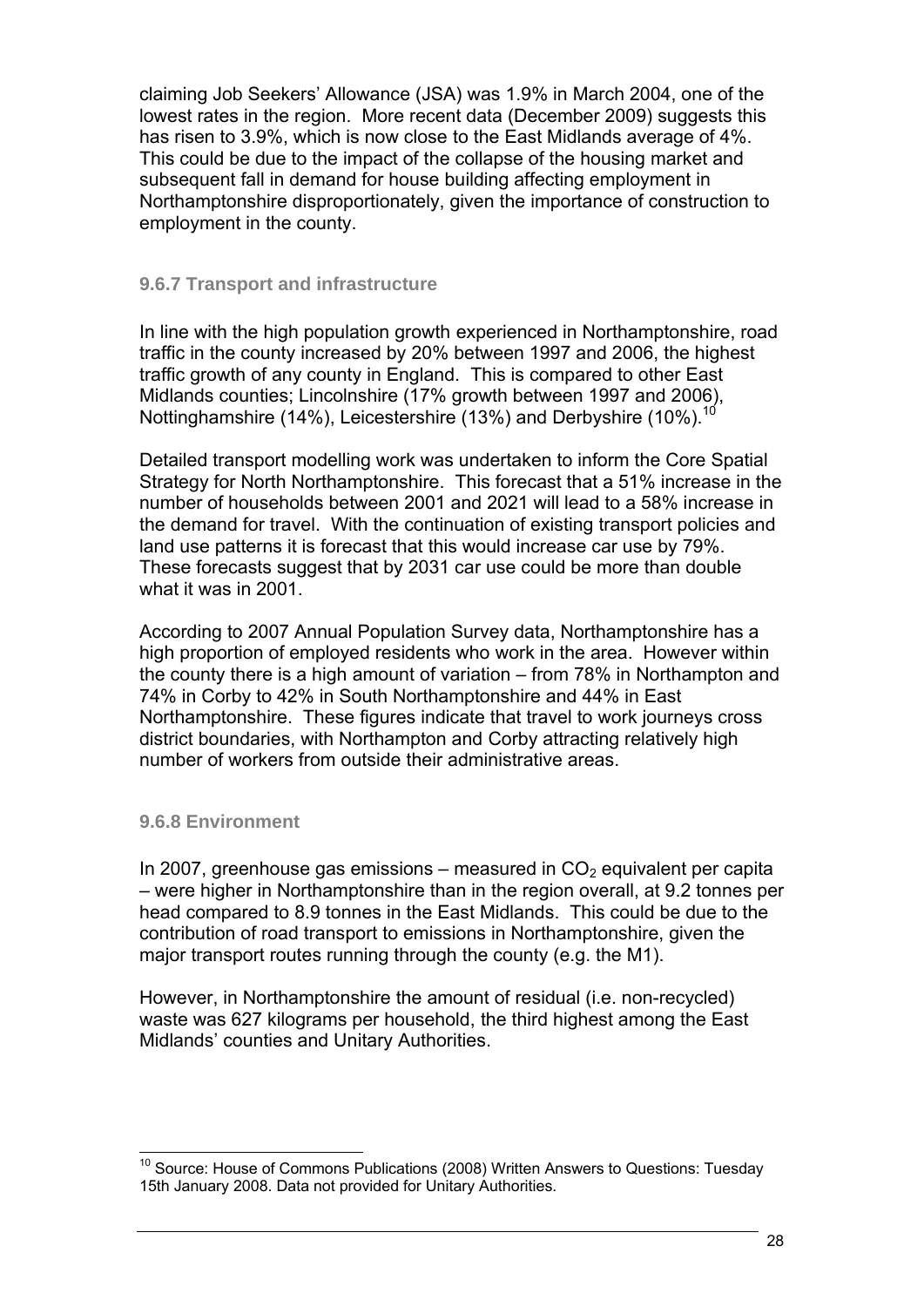# **Key challenges and issues**

- Ensure that the planned population and housing growth is jobs-led, and that the conditions for creating a 100,000 plus increase in jobs (2001- 2021) is supported through a range of transformative economic development interventions. This must be accompanied with improvements in infrastructure and services.
- Provide and bring forward sufficient quality, quantity and distribution of employment land and premises to meet the needs of new and growing businesses, given high business birth rates, and support town centre regeneration.
- Increase the shift of the economy towards knowledge and technology intensive and low carbon sectors, which will support the increase in productivity levels and will in turn support the growth in new jobs, improving wage rates for employment based in the county.
- Improve basic and intermediate skills in the adult workforce, given the higher than average proportion of the workforce currently with no qualifications.
- Manage increasing levels of traffic congestion and thus reduce emissions related to road transport and reducing total per capita emissions.
- Reduce disparities between the districts. For example South Northamptonshire is one of the most affluent districts in the region, yet by comparison, Corby is one of the more disadvantaged.

# **9.7 Nottingham City Sub-regional Profile**

# **9.7.1 Introduction**

Nottingham City Unitary Authority is a densely populated local authority lying at the heart of the most populous conurbation in the East Midlands. The administrative boundaries of the Unitary Authority understate the physical extent of the conurbation, which extends southwards into Rushcliffe District, westwards into Broxtowe, and north and eastwards into Ashfield (especially Hucknall) and Gedling. For this reason, Nottingham City is described in terms of both the UA boundary itself and the wider Nottingham Core Housing Market Area (HMA). This also reflects policy realities on the ground: Nottingham City works with other authorities on a number of issues, particularly in the transport and planning fields.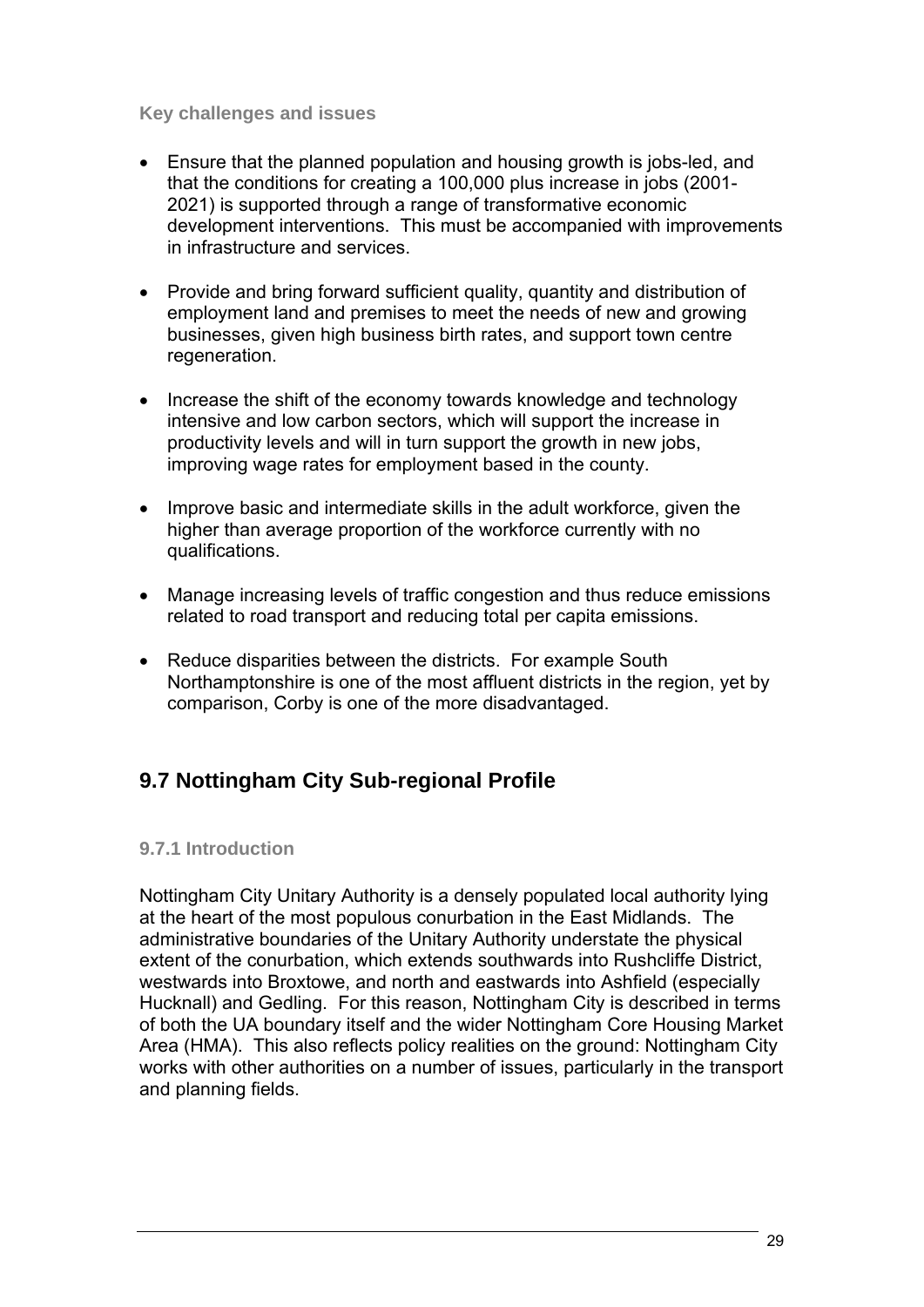# **9.7.2 Demography**

In 2008 the population of Nottingham City was 292,400, 6.6% of the East Midlands total. Nottingham Core HMA had a population of 737,600, which is 16.6% of the total regional population.

Nottingham's population is characterised by the highest proportion of its population who are of working age of all the regional Unitary and County authorities, at 69.4%. Conversely it has a lower than average proportion of 0-15 year olds and older people (16.7% and 18.4% respectively). This is partly explained by geography, but also the draw of the two universities and work – an increase in university students and international migration have been key factors in the increase in the proportion of working age in recent years, from 64.1% in 2001.

Nottingham City has experienced a population growth of 15% between 1998 and 2008, and it is anticipated that growth from 2006 to 2016 could be higher if house building recovers and the expansion of the universities continues.<sup>11</sup>

# **9.7.3 Housing**

Nottingham City has the lowest mean average house price of all the Unitary and County Authorities in the region, at £125,000. This is less than 60% of the average for England. The Nottingham Core HMA includes a wider range of communities by incorporating some of the more prosperous suburbs in Rushcliffe and Broxtowe, as well as large, more deprived housing estates on the outskirts of the conurbation. For this wider area the average price is £149,200, closer to but still below the regional average of £163,300.

Between 1996 and 2008 average house prices in Nottingham rose by 166%. Nottingham City is one of the more affordable locations in the East Midlands, as indicated by the ratio of lower quartile prices to lower quartile incomes. However, this has to be qualified – lower cost housing is still almost five times the average income of lower paid residents, indicating that extremely challenging housing market conditions persist for many.

# **9.7.4 Economy and productivity**

Nottingham City has 10,220 local units (an indication of the business population) in 2009. Of these the largest proportions are in property and business services at 26.5%, and retailing with 14.3%. This is a similar picture

 $11$  Although the broad trends suggested by the Official Statistics are considered correct, it should be noted that growth between 1998 and 2008 is considered to be understated by the Mid-Year Estimates, due to an undercount in the 2001 Census, particularly amongst young adults in inner city areas. The 2006-2016 projections reflect the strong growth in the recent years driven by inward migration and record levels of house building which may not continue at the same pace.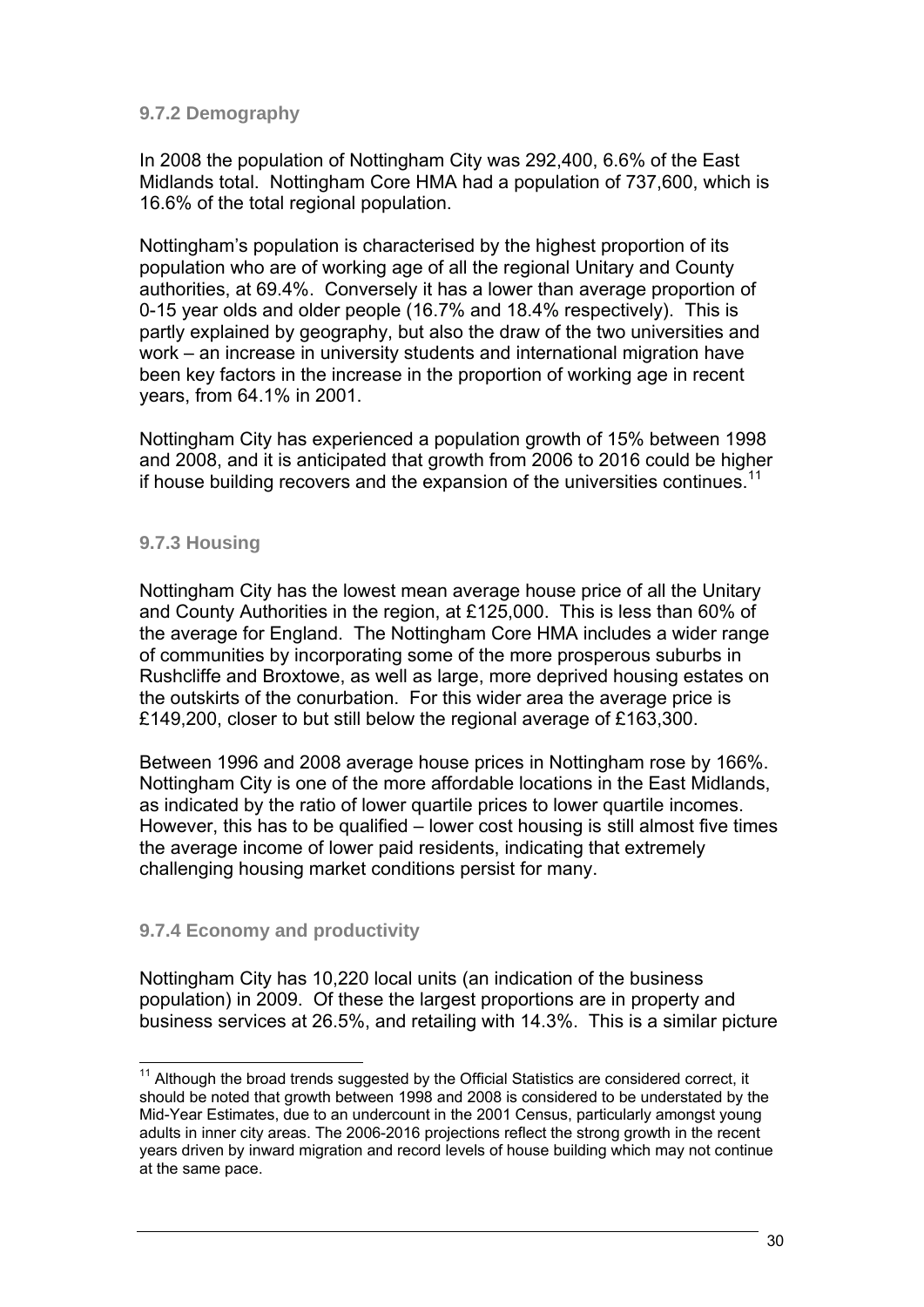to the other Unitary Authorities in the region. Public administration, education and health accounts for 13.1% of local units in Nottingham City – higher than the other Unitary Authorities in the region.

There are 181,400 jobs based in Nottingham City workplaces. This is equivalent to 55% of all workplace jobs in the Nottingham Core HMA, compared to just 39% of its population. Whilst it is recognised that the Nottingham Core is an over-simplification of commuting patterns, particularly to the west, it gives a crude indications as to the importance of Nottingham City as an employment destination (see also the transport and infrastructure section).

In Nottingham City, the greatest numbers of workplace jobs are found in two sectors, which account for nearly 30% each. According to the official figures banking, finance and insurance accounts for some 47,400 jobs, which accounts for 26.1% of all workplace jobs. The other significant sector is public administration, education and health, which accounts for 61,400 jobs, 33.8% of total employment. Together these categories includes some of the City's largest employers, including Capital One, Experian, Nottingham City Council, the two universities and the NHS hospital trust, as well as the regional offices of a number of Government departments and agencies. Health also includes a growing number of private sector biomedicine and healthcare companies, some of which are located at specialist premises, for example BioCity and Nottingham Science Park.

Only 6.8% of workplace employment within Nottingham City is in manufacturing, nearly seven percentage points lower than the next lowest of the regional Unitary and County Authorities in the East Midlands. In part this reflects the tight boundaries of the Unitary Authority vis-à-vis the physical extent of the conurbation (with production activity tending to be located on the outskirts), but this is not the sole reason. Manufacturing only accounts for 10.1% of employment across the Nottingham Core HMA, illustrating the decline of manufacturing and heavy industry and transformation of the economy over the past three decades.

Nottingham City has a lower rate of new enterprise formation than the regional average, at 38 per 10,000 population compared to 46.7. This rate is similar to other East Midlands Unitary Authorities, and represents a large jump from 41.3 per 10,000 in 2006.

Of the Unitary and County Authorities in the region, Nottingham City has the highest proportion of local units employing 250 or more employees. It has a relatively low proportion of enterprises that are less than two years old (16.6%) and a higher proportion of more mature enterprise. Enterprises of more than 10 years old account for 40.1% of the total. This may reflect previously low business formation rates, but recent significant improvements may mean a shift in the future.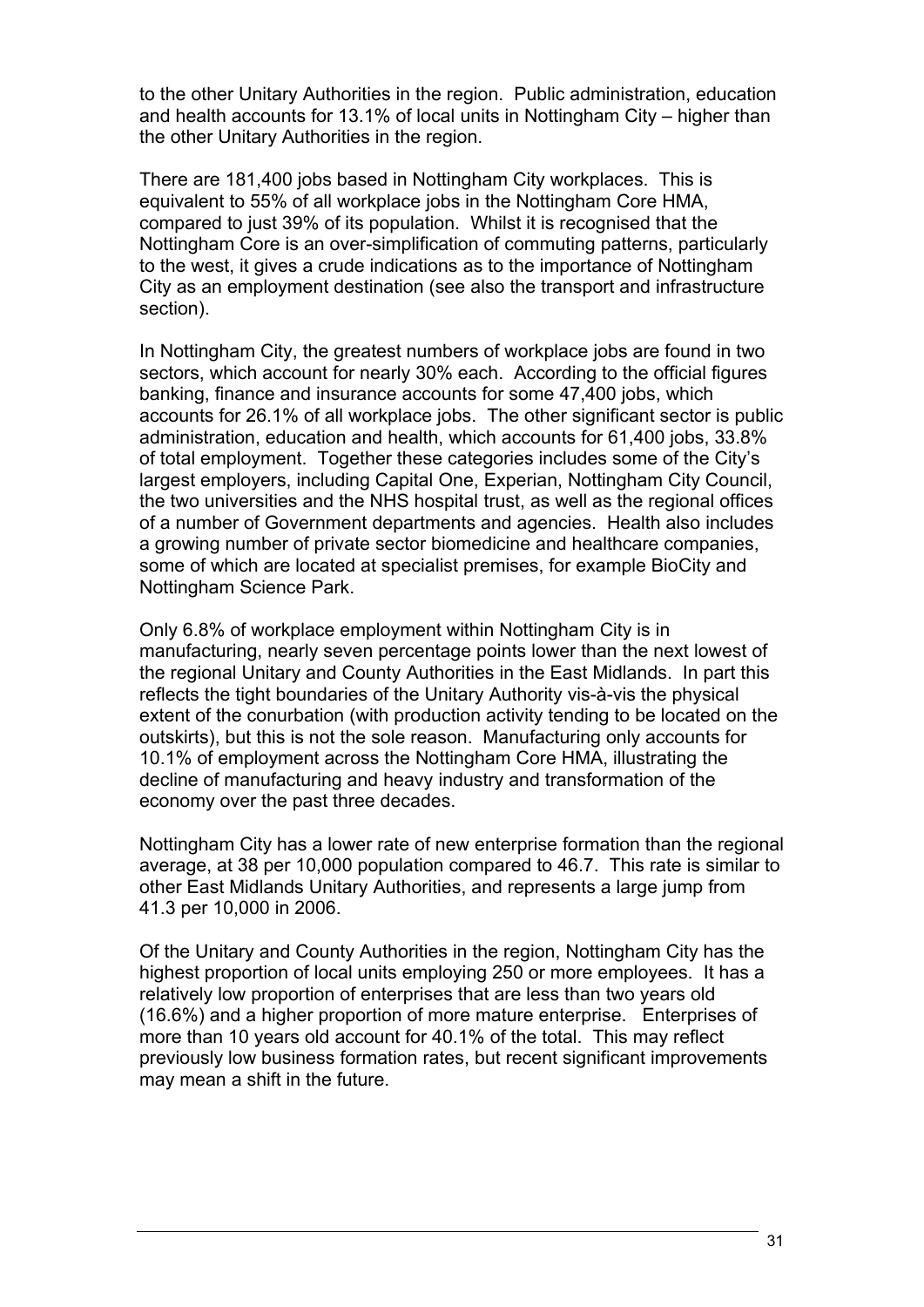#### **9.5.5 Labour market**

At 64.8%, the employment rate for Nottingham City is comparatively low in 2008. Whilst the rate is affected by the large university population this is not the sole reason, as unemployment in some neighbourhoods also remains high.

ILO unemployment across Nottingham City is 9.2% of the working age population – above the regional average of 6.0%.

Nottingham City has a relatively low proportion of residents with high level qualifications. At 24.6% this is 2.44 percentage points lower than the regional average. Across the Nottingham Core HMA the rate for is comparable with England, and higher than the regional average.

Within Nottingham City there is a high proportion of people with no qualifications. At 17.9% of the working age population this is higher than regional and national rates of 12.8% and 11.9% respectively. The rate without qualifications has shown significant improvement though, having fallen from 22.5% in 2001.

On average, jobs based in Nottingham City are higher paid than jobs held by City residents. Median workplace based pay in Nottingham City is £481.30 per week, higher than the East Midlands average (£456.60), although below the England level. By contrast Nottingham City residents earn below the regional median (£416.70 per week and £460.50 respectively).

Within Nottingham City 33.7% of employed residents are employed in upper tier occupations, 35.5% are employed in intermediate tier occupations and 30.4% are in lower tier occupations. The proportion of employment in upper tier occupations is below the regional average, but across Nottingham Core HMA the proportion is similar to the regional average at 41.4% and 39.0% respectively.

# **9.7.6 Deprivation and economic inclusion**

In Nottingham City, 71.2% of the working age population are economically active in 2008. This is comparatively low, again this reflecting the presence of the two universities, but also high numbers on workless benefits such as Incapacity Benefit.

As with the other Unitary and County Authorities in the East Midlands, there has been a significant increase in the level of Job Seekers' Allowance claimants – from 3.6% in January 2008 to 6.2% in March 2010. By March 2010, 12,617 residents were claiming JSA, an increase of over 1,000 individuals in a 12 month period.

At 17.7%, Nottingham City has the second highest rate of working age people claiming work related benefits of all Unitary and County Authorities in the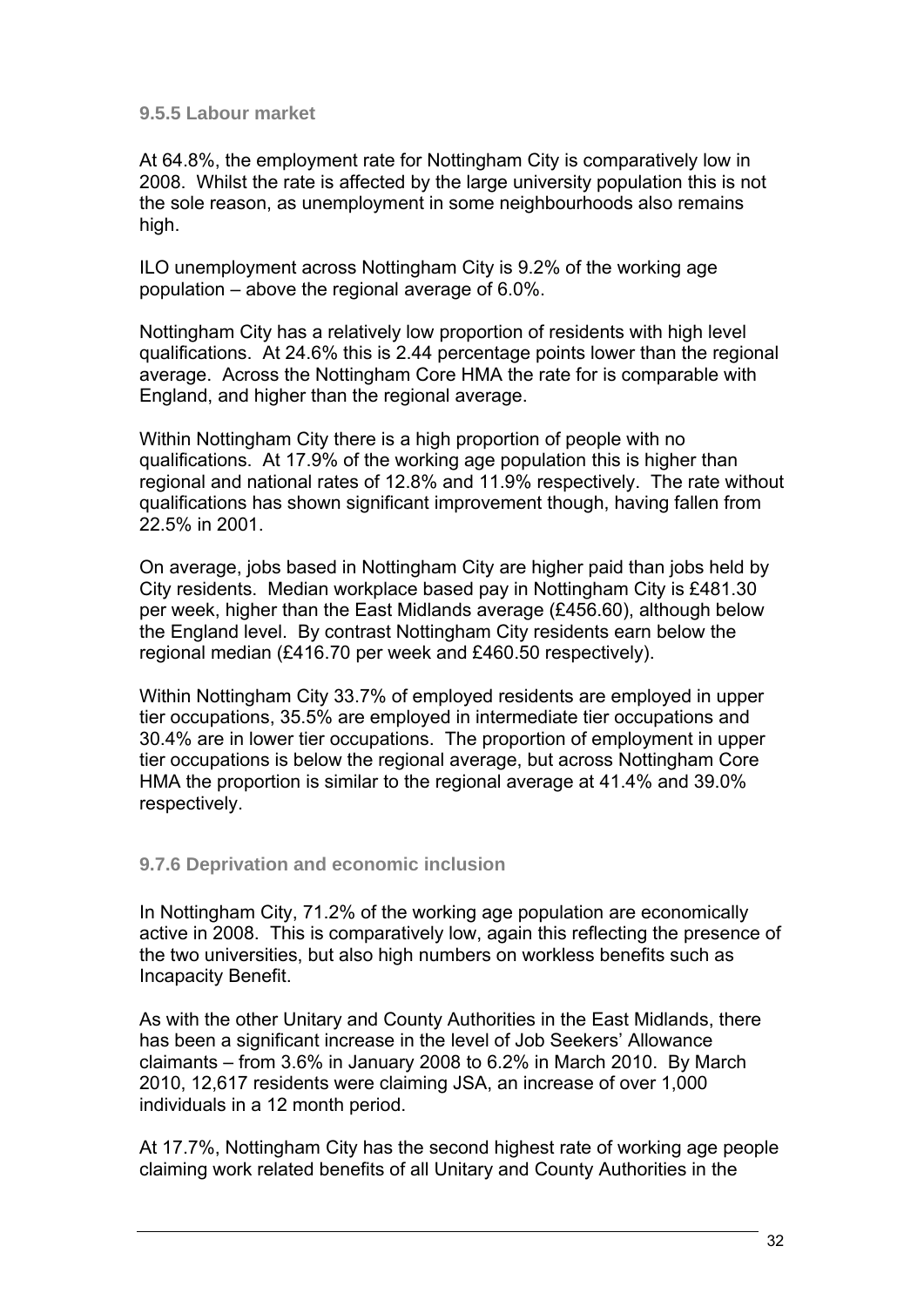region in February 2009. More than half of them (8.5%) are claiming Employment and Support Allowance and Incapacity Benefits, and more than 5.0% are claiming Job Seekers' Allowance.

Using the 2007 Index of Deprivation, Nottingham ranks as the 13th most deprived authority nationally. Sixty percent of all Lower Super Output Areas fall within the most deprived quintile nationally. No LSOAs fall in the least deprived quintile.

# **9.7.7 Transport and infrastructure**

Three quarters of Nottingham's working residents hold jobs based in the city, lower than the other County Authorities, but a similar proportion to the other two Unitary Authorities in the region. A relatively high proportion of Nottingham City's workforce is drawn from people living outside the area. At 57% this is the highest in the region and 10 percentage points above the next authority, demonstrating its importance as a commuting destination within the wider Nottingham economy.

Within Nottingham City the level of access to work by public transport is very good.

When looking at bulk premises, Nottingham City has the highest number of offices and greatest floorspace of the Unitary and County authorities in the region. It also has the greatest amount of retail floorspace. Nottingham City has the second lowest amount of factory floorspace, reflecting the low level of manufacturing jobs now based there.

The rateable value for retail premises is the highest in the region, indicating the high level of demand for retail space. The rateable value for office space is the second highest in the region, behind Northamptonshire.

# **9.7.8 Environment**

Nottingham City has one of the lowest  $CO<sub>2</sub>$  emissions per capita in the region at 6.4 tonnes, compared to a regional average of 9.3 tonnes. The city also performs relatively well in terms of residual (non-recycled) waste per capita, at 613 kilograms per household in 2008-2009. Performance has improved – this figure represents a decrease of 42% on 2002-2003 levels.

# **Key challenges and issues**

• A high proportion of working age residents have no qualifications in comparison to other areas. Improving the qualifications and skills of local residents will be critical to enable the economy to grow and modernise further, and to ensure local residents have access to the more sustainable, better paid employment on offer.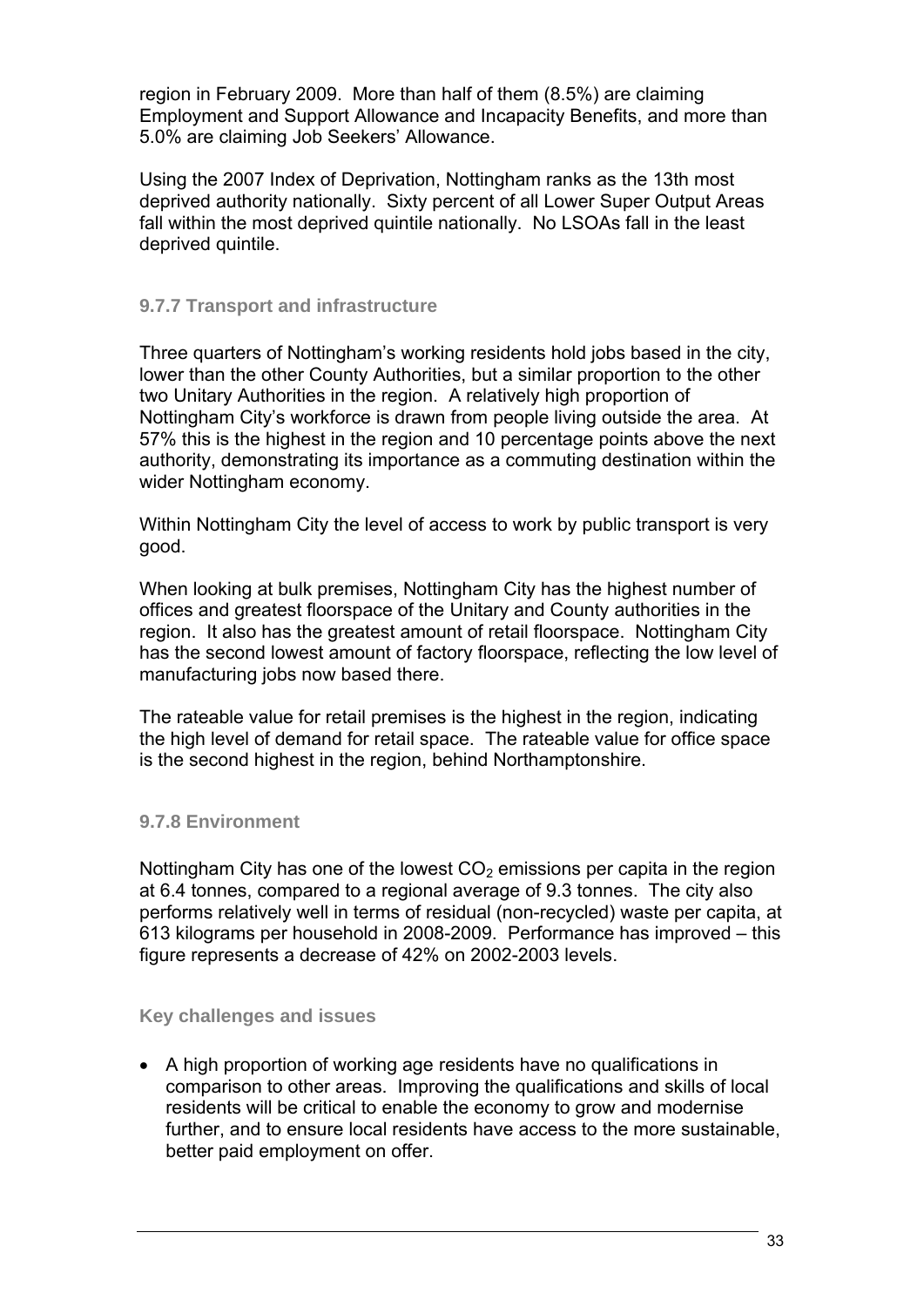- Relatively high unemployment exists within Nottingham City and, as with elsewhere across the region, this has increased as the national economy has contracted. There is a challenge to provide a growing number of people and their families with the support they need following the recession, and to help them find work as is soon as possible.
- A comparatively high proportion of working age residents are economically inactive, and for many in this group they will experience multiple deprivation, presenting additional barriers to re-entering the workplace.
- Despite relatively low house prices compared to elsewhere in the region, house prices have risen dramatically over the last 10 years and, in the context of relatively low resident earnings, housing remains unaffordable for many.
- Nottingham City is not without opportunities. A large number of businesses and jobs are based within the authority, and it is a source of employment for people across a much wider area. This is demonstrated by the high proportion of Nottingham City's workforce drawn from beyond its boundaries. Access to work by public transport is also very good, enabling residents to access employment in a relatively sustainable manner.
- Enterprise formation is low, but had improved considerably prior to the recession. Whilst this is positive, many new businesses are finding the current economic climate testing.

# **9.8 Nottinghamshire Sub-regional Profile**

# **9.8.1 Introduction**

This profile covers the two-tier administrative area of Nottinghamshire, which comprises the County Council and seven district/borough councils. A separate profile covers the Unitary Authority area served by Nottingham City Council.

# **9.8.2 Demography**

Whilst population growth between 1998 and 2008 and projected growth to 2016 in Nottinghamshire are both below the East Midlands average, the fact that the increases are based on a very large existing population of 776,500 means that the actual numbers involved will have a significant impact on the infrastructure of the county.

The mid-2008 population was 17.5% of the East Midlands total. Between 1998 and 2008, the county's population increased by 4.7% between 1998 and 2008, a much slower rate than the region as a whole (7.3%).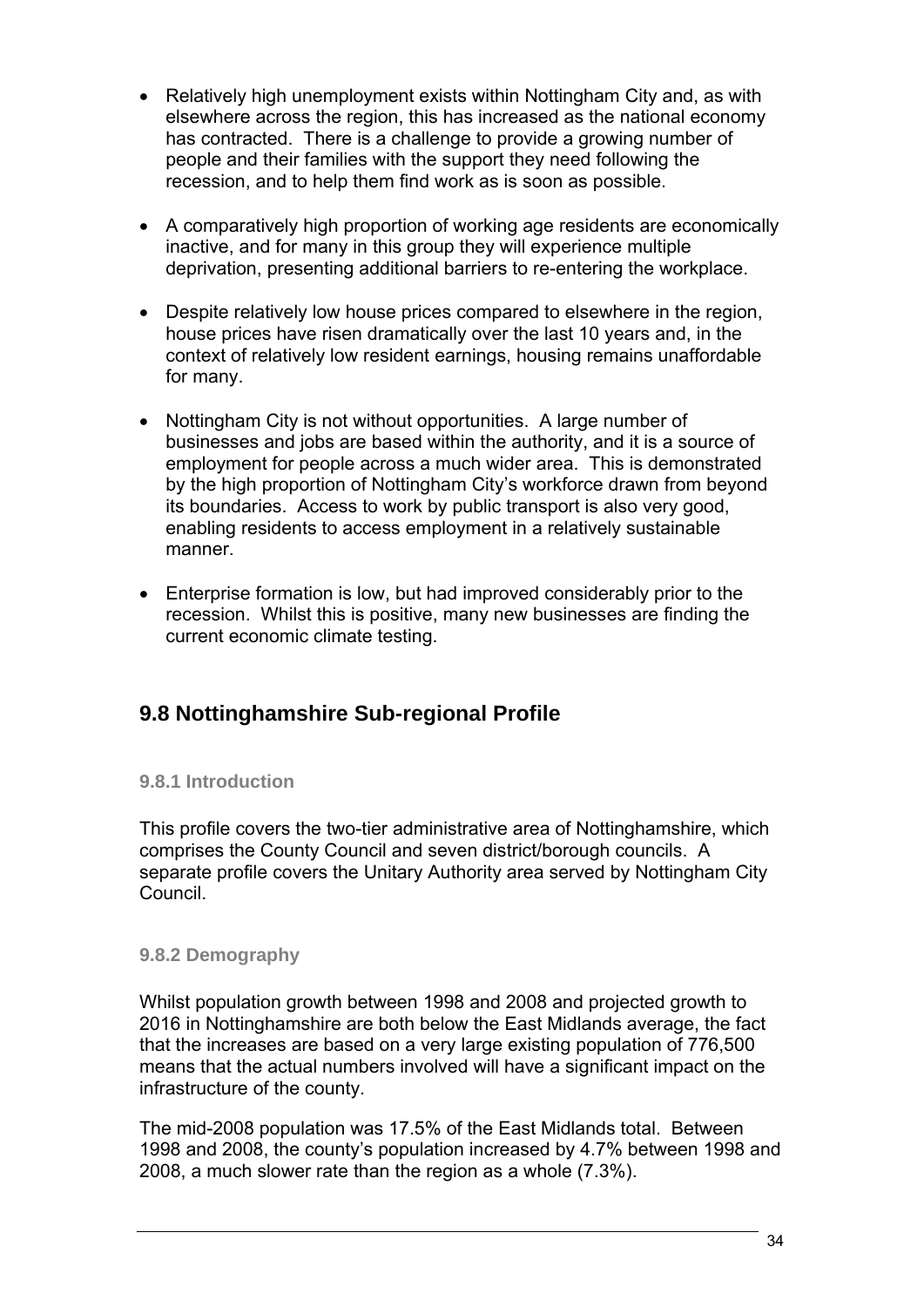The population of Nottinghamshire is projected to increase by 8.7% between 2006 and 2016 compared to the East Midlands (10.5%). During this period, the district of Gedling is projected to grow at the slowest rate, at 5%, whilst Newark & Sherwood is projected to grow most, at 12.3%.

# **9.8.3 Housing**

The data on house prices reveals significant variations between higher house prices in the south and east of the county, especially in those districts bordering Nottingham City, and lower prices in the north west of the county, in Ashfield, Mansfield and the western part of Bassetlaw. However this pattern may be changing with, for example, new higher specification housing being built along the Nottingham-to-Mansfield rail corridor, in places such as Hucknall and Kirkby-in-Ashfield.

In 2008 the mean house price in Nottinghamshire was £154,100, below both the regional mean of £163,300 and the national mean of £220,300. Mean prices in the districts ranged from £119,400 in Ashfield to £213,300 in Rushcliffe.

The ratio of lower quartile house prices to lower quartile incomes provides a guide to the affordability of property in an area. In 2008 the ratio was 6.2 in Nottinghamshire compared with 6.6 in the region and 7 in England, showing that property in Nottinghamshire is slightly more affordable than either the regional or the national averages. Within the districts, Mansfield had the most affordable property, with a ratio of 5.5, whilst Rushcliffe had the least affordable, with a ratio of 9.3.

# **9.8.4 Economy and productivity**

Nottinghamshire underwent major sectoral change in the last quarter of the 20th century, with the decline of the mining and textile industries and the resulting job losses. The service sector has emerged as a major employer, sitting behind the public sector as the biggest employer.

- The largest industry groups in Nottinghamshire are finance, property and business services, with 6,260 local units, and accommodation, food and arts, entertainment and recreation, with 3,595 units.
- In employment terms, public administration, education and health provides the most jobs, at 76,700 in 2008, followed by distribution, hotels and restaurants, at 66,900.

The rate of births of new enterprises per 10,000 population in 2008 in Nottinghamshire was 41.7, lower than the regional and national rates of 46.7 and 57.2 respectively. Within the districts, Mansfield had the lowest rate, with 37.2, and Rushcliffe the highest, with 54.2.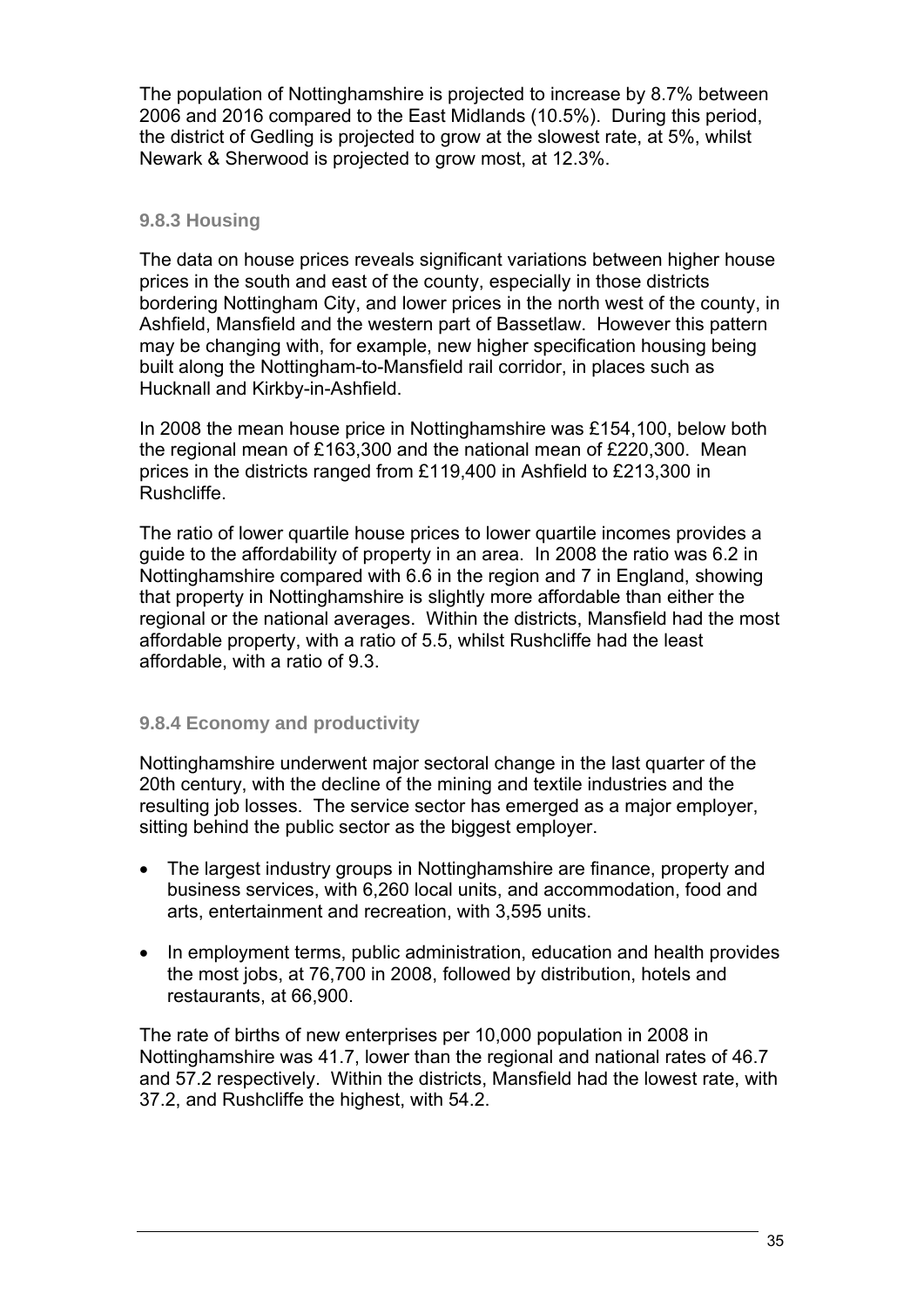#### **9.8.5 Labour market**

The spatial variation in employment rates and qualification levels correlates closely with other socio-economic indicators for the county, with higher levels of performance in the south of the county, and lower levels in the north and west. Qualification levels in the worst performing districts are significantly below the regional and national averages.

The employment rate in Nottinghamshire during 2008 was 75.9%, level with the East Midlands average and greater than in England overall (74.2%). Rates in the districts ranged from 73.8% in Newark and Sherwood to 78% in Rushcliffe.

Model based estimates of unemployment for 2008 show Nottinghamshire had an unemployment rate of 4.5%, with substantial differences in the districts, ranging from 2.7% in Rushcliffe to 5.2% in Ashfield.

The proportion of Nottinghamshire residents working in upper tier occupational groups in 2008 was 42.1%. This was above the East Midlands average of 39%, but below the England average of 43.7%. Proportions of employment in these occupations across the districts ranged from 29.9% in Ashfield to 60.1% in Rushcliffe.

The percentage of the working age population with qualifications equivalent to an NVQ Level 4+ in Nottinghamshire was 29.0% in 2008. This compared with 27.0% in the East Midlands and 30.5% in England. Rates in the districts ranged from 17.1% in Ashfield to 51.2% in Rushcliffe.

The percentage of the working age population with no qualifications during 2008 was 11.4% in Nottinghamshire, 12.8% in the East Midlands and 11.9% in England. In the districts, only 2.7% of working age residents in Rushcliffe had no qualifications, whilst 19.4% had no qualifications in Bassetlaw.

Median gross weekly pay for people working in Nottinghamshire was £446 in 2009, below both the regional and national medians of £456.60 and £488.70 respectively. Within the districts, pay ranged from £404.30 in Mansfield to £470.80 in Rushcliffe.

# **9.8.6 Deprivation and economic inclusion**

In Nottinghamshire during 2008, 80.5% of the working age population were economically active, compared to 80% in the East Midlands and 78.9% in England. Within the districts, Bassetlaw had the lowest rate, at 78.2%, and Gedling had the highest, at 82.6%.

Claimant count unemployment in Nottinghamshire between December 2007 and December 2009 has followed a similar pattern to other areas in the region. Rates were fairly static until autumn of 2008, but there have been month-on-month increases since. In March 2010, Nottinghamshire had a claimant rate of 3.6%. In the region, only Leicestershire and Rutland have lower rates, at 2.8% and 1.7% respectively. The comparable rates for the East Midlands and the UK are 4.1% and 4.2% respectively.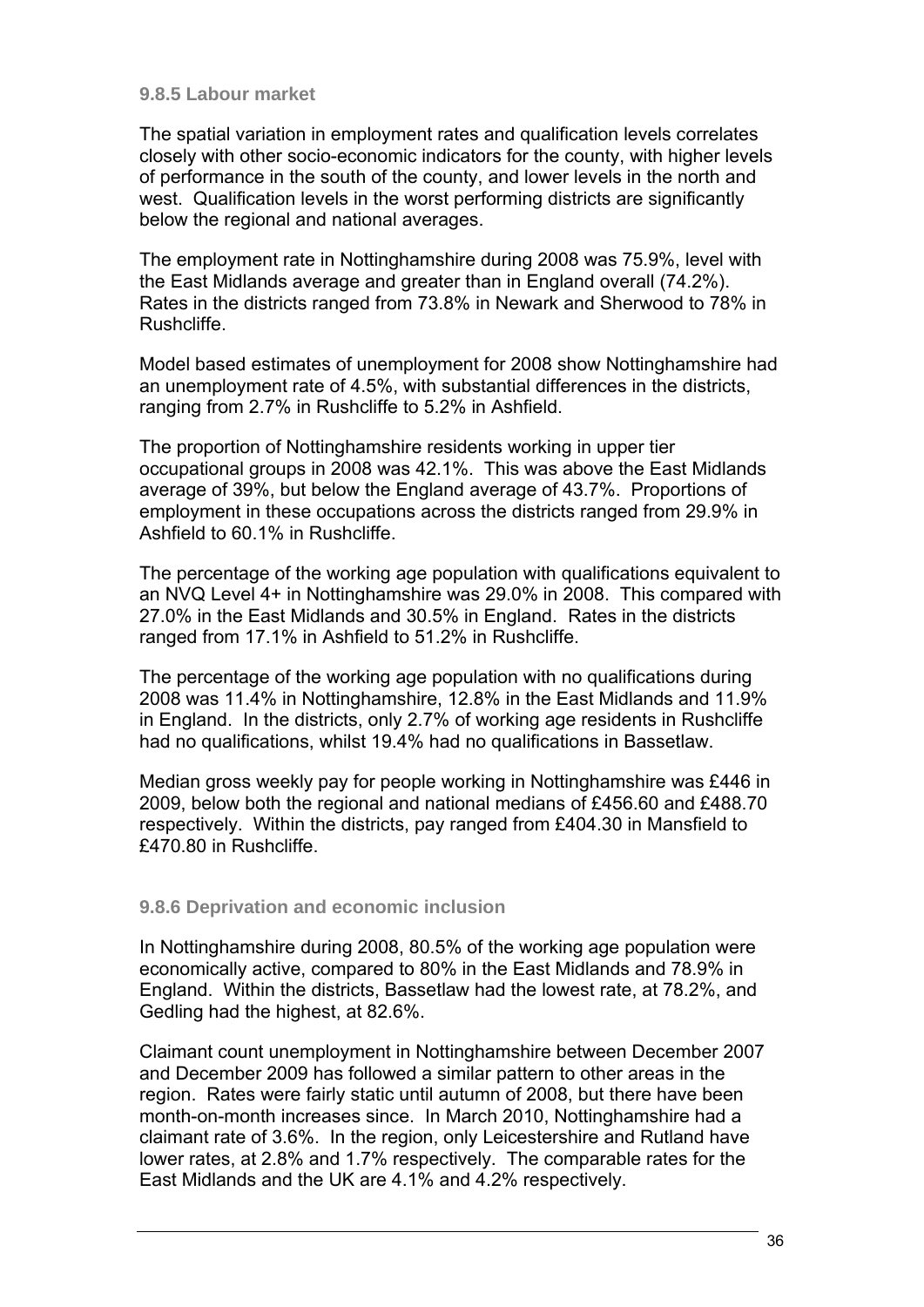In Nottinghamshire, during February 2009 12.6% of the working age population were claiming work related benefits. In the East Midlands the rate was 12.5% and in England it was 12.9%. In the districts the rate ranged from 6.6% in Rushcliffe to 18.0% in Mansfield.

The 2007 Indices of Deprivation reflect the spatial nature of deprivation across the county, with the greatest deprivation occurring in parts of the county that have experienced the effects of the decline of traditional manufacturing industries, whilst the least deprived are areas where people are employed in public administration and other service sectors. In Nottinghamshire 9.5% of Lower Super Output Areas (LSOAs) were in the most deprived quintile in England, compared to 16.8% for the East Midlands and 20.0% for England. Rushcliffe had the lowest proportion of LSOAs in this group, at 0%, whilst Mansfield had the highest, at 42.4%.

# **9.8.7 Transport and infrastructure**

Almost 9 out of 10 Nottinghamshire residents in employment remain in the county for their work. Results from the Annual Population Survey show 88% of all residents of Nottinghamshire who were in employment were working in Nottinghamshire, while 79% of the workforce of Nottinghamshire lived in Nottinghamshire.

Accessibility to employment by public transport has slightly decreased in Nottinghamshire between 2005 and 2008, from 81.3% to 80%. Access to employment by public transport was higher in Nottingham, where 85% of the working age population had access to work by public transportation.

# **9.8.8 Environment**

Per capita  $CO<sub>2</sub>$  emissions for 2007 show a figure of 7.6 tonnes in Nottinghamshire compared with 8.9 tonnes in the East Midlands. Districts range from 4.9 tonnes in Gedling to 10.1 tonnes in Newark & Sherwood.

In 2008-2009, residual waste in Nottinghamshire was 660 kilograms per household. There were substantial variations between the districts, from 455.0 kilograms per household of residual waste in Rushcliffe compared to 681.0 kilograms per household in Bassetlaw.

# **9.8.9 Health and crime**

All age all causes mortality rates for Nottinghamshire between 2001 and 2007 follow a very similar pattern to those of the region and the country.

Overall crime rates for Nottinghamshire between 2003-2004 and 2008-2009 follow the same pattern as the East Midlands and England. Over this period it has fallen from 72.0 to 54.4. During 2008-2009 the rates in the districts ranged from 33.6 in Rushcliffe to 75.1 in Mansfield.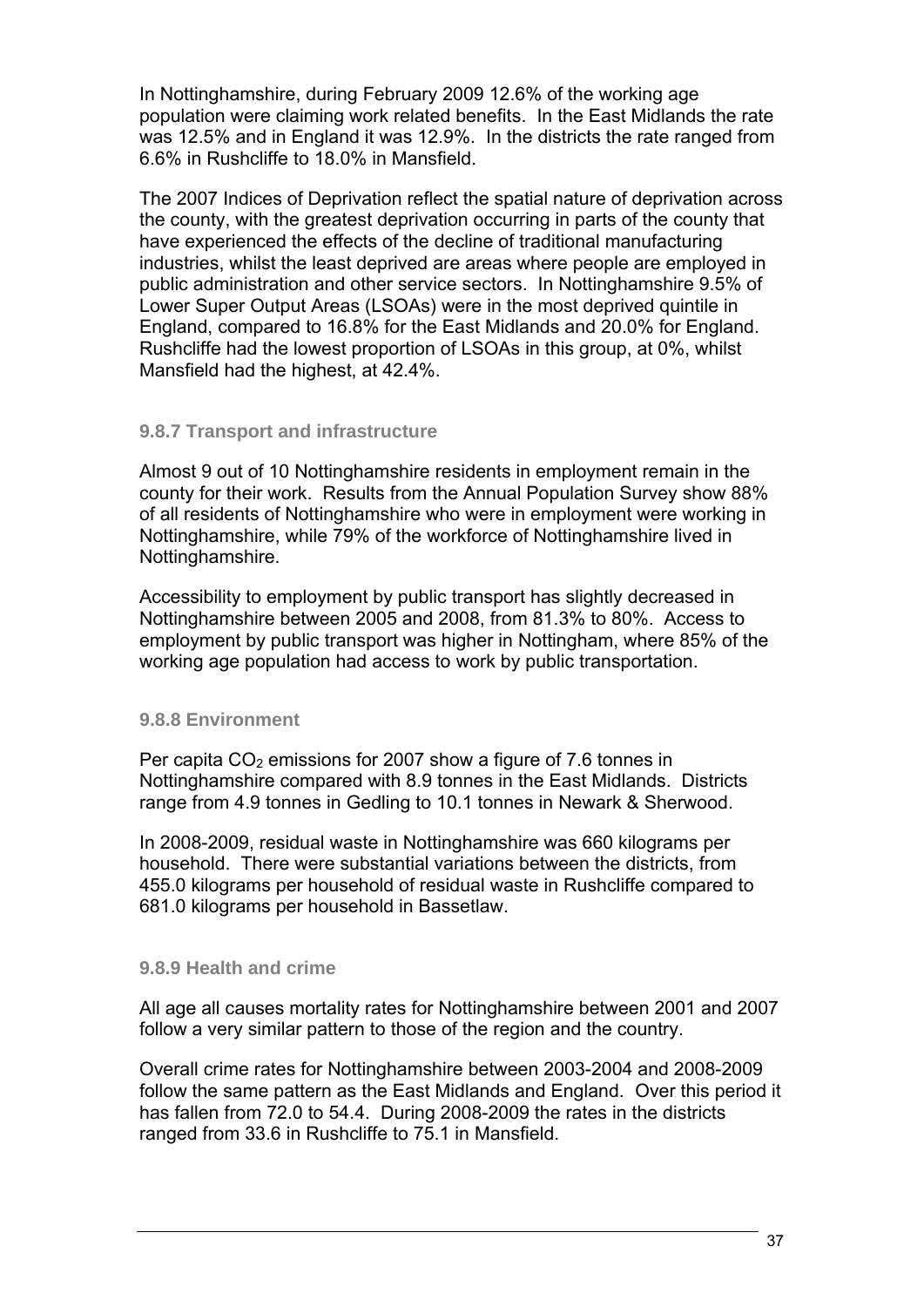#### **Key challenges and issues**

- There is a need to respond to the implications of a growing population in the county.
- There is a clear socio-economic divide in the county that can be roughly characterised as a north-south split. There is a need to improve the worst performing areas to bring them closer to the best performing ones.
- Across the county there is a need to improve the overall skills and qualification levels of the population to improve the county's competitiveness.
- Responding to the recession offers the county an opportunity to develop emerging industries to give a diverse economy as well as offer opportunities to those communities and individuals who have been affected by the decline of traditional industries.
- Improving the quality of life across Nottinghamshire, ranging from the housing offer through to lower crime rates and better public transport will make it more attractive to potential new businesses and investors.

# **9.9 Rutland Sub-regional Profile**

# **9.9.1 Introduction**

Rutland is one of the smallest Local Authorities in the East Midlands, covering 382 square kilometres, 2.5% of the total surface area of the region. This is significantly smaller than the five county council areas, and smaller than many of their constituent Local Authority Districts. It has by far the smallest population of the nine Upper Tier Local Authority areas. However, Rutland is one of the most prosperous parts of the region. It has experienced significant population growth over recent years, and is forecast to continue growing at a similar rate in the future. As Rutland has the highest average house prices in the region, this increased demand could further exacerbate affordability problems in the area.

Rutland's largest town is Oakham, whilst Uppingham is also an important local centre. Stamford, which is just over Rutland's eastern border with Lincolnshire, also provides an important employment centre for the area. Tourism is an important activity in the local area. A key asset includes Rutland Water, one of the largest man made reservoirs in Europe, which provides two water sports centres (including Rutland Sailing Club, which is a Royal Yachting Association training centre and hosts several inland international sailing events), a nature reserve, and also a popular fishing centre.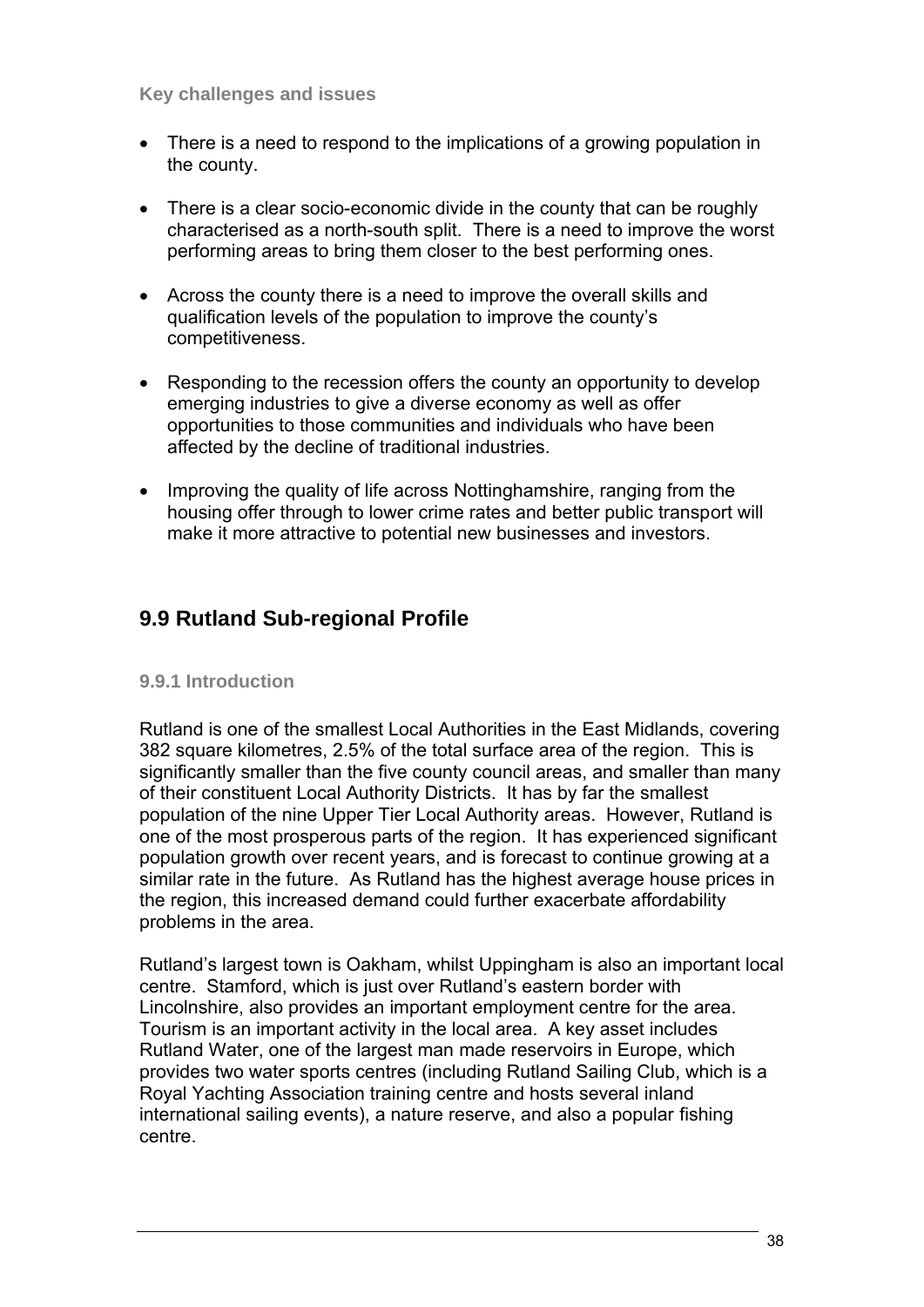Rutland is well connected, with good rail links from Oakham train station to Leicester and Peterborough, which are both in easy commuting distance for many of Rutland's residents. Moreover, the A1 runs across the eastern corner of Rutland, meaning that the Unitary Authority enjoys good links to London, the East of England and the South East.

# **9.9.2 Demography**

With 39,200 residents in 2008, Rutland accounts for the smallest share of the East Midlands population of all the Upper Tier Authorities, at 0.9%. Rutland has experienced a growth rate of 6.6% over the decade 1998-2008. This is compared to the regional average of 7.3%.

Rutland is also projected to experience an above average rate of growth over the next decade, at 11.2% between 2006 and 2016. This compares to a rate of 10.5% for the East Midlands overall.

Rutland has experienced significant growth in the pensionable age population group, with the proportion of residents in this age group increasing from 19.3% of the total population in 1998 to 22.7% in 2008. This trend has been driven by significant in-migration of older people from elsewhere in the UK.

# **9.9.3 Housing**

Rutland has the highest mean house prices in the region, at £285,800 in 2008. This compares to the regional mean of £163,300. House prices in Rutland are currently 130% on an index where the English average is equal to 100%. On the Government's preferred measure of affordability, which compares house prices in the lower quartile of all house prices in an area to earnings in the lower quartile of all earnings, Rutland is the least affordable Upper Tier Authority in the region. In 2008, Rutland had a lower quartile house prices to lower quartile earnings ratio of 8.9, compared to an East Midlands average of 6.6.

# **9.9.4 Economy and productivity**

Rutland had 1,950 local business units registered for VAT or PAYE in 2009, which is 1.1% of the total business population in the region. The largest proportion of employment in 2008 was in public administration, education and health, at 33.9%, which exceeds the proportion employed in that sector in the East Midlands (26.9%). Distribution, hotels and restaurants is also an important employment sector in the area, employing 26.4% of Rutland's workforce compared to 23.5% in the East Midlands overall. Conversely, there is a lower proportion of employment in transport and communications in Rutland compared to the East Midlands (2.5% and 5.6% respectively) and banking, finance and insurance (13.5% compared to 18.0% in the East Midlands average).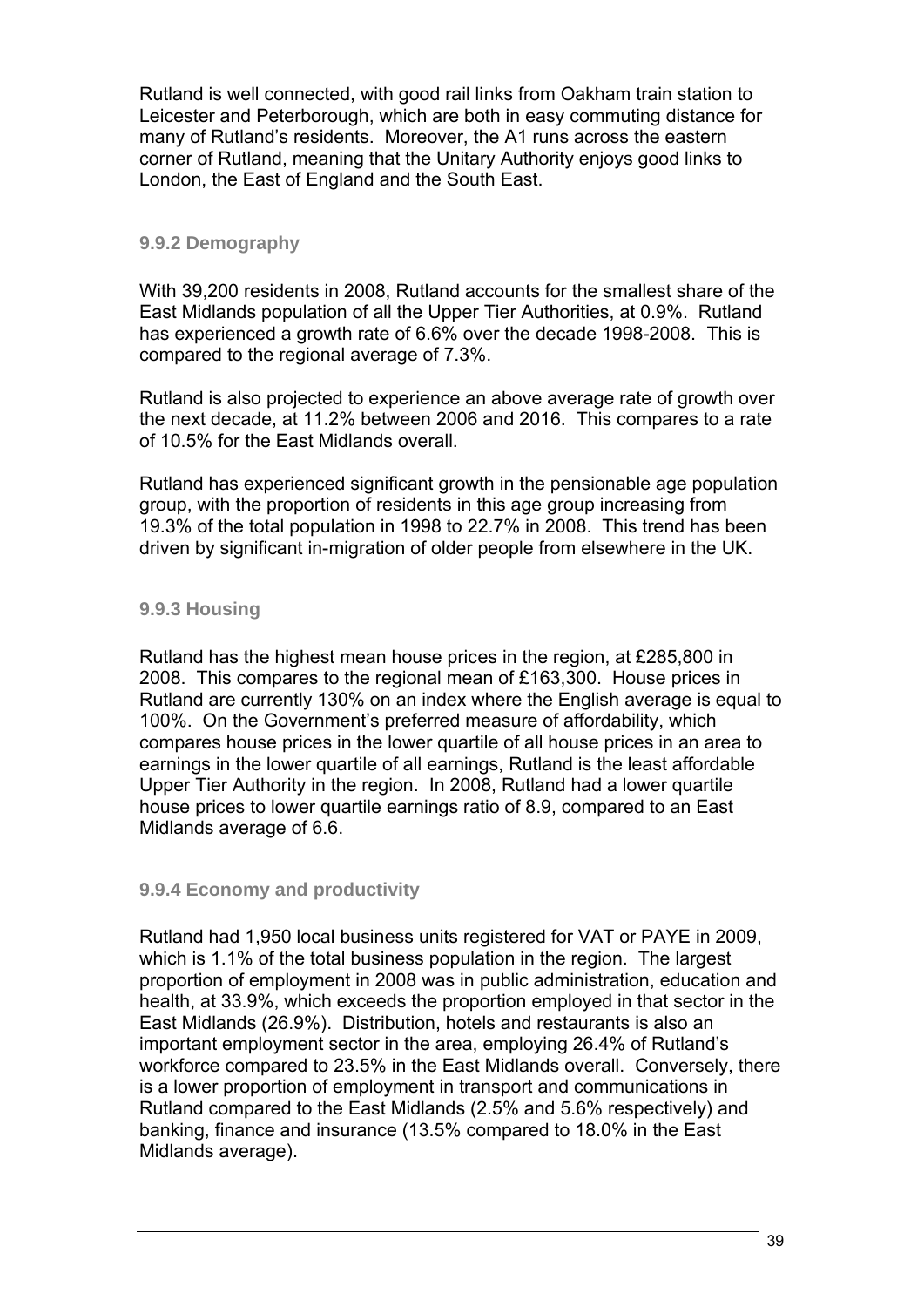Rutland has a business birth rate that is higher than the regional average, with 55 businesses registered per 10,000 population in 2008 compared to 46.7 in the East Midlands. However, this is still below the England average of 57.2.

#### **9.9.5 Labour market**

Rutland has historically had a very high rate of employment. In 2008, 78.4% of the working age population were in employment, compared to 75.9% in the East Midlands. This rate is lower than in 2007 and this reflects to the impact of the recession.

More recent data is available for the proportion of people claiming Job Seekers' Allowance (the unemployment 'claimant count'), which shows a small rise over the last year. The latest figure for March 2010 shows just under 400 people claiming unemployment benefits, which is 1.7% of the working age population of Rutland. This is up very slightly on the same time the previous year (by 0.1 percentage points). Rutland remains well below the average for the region (4.1% in March 2010) and has the lowest claimant count of the nine Upper Tier Authorities. However, as stated above, the public sector, which includes defence, is a major employer in the area. In December 2009, the Government announced the phased closure of RAF Cottesmore, which could have significant consequences for local businesses and employment.

Rutland has a relatively highly skilled workforce, with 32.5% of adults between 19 and retirement age qualified to an equivalent of an NVQ level 4 or higher, compared to a regional average of 27%. This is the highest proportion of the nine Upper Tier Authorities in the region. Rutland has a similarly high share of the resident workforce employed in upper tier occupations (managerial, professional and associate professional), at 49.5% compared to 39% in the East Midlands.

An outcome of this relatively highly skilled workforce and access to higher skill employment opportunities is an above average work based pay in Rutland, with a median weekly pay of £506.60 in 2009, compared to £456.60 in the East Midlands.

# **9.9.6 Deprivation and economic inclusion**

There is a limited amount of deprivation in Rutland. Economic activity rates are amongst the highest in the region, at 81.7% in 2008, compared to a regional average of 80.8%. This is particularly high given the area's large number of retirees and also the presence of two large public schools, meaning that there are high proportions of younger people in full-time education and high proportions of older people having left the labour market.

Rutland has the lowest proportion of its working age population claiming outof-work benefits or income support (Job Seekers' Allowance, Incapacity Benefits, Disability Living Allowance, etc.) at 5.2% in February 2009,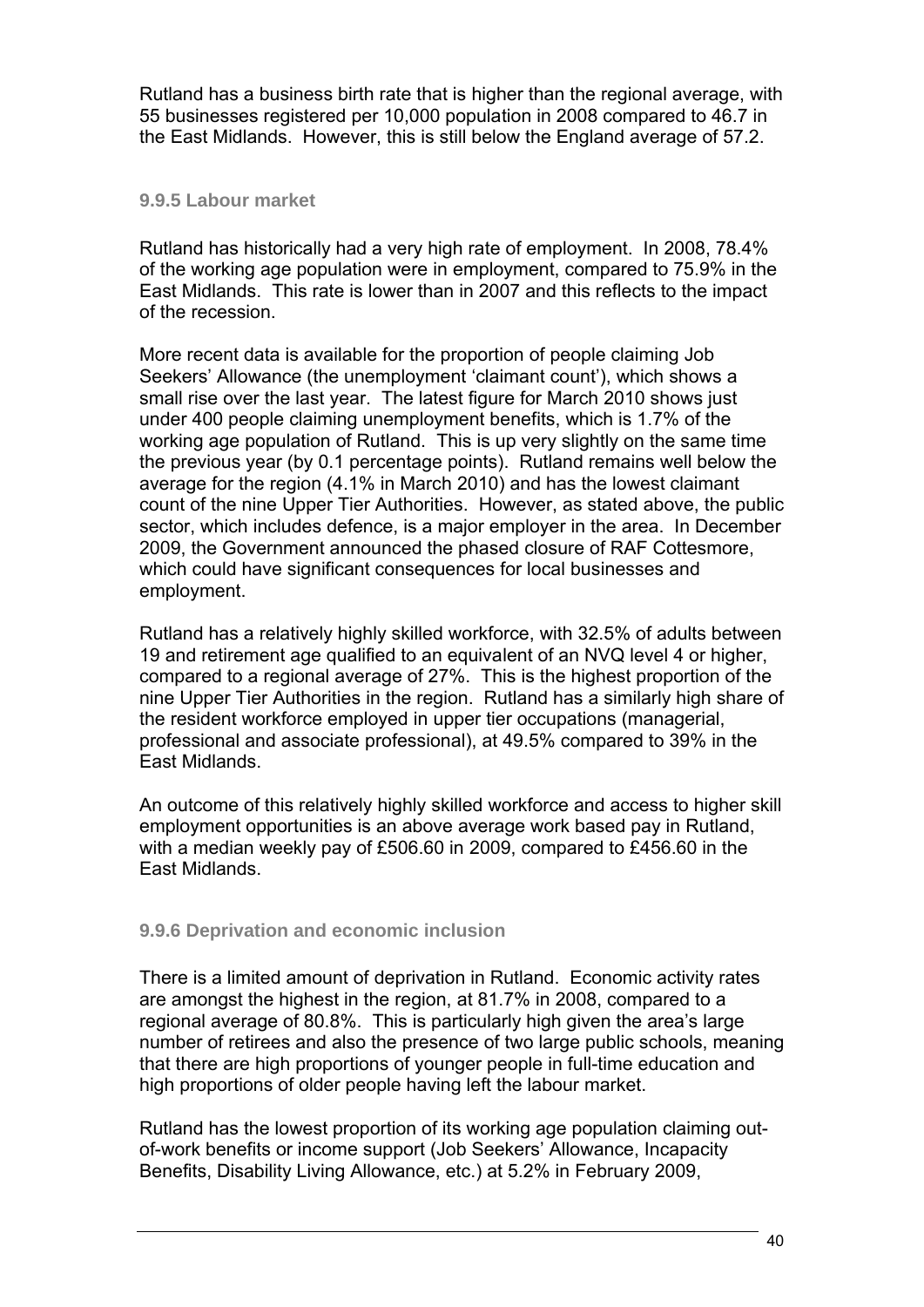compared to 12.5% in the region overall. On the 2007 Index of Multiple Deprivation Rutland has the lowest proportion of Lower Super Output Areas that fall within the most deprived fifth of LSOAs in England of the nine Upper Tier Authority areas, with no LSOAs in this band.

# **9.9.7 Transport and infrastructure**

Accessibility to public transport is relatively low in Rutland, with 76.0% of working age residents having access to public transport in 2008. This is the lowest proportion of the nine Upper Tier Authority areas. There is a relatively high incidence of commuting out of the area: in 2007 some 61% of residents also worked in the area, which is again the lowest of the nine Upper Tier Authority areas (in Lincolnshire, also a relatively rural county, this proportion is 98%).

# **9.9.8 Environment**

In 2007, emissions of Carbon Dioxide  $(CO<sub>2</sub>)$  per capita were extremely high for Rutland, at 35.4 tonnes of  $CO<sub>2</sub>$  per resident, compared to a regional average of 8.9. The total amount of emissions in 2007 in Rutland was 1,357 tonnes of  $CO<sub>2</sub>$ , which was only 3.5% of the East Midlands total.

Industry and commercial sources were the largest contributors towards  $CO<sub>2</sub>$ emissions within Rutland, producing 80.4% of Rutland's  $CO<sub>2</sub>$  emissions and resulting in per capita emissions from industrial and commercial sources that were seven times that of either the East Midlands or the UK.

Residual waste reduced dramatically in 2008-2009 following the introduction of a new kerbside recycling scheme throughout Rutland. The recycling rate increased from 28.8% in 2007-2008 to 52.9% in 2008-2009. This reduced the residual waste per household to 583kg.

# **Key challenges and issues**

- Rutland has experienced rapid growth in the population of older people, which will have implications for future demand for social care and other infrastructure required to support this changing demographic balance.
- Car ownership in Rutland is very high and the proportion of homes with two or more cars is also one of the highest in the East Midlands. Higher fuel prices and the need to reduce carbon emissions, means that realistic alternatives to car use must be developed for the future. The rural nature of Rutland means that public transport is both a key problem and the potential solution. The key transport hubs of Oakham and Uppingham need to be developed with public transport links to connect outlying villages and neighbouring towns and nearby cities.